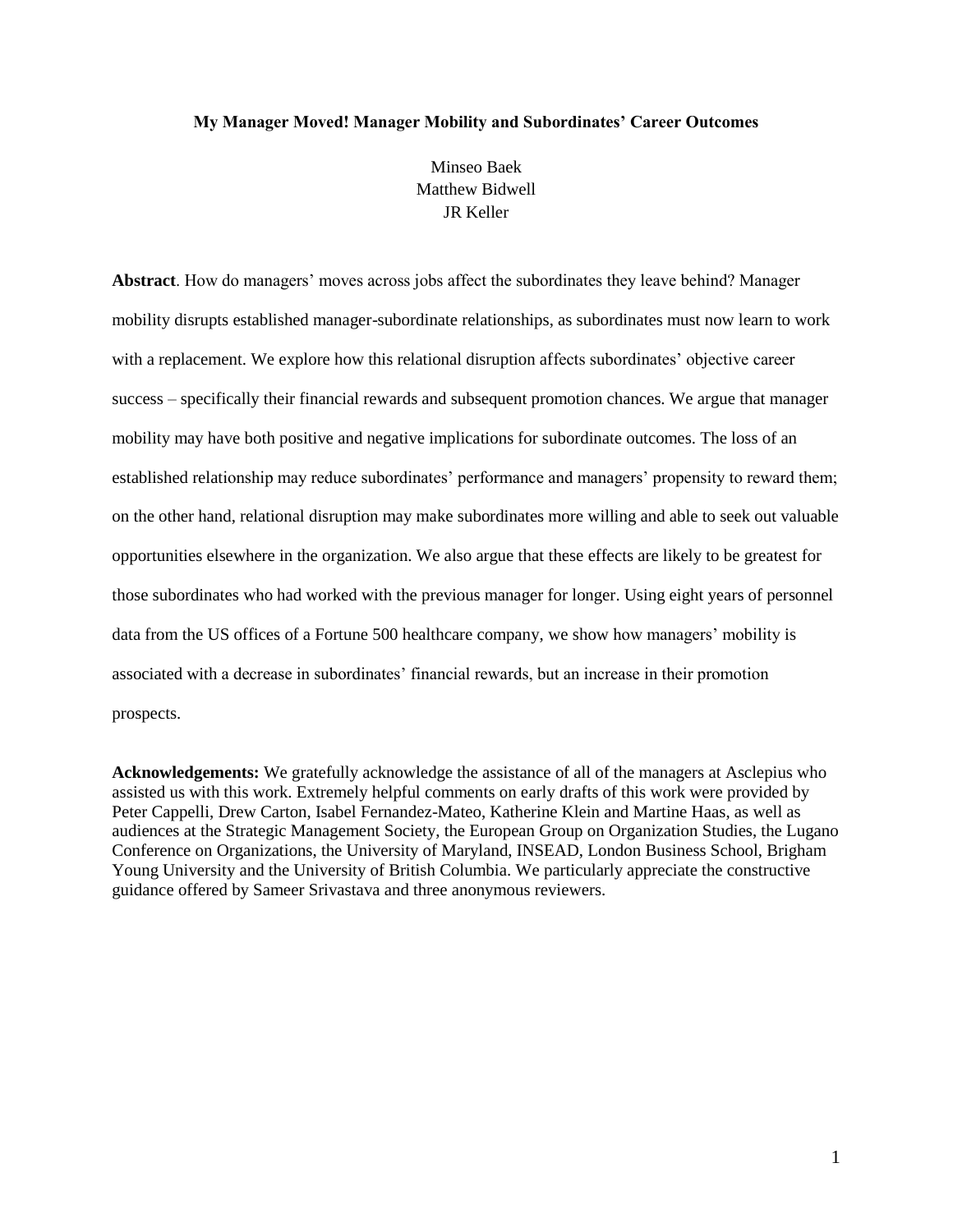Managers play a central role in shaping subordinates' careers. They provide direction and resources that impact subordinate performance, they allocate financial rewards and they facilitate upward mobility through promotions. Yet, just as subordinates pursue careers by moving jobs, so also will their managers frequently move to another job, either in the same organization or in a different one. Formally, such manager mobility simply leads to the replacement of one manager with another carrying out the same role. Informally, though, it replaces a familiar manager with whom the subordinate has an established relationship with somebody that the subordinate likely will not know. As Granovetter (1992, p. 34) notes, "How a worker and supervisor interact is determined not only by the meaning of these categories in a technical division of labor, but also by the kind of personal relationship they have, which is determined largely by a history of interactions." Managerial mobility disrupts these personal relationships, replacing that history of interactions with an entirely new relationship. What effect does this disruption have on a subordinate's rewards and subsequent mobility?

While much attention has been paid to the direct effects of job mobility on the person who moves (e.g. Bidwell and Mollick 2015, Dreher and Cox Jr. 2000, Keller 2018), we know much less about the indirect effects of mobility, as one person's mobility – in this case the manager's – shapes the careers of those around them.<sup>1</sup> What literature that there is on these indirect effects of mobility, often described as "career interdependence" (Barnett and Miner 1992), has tended to focus on two specific externalities from job mobility. First, research on vacancy chains examines how one person's exit out of a job creates a vacancy that other people can fill (Stewman 1986, White 1970). Second, studies of turnover contagion have highlighted how one person's exit from an organization is often followed by turnover by their colleagues (Felps et al. 2009, Krackhardt and Porter 1986) and subordinates (Ballinger et al. 2010, Li et al. 2019, Shapiro et al. 2016). Much less attention has been paid to effects of job mobility on relational disruption, despite its potential to affect multiple aspects of employees' day-to-day lives. Anderson and

 $\overline{a}$ 

<sup>&</sup>lt;sup>1</sup> Beyond research on career consequences, some broader research on affect does explore how involuntary mobility affects the attitudes of survivors (Armstrong-Stassen et al. 2004, Shah 2000)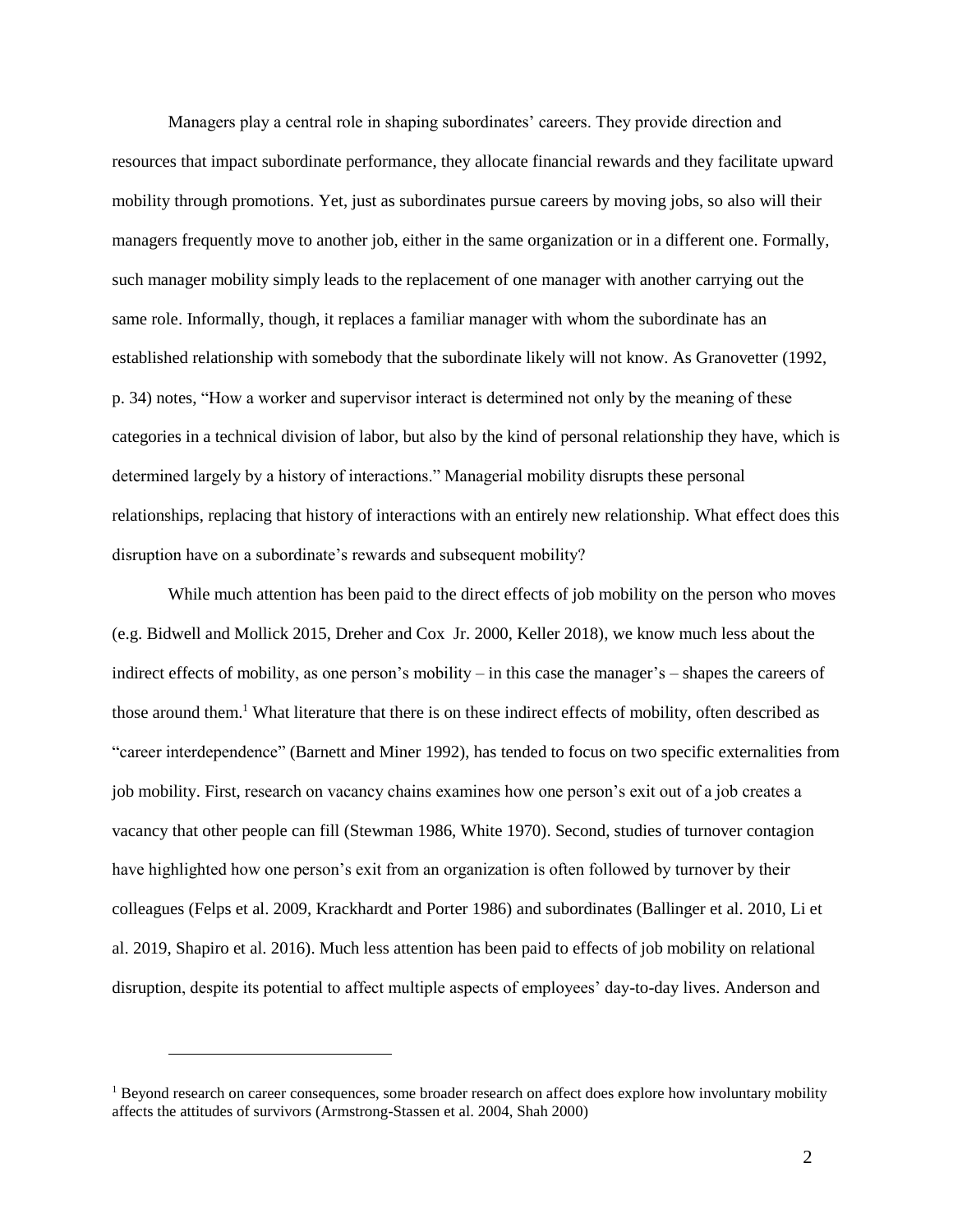Haas (2020) propose that the loss of coworkers can reshape employees' access to knowledge. We suggest that relational disruption will have more far-reaching consequences when it is a manager that moves jobs, as employees lose an established relationship that shapes how they perform work and secure support, and must build a new relationship with the manager's replacement.

Of course, the challenges of relational disruption can also be encountered when employees themselves move, forcing them to develop relationships with new managers and colleagues. Yet we believe that there are particular advantages to studying the relational disruption wrought by manager mobility. Studying the effects of relational disruption that comes from a manager's move allows us to understand how the dynamics of managers' careers end up affecting their subordinates independent of the actions of those subordinates. Such an approach complements and extends efforts to catalog the external influences that shape careers above and beyond individuals' abilities and efforts (Anderson et al. 2019, e.g. Chattopadhyay and Choudhury 2017, Tilcsik 2014). Moreover, examining relational disruption through the lens of manager mobility allows us to develop a much more precise picture of its effects than we can by studying employee mobility. When employees move jobs, they must master new tasks, learn a new organizational context, build relationships with new colleagues and establish a relationship with a new manager. Because all of these challenges are intertwined, we know little about the specific issues raised by the disruption of the manager-subordinate relationship. When it is the manager that moves, though, these other aspects of the subordinate's job are held constant, providing a more precise lens for understanding the impact of relational disruption.

We explore these disruptive effects of manager mobility by drawing on theories of relational embeddedness. Relational theories propose that trust and mutual understanding between exchange partners evolves over time, improving the quality of their collaboration and also making them more likely to bestow favors on one another (Bidwell and Fernandez-Mateo 2010, Nahapiet and Ghoshal 1998, Uzzi and Lancaster 2003). These theories also suggest that those relational benefits may reduce the partners' propensity to seek out new counterparties (Gargiulo and Benassi 2000, Gargiulo and Ertug 2006). We draw on these ideas to make predictions about how managerial mobility will affect subordinates'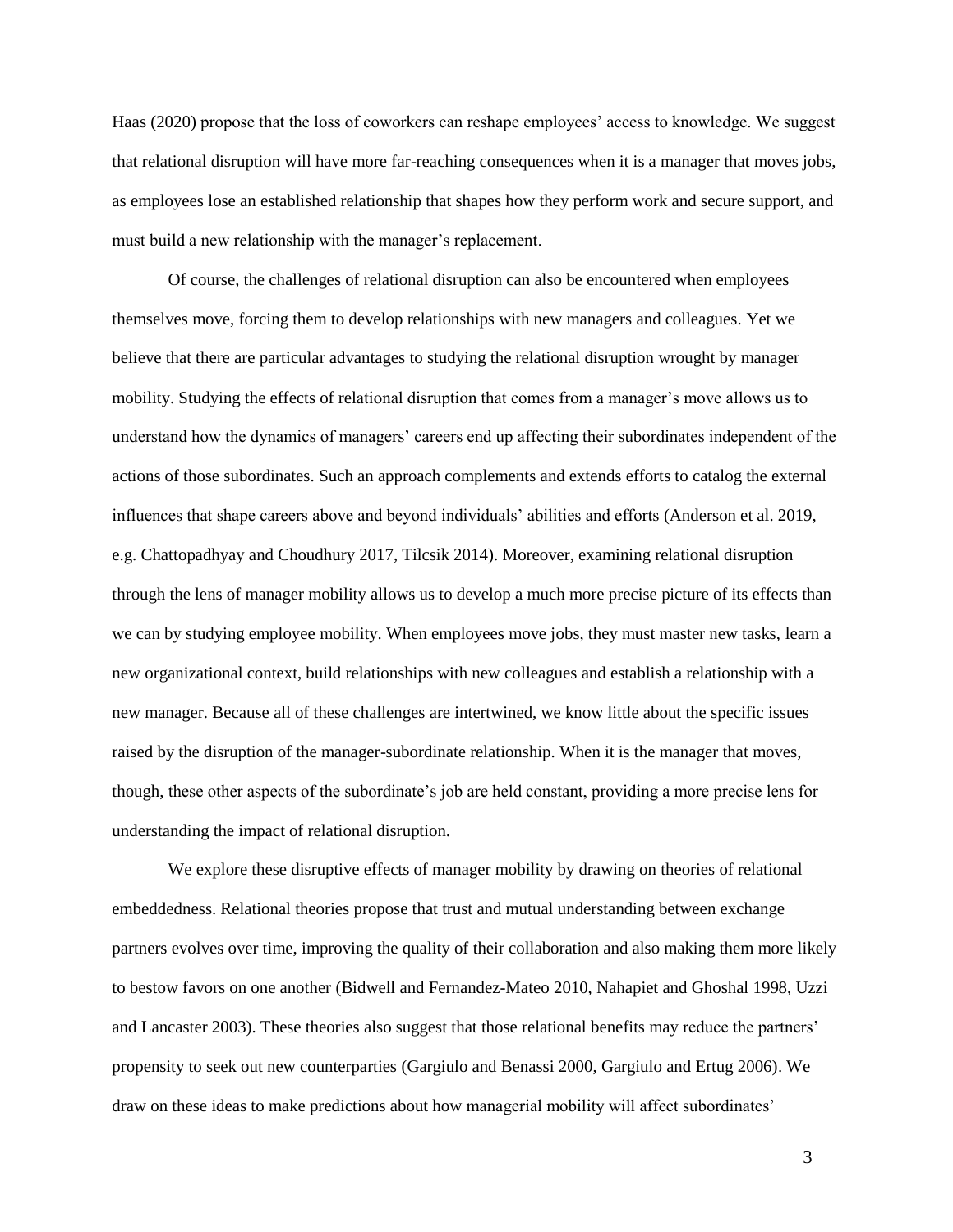subsequent financial rewards and rates of promotion. We suggest that managerial mobility may reduce financial rewards through two potential pathways – by negatively affecting subordinates' actual performance, and by reducing managers' propensity to provide subordinates with discretionary rewards, a propensity that we describe as "sponsorship". We argue that these reductions in performance and sponsorship may also impede subordinates' promotion. At the same time, though, we suggest that managerial mobility may sometimes be associated with increased promotion rates into other parts of the organization by increasing subordinates' willingness and ability to take such promotions. We also suggest that manager mobility will have greater effects when it disrupts a manager-subordinate relationship of longer duration.

We examine these dynamics using eight years of personnel data from the US offices of a Fortune 500 healthcare company, which we call *Asclepius*. We find that manager mobility is associated with a subsequent decline in subordinates' financial rewards but also increased rates of promotion into other groups. We also find that these effects are stronger for those subordinates who had worked for longer with their prior manager. Supplementary analyses shed light on the mechanisms behind these effects. Comparisons of different performance metrics suggest that our results more strongly reflect changes in managerial sponsorship rather than changes in actual performance. We also show that our effects are not driven by manager time-in-job and that they are largely consistent across different forms of manager mobility (voluntary exit, involuntary exit, promotion, etc.). Together, these analyses increase confidence that our results are attributable to changes in manager-subordinate relationship duration as opposed to the challenges that the new managers face as they seek to master their new positions, particular behaviors adopted by incoming managers, or the reasons underlying a manager's move (e.g. poor performance).

Our study highlights managerial mobility as an important influence on subordinate career outcomes. We also advance a relational approach to understanding career interdependence by articulating how the regular mobility of employees within and across organizations disrupts access to resources and support for those that they work with. We believe that our focus on relational disruption provides a promising lens for understanding the effects of managerial mobility on these workers, substantially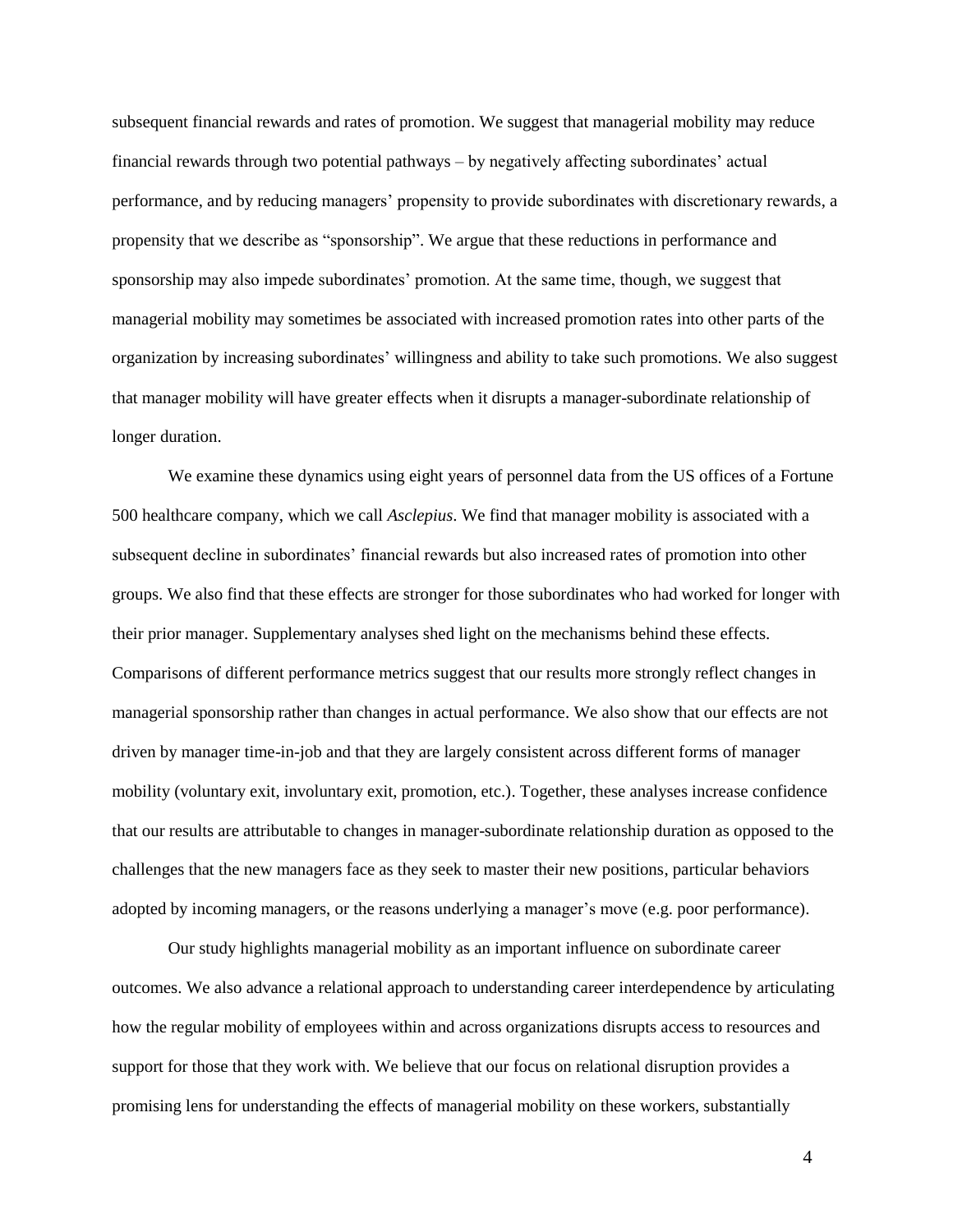expanding our understanding of career interdependence. We also highlight how the study of managerial mobility provides a new lens for understanding the role of informal manager-subordinate relationships in shaping career outcomes, illuminating the importance of those relationships for subordinates.

### **THEORY DEVELOPMENT**

In this study, we focus on the effects of managerial mobility on subordinates' "objective career success," defined as the level of pay and numbers of promotions that a person achieves (Judge et al. 1995, Ng et al. 2005, Seibert et al. 1999). The dynamics of managers' careers lead them to regularly move jobs both within and between organizations. Such managerial mobility is itself the outcome of diverse individual and organizational dynamics, but it is largely outside the subordinates' control and unlikely to reflect the subordinates' own performance, skills, abilities or motivation. Although a number of studies have explored how the external shock of managerial mobility might affect subordinates' propensity to leave the organization (Ballinger et al. 2010, Li et al. 2019, Shapiro et al. 2016), we know less about how managerial mobility affects the career success of those who remain within the organization. That question is the focus of the current study.

In particular, we develop a relational perspective on the effects of manager mobility, focusing on the way that mobility disrupts the manager-subordinate relationship. In the interests of intellectual parsimony, our theory development abstracts away from a number of other processes by which a change in managers might affect subordinates, such as the way that new managers struggle to master their new role and establish their authority, or the way that a change in managers might motive subordinates to work hard to make a good first impression. We similarly do not build theory on the effects of manager mobility on vacancy chains (Stewman and Konda 1983). We do, though, seek to account for these other pathways by which manager mobility might affect subordinates' careers in our empirical work.

In developing theory on the career effects of manager mobility, we build on prior research that demonstrates the critical role that immediate managers play in shaping career success. In part, managers do so by shaping subordinates' performance, by which we mean the actual contributions that subordinates make to the organization's success. Managers assign and shape tasks; they provide resources; and they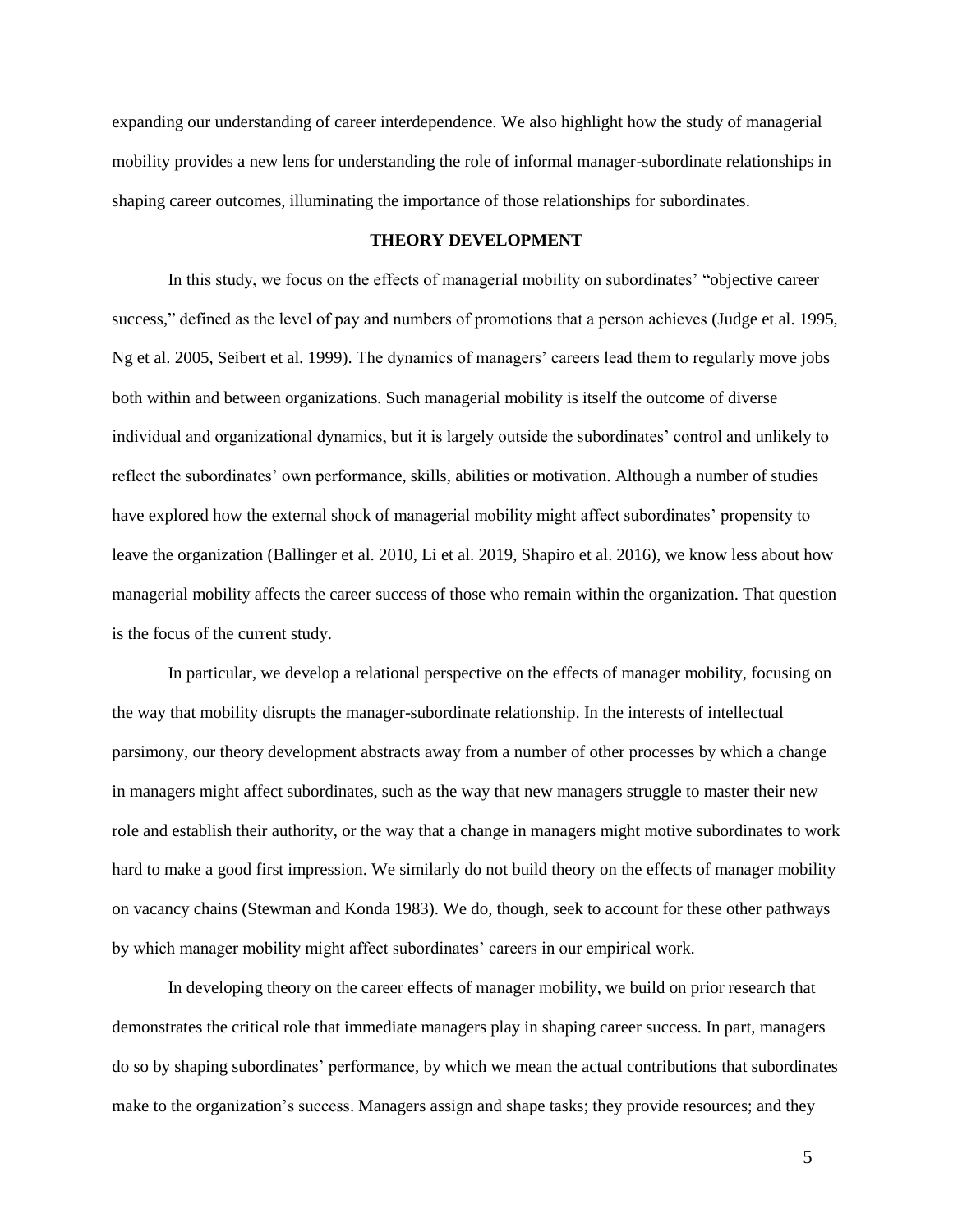offer coaching and guidance to help get the work done. As a consequence, prior research has found significant relationships between how leaders treat subordinates and objective measures of subordinate performance (Gerstner and Day 1997). This subordinate performance then contributes to career success, as organizations reward higher performers with more pay and promotions (Baker et al. 1994, Cappelli and Conyon 2018, Rosenbaum 1979).

Managers also shape subordinates' career success by providing financial rewards and securing advancement opportunities above and beyond those that the subordinates' actual performance might warrant. Consistent with previous work highlighting managers' ability to reward those subordinates they prefer, we refer to this behavior as "sponsorship" (Seibert et al. 2001, Turner 1960). Managers may, for example, provide favored subordinates with inflated performance ratings (Judge and Ferris 1993), increasing their eligibility for organizational rewards. Managers also often have significant discretion in directly determining raises and performance-related pay (Heneman and Cohen 1988, Markham 1988), and their recommendations for promotion have great weight in mobility processes. As a consequence, workers who receive more support from their managers achieve faster salary progression and are perceived as more promotable (Wayne et al. 1999). We propose that these effects on manager rewards are likely to change when managers move jobs.

# **Manager Mobility and Relational Disruption**

Theories of relational embeddedness (Granovetter 1992, Nahapiet and Ghoshal 1998) suggest that relational disruption will affect how subordinates and managers work together. Those theories emphasize that even within formal relationships such as that between manager and subordinate, interactions are strongly shaped by the nature of the informal relationship, which is built over time and reflects their shared history together. When a subordinate's manager moves, their established relationship with that manager is lost; instead, the subordinate must learn to work with a new manager with whom they lack such a relationship. We suggest that this change in the relational embeddedness of the manager and subordinate reshapes their interactions with implications for rewards and mobility. Although the literature on embeddedness also highlights the importance of structural embeddedness, as dense networks of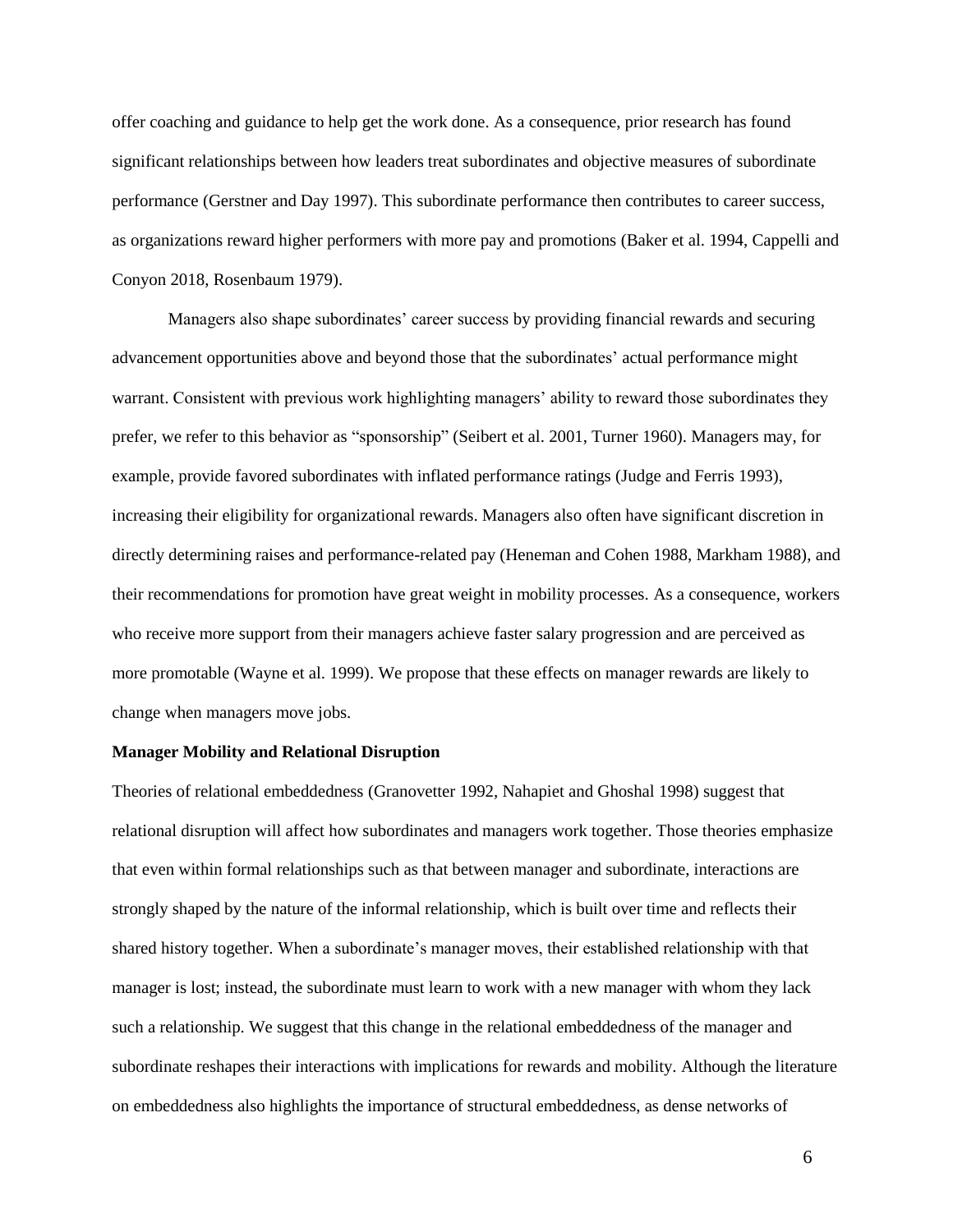relationships around a pair of actors helps to shape how they interact with one another (Coleman 1988, Granovetter 1992), it is less clear how managerial mobility will affect such structural embeddedness. Given the way that formal structures foster relationships within the work team, subordinates' relationships with both prior and new manager are likely to be surrounded by a similarly dense network with shared alters. Any changes to the structural embeddedness of the manager-subordinate relationship are therefore likely to be secondary to the more direct effects that manager mobility will have on relational embeddedness. It is these changes to relational embeddedness that we therefore focus on in this study.

Specifically, the relational embeddedness literature highlights two ways in which actors in new relationships will behave differently to those in more established relationships. First, new relationships are associated with a lower degree of knowledge about and trust between the parties (Nahapiet and Ghoshal 1998, Reagans et al. 2005). Working together allows partners to observe each other's behavior over time and learn about their expectations, strengths and weaknesses (Bidwell and Fernandez-Mateo 2010, Reagans et al. 2005). Even where participants in a new relationship are highly motivated to work well together, a lack of knowledge about one another will inhibit their collaboration (Gerstner and Day 1997, Nahrgang et al. 2009). As participants get to know each other, they are also more likely to establish trust between them. Vanneste et al's (2014) meta-analysis found that trust is associated with longer relationships, and experiments (Kollock 1994), studies of peer relationships among managers (McAllister 1995), and analyses of inter-firm relationship (Larson 1992) have all found higher trust among partners with a longer history of interaction. Participants in a new relationship should therefore have less knowledge about and trust in one another than participants in a more established relationship, affecting how they work together as well as the extent to which they feel caring and concern toward one another (McAllister 1995).

Second, participants in new relationships may be more likely than those in more established relationships to seek out different exchange partners (Gargiulo and Ertug 2006). Relationships tend to become more stable over time as neither party wants to abandon the benefits that the relationship confers (Bermiss and Greenbaum 2016, Seabright et al. 1992). This stability can tip over into "relational inertia"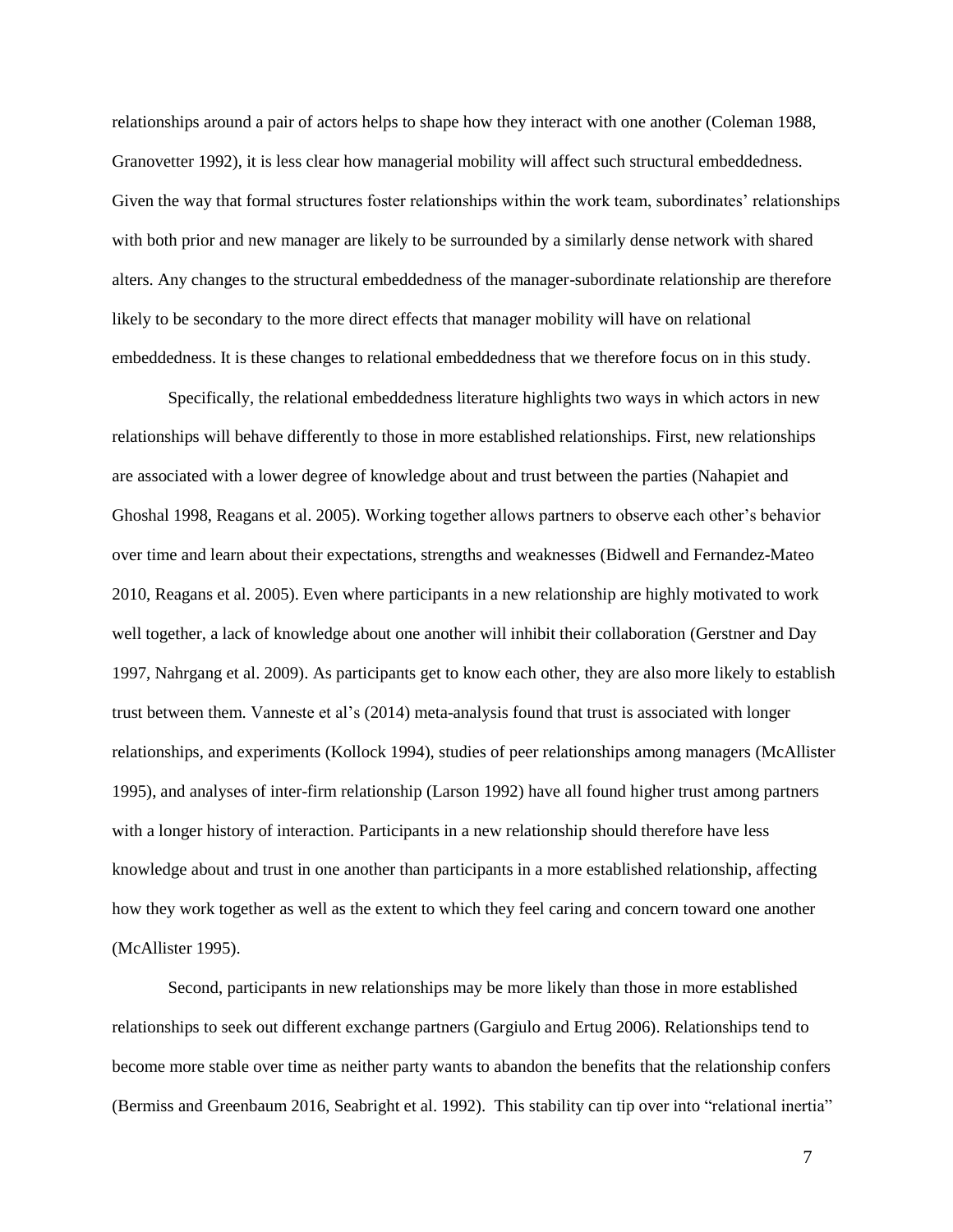(Gargiulo and Benassi 2000), as complacency and over-confidence prevent the partners from seeking new, more suitable counter-parties. Actors in a new relationship will lack such relational inertia.

These theories of relational embeddedness therefore suggest that, compared to established relationships, actors in new relationships will on average have less trust in one another, less mutual understanding, and a greater willingness to seek out new exchange partners. Because these differences are likely to affect how managers and subordinates interact, managerial mobility will affect subordinates' careers through its effects on the manager-subordinate relationship.

Of course, subordinates will go on to build relationships with the new manager following manager mobility, but this process is likely to take time. Prior studies find differences in the behavior of managers and subordinates in relationships that have lasted around three months compared to relationships lasting around three years (Duarte et al. 1994, Hassan and Hatmaker 2015, Staats 2012). We might therefore expect the effects of managerial disruption to decline gradually over the course of at least three years, until the relationship with the new manager is as strong as was the relationship with the prior manager. Given that survey evidence on managerial workers found an average job duration of around two years (Bidwell and Mollick 2015), it is also likely that relationship disruption due to managerial mobility will be a common phenomenon. We therefore propose that the relational disruption occasioned by manager mobility will affect subordinates' interactions with their managers, with important implications for their careers.

# **Manager Mobility and Financial Rewards**

Integrating theories of relational embeddedness and managerial behavior, we propose two distinct pathways through which managerial mobility could affect subordinate rewards: by hindering the subordinate's performance; and by decreasing the manager's provision of rewards through sponsorship.

As noted above, performance is usually an important determinant of financial rewards. The reduced trust and mutual understanding found in new manager-subordinate relationships is likely to inhibit that performance. Lower trust hinders effective coordination (Nahapiet and Ghoshal 1998, Uzzi 1996), making it more difficult for subordinates to work with a new manager. Collaboration will also be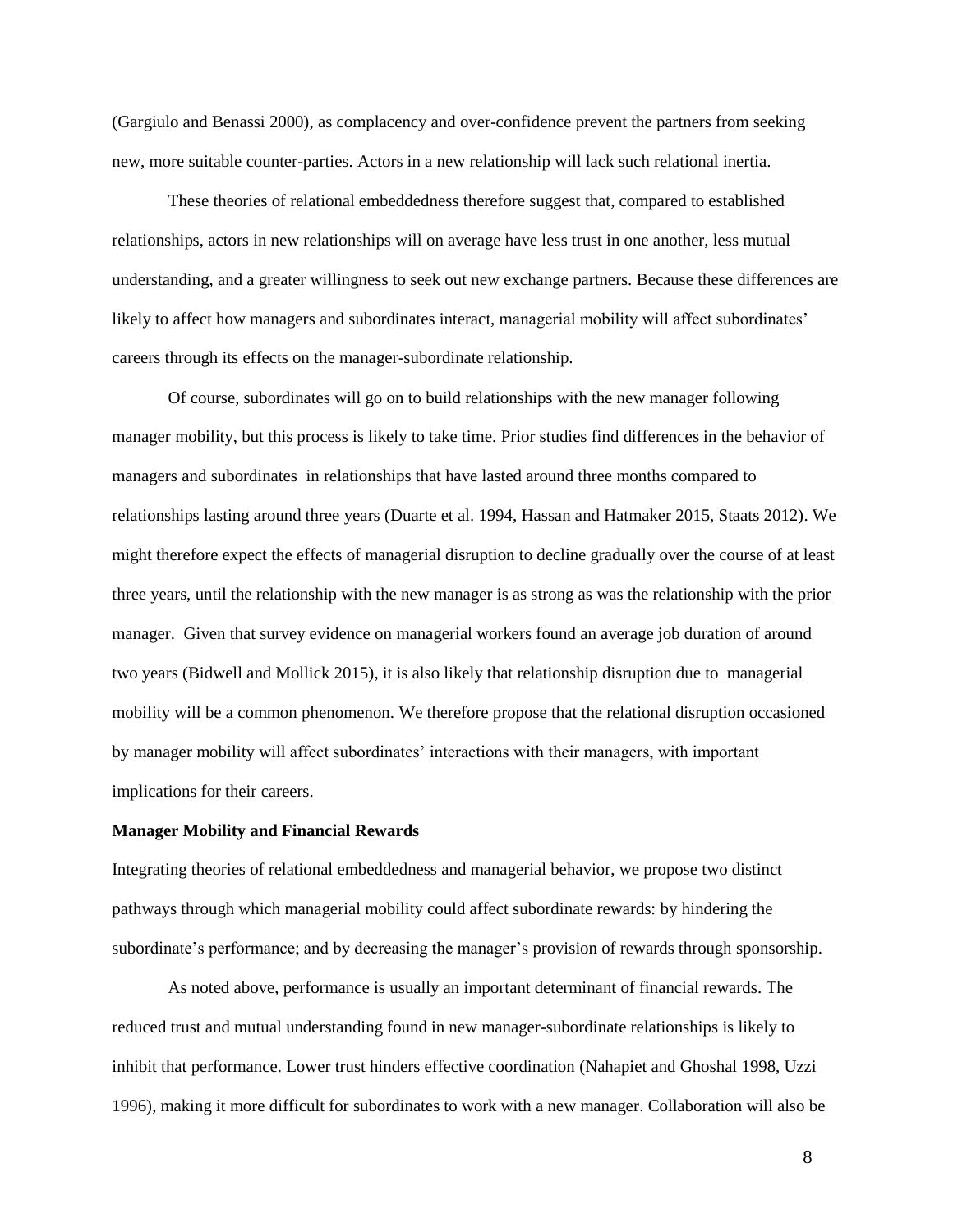hindered by the limited opportunities that a subordinate and their new manager will have had to learn about each other. Subordinates in new relationships are less likely to understand the manager's expectations, making it more difficult for them to satisfy those expectations. Similarly, the new manager's lack of knowledge about the subordinate's needs (Ashford and Cummings 1983) will limit their ability to provide support. Reflecting such challenges, previous work has found that project teams that have had less experience working with their managers demonstrate lower performance (Staats 2012). For each individual subordinate, the introduction of a new manager should therefore lead to reduced performance, leading in turn to lower financial rewards.

The relational disruption caused by manager mobility may also affect subordinate rewards through its effects on manager sponsorship. The trust that develops over time between manager and subordinate has an affective component (Lewicki et al. 2006, Lewis and Weigert 1985, Young and Daniel 2003), leading the manager and subordinate to feel closer to one another the longer that they collaborate (McAllister 1995). Such affect-based trust leads participants to show more care and concern for one another, moving from a relationship based on exchange to one based on communal motives in which managers become more aware of their subordinates' needs and more likely to help them meet their personal goals (McAllister 1995). Such concern for subordinates is likely in turn to lead managers to want to provide greater rewards to their subordinates as they build relationships with them over time. Consistent with such a logic, Sparrowe and Liden (1997) argue that sponsorship evolves over time through a pattern of exchanges between manager and subordinate. Lacking such a past history of exchange, there is likely to be less sponsorship in newly established manager-subordinate relationships.

If longer manager-subordinate relationships lead to increased sponsorship, then disruption of those relationships is also likely to affect subordinates' financial rewards. Managers have substantial discretion over subordinates' rewards both through how they manage the performance appraisal process and how they then award pay raises and bonuses. Where new managers feel less inclined to sponsor subordinates, they are likely to provide less generous assessments of subordinates' performance for a given level of actual performance (Judge and Ferris 1993). Certainly, prior research has found that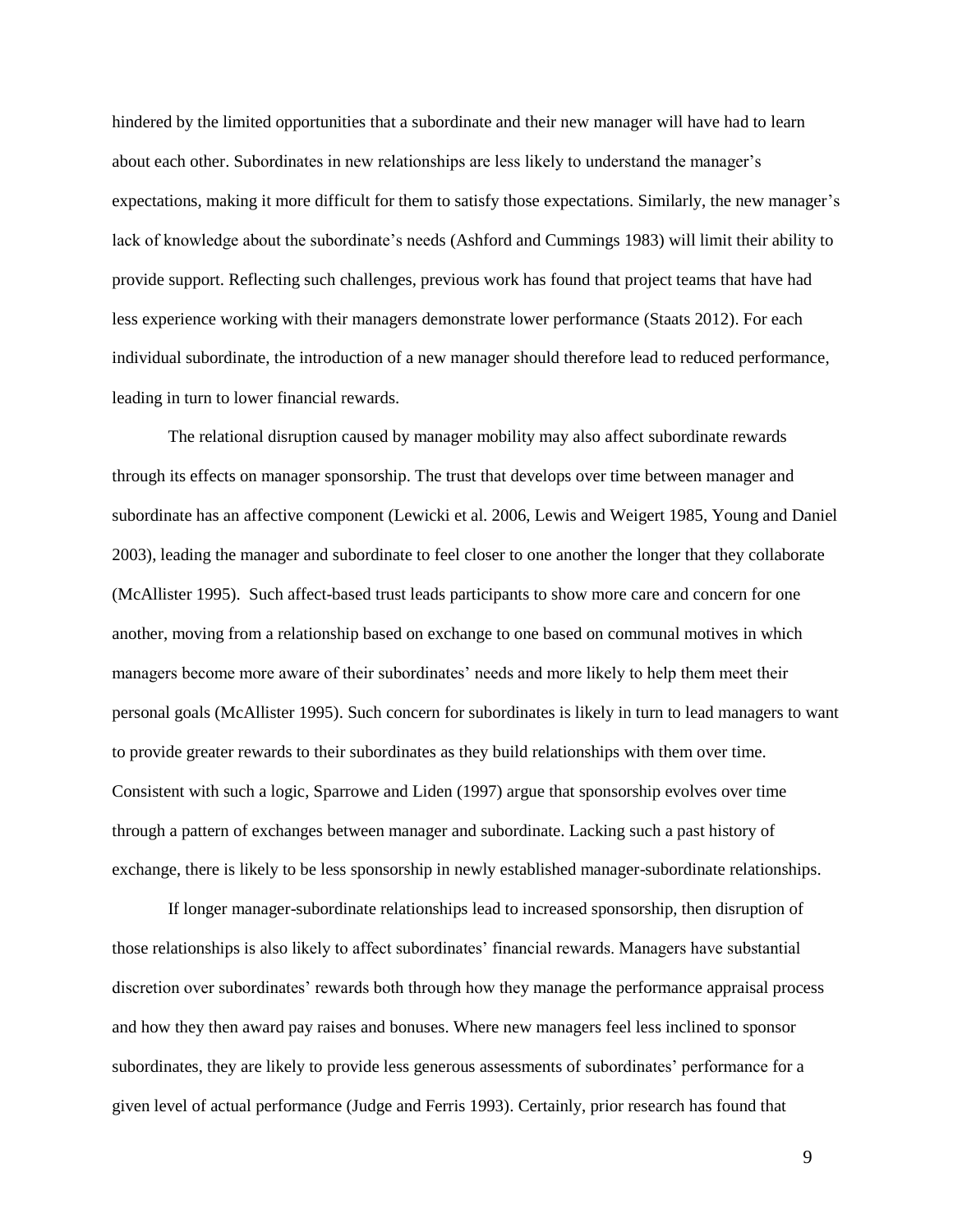performance ratings are positively related to the quality of the manager-subordinate relationship, even controlling for subordinate quality (Duarte et al. 1994), and that subordinates who have worked with a manager for less time receive weaker performance evaluations (Hassan and Hatmaker 2015).<sup>2</sup> The reduced sponsorship found in new manager-subordinate relationships could also lead managers to provide lower financial rewards independent of the performance evaluation process.

The above arguments suggest that the relational disruption occasioned by manager mobility is likely to be associated with reduced financial rewards, both because of its impact on performance and its effects on managerial sponsorship. Although pay cuts are rare in organizations (Baker et al. 1994), both pathways suggest that relational disruption may lead subordinates to be awarded lower pay raises and smaller bonuses than they would if their managers stay in the job. We therefore propose:

*H1: Manager mobility is associated with reduced subsequent financial rewards for subordinates.*

# **Manager Mobility and Subsequent Promotions**

 $\overline{a}$ 

The second facet of objective career success is promotion, defined as an increase in hierarchical rank (Spilerman and Lunde 1991). Although prior research has largely explored how mobility of more senior employees may facilitate promotions by opening up vacancies (Stewman and Konda 1983, White 1970), we propose that manager mobility may also affect subordinates' promotion prospects through the effects of relational disruption.

In exploring the role of manager-subordinate relationships on promotions, it is important to differentiate between two different kinds of promotion. In a "within group" promotion, a subordinate receives a higher-level title and higher pay grade but continues to report to the same manager. Such a within group promotion could occur, for example, when a subordinate continues to report to the same manager while being promoted from "engineer" to "senior engineer." The current manager is likely to

<sup>2</sup> Unlike Hassan and Hatmaker (2015), Duarte, Goodson and Klich (1994) do not find that subordinates who have longer relationships with their managers receive higher evaluations once relationship quality is controlled for. The difference between the studies may reflect the populations studied: Duarte et al look at telephone operatives with highly measurable performance, while Hassan and Hatmaker look at diverse employees of a government agency. Where performance is more easily measurable, relationship duration may have a smaller impact on evaluations.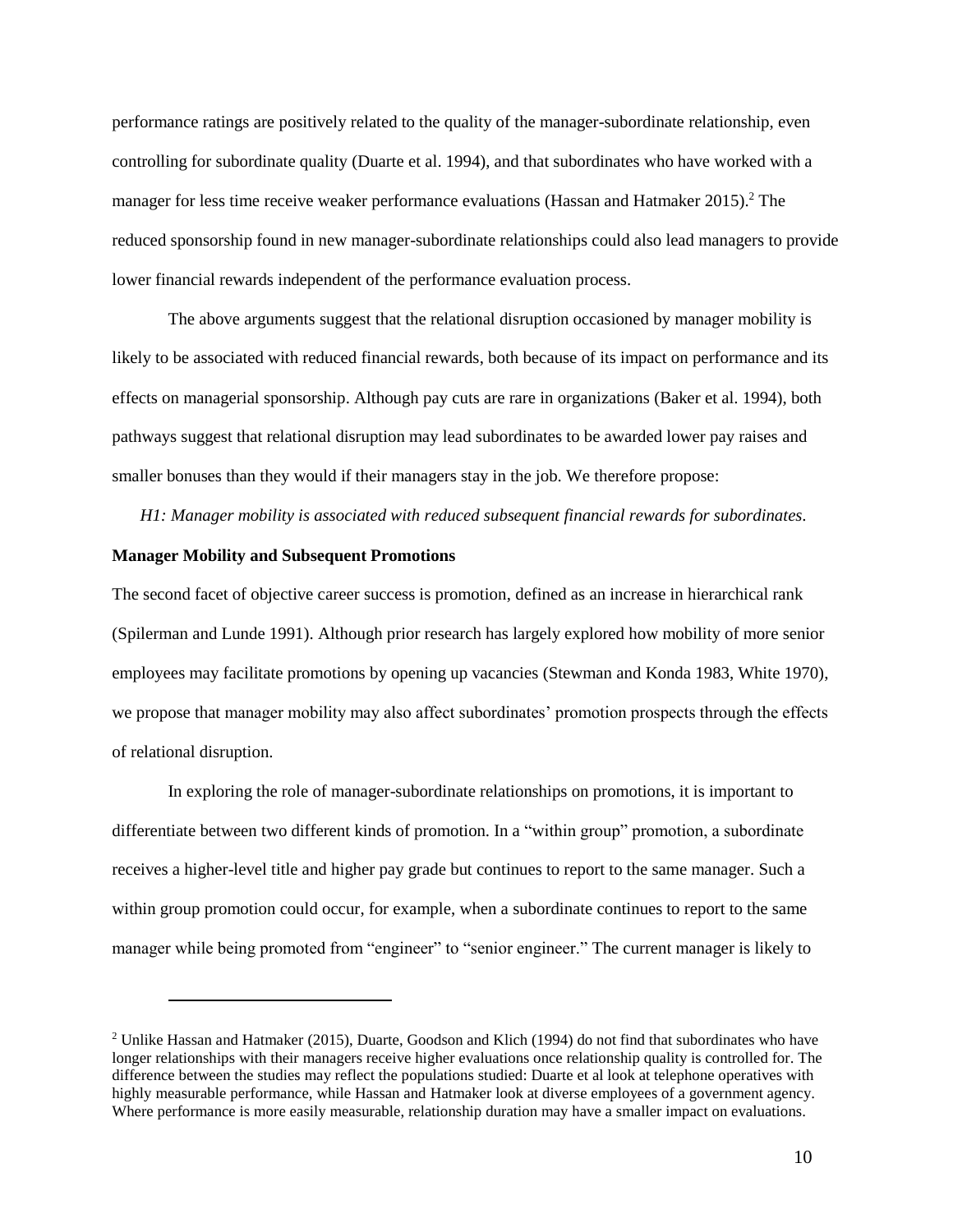have the most influence over such promotions since they continue to oversee the subordinate both before and after the promotion. In a "cross group" promotion, by contrast, the subordinate will report to a different manager after the promotion than they did before the promotion. Sometimes this may be because they are advancing into a job that is at the same level as their manager from their prior role; in other cases, the vacancy that they would move into is in a different organizational unit. Because such cross-group promotions involve going to work for a different manager, the initial manager will have less influence over them. Moreover, cross group promotions may also be affected by any reluctance by the subordinate or manager to sever their relationship. We therefore separately consider the effect of manager mobility on within-group and cross-group promotions.

*Manager Mobility and Within-Group Promotions.* Any declines in performance and sponsorship occasioned by manager mobility are likely to reduce subordinates' prospects for within-group promotions. Performance is an important determinant of promotion within organizations, both because higher-level jobs tend to require more skills to be performed effectively, and because promotions are often used to reward good performance (Lazear and Rosen 1981, Rosenbaum 1979). If manager mobility is associated with performance declines as argued above, then subordinates' prospects of receiving a within-group promotion should fall.

Similarly, we have proposed that manager mobility reduces sponsorship. Such reductions in sponsorship should also impede within-group promotions, since promotions are a valued reward. Where managers feel more obligated to reward subordinates with whom they have built a strong relationship over time, they will seek to promote them. Disrupting this sponsorship is another way, therefore, in which manager mobility may reduce within-group promotion. We propose:

*H2: Manager mobility is associated with reduced likelihood of subsequent within group promotions.*

*Manager Mobility and Cross-Group Promotions.* Although, like within-group promotions, cross-group promotions are another important form of career advancement, managerial mobility may affect such cross-group promotions very differently. In particular, we suggest that manager-mobility is likely to increase the likelihood of cross-group promotion through its effects on relational inertia. By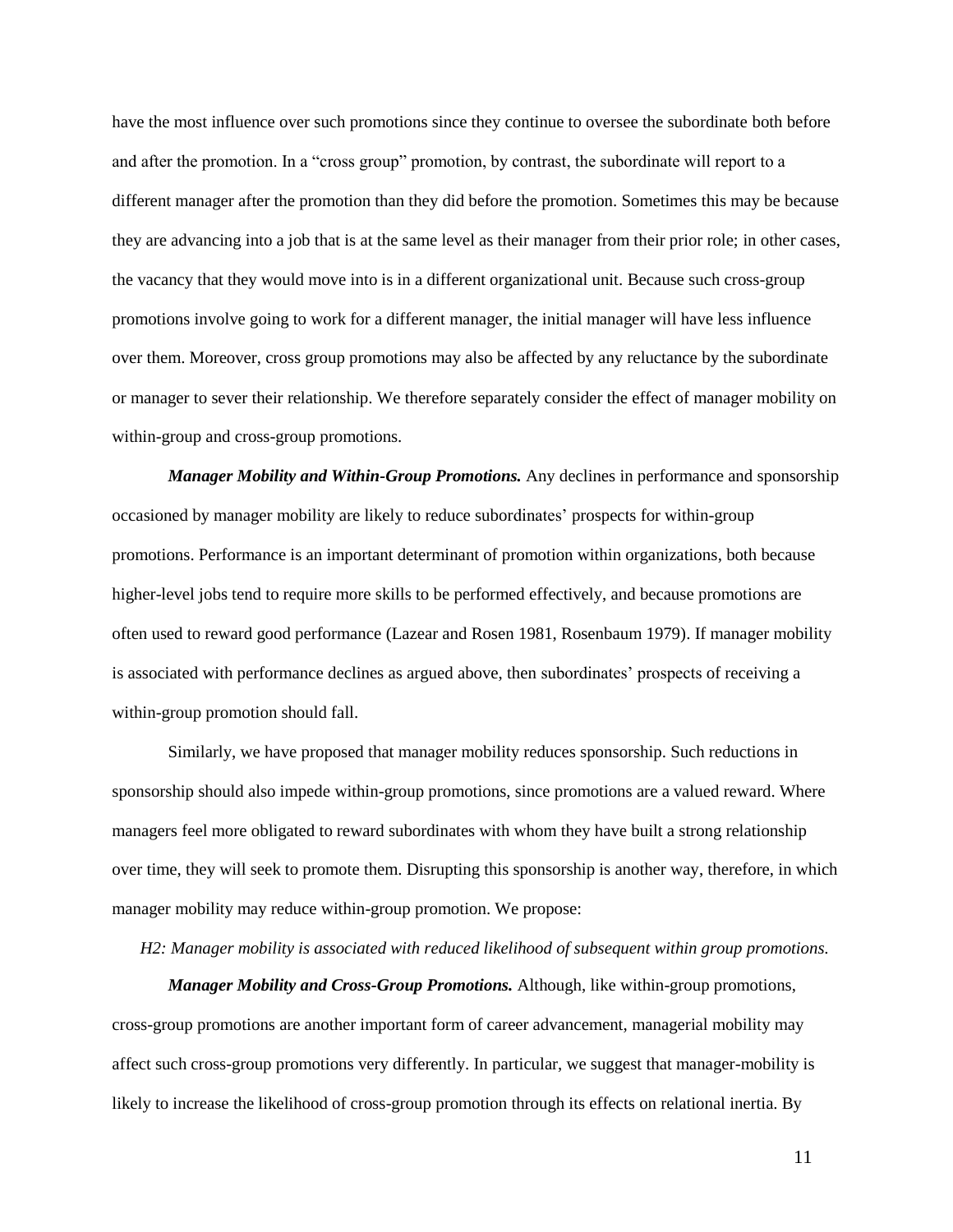definition, a cross-group promotion will lead to the loss of the current subordinate-manager relationship, as the subordinate is promoted into a role working for a different manager. The more valuable the current subordinate-manager relationship, the less likely that subordinates are to seek out cross-group promotions, and the less likely their managers are to support them in doing so.

Cross-group promotions in many organizations depend upon subordinates' efforts to identify and pursue internal opportunities that would involve a promotion. In larger organizations, employees must often formally apply to the jobs that they want to progress into (Keller 2018). Even absent such formal applications, upward mobility in large organizations often requires employees to actively network to identify opportunities and ensure that they are considered. The subordinates' current manager is also likely to play a role in supporting the move. Those managers are often notified when a subordinate applies to another job within the organization, and their willingness to support the move can play an important role in the promotion process.

When subordinates have an established relationship with their manager, relational inertia may make them less likely to seek out promotions outside their workgroup, and their manager less likely to support the move. As with other embedded relationships (Gargiulo and Ertug 2006), the shared knowledge and trust that is built up over time becomes a valuable asset for both the subordinate and the manager, who may then seek to maintain that relationship. That desire to maintain the relationship could limit the subordinates' upward mobility in the organization, by making them less likely to pursue promotion opportunities that would lead them to stop working with their current manager. Similarly, their managers may be less likely to encourage or support such moves because they would also be reluctant to disrupt a valuable relationship. Because manager mobility disrupts these relationships, we would expect it to reduce such relational inertia, potentially increasing promotion rates.

Hence, although managerial mobility may lead to reduced subordinate performance, we suggest that it may increase cross-group promotions. The loss of an established relationship can have the effects of reducing relational inertia, making the subordinate more willing to pursue a promotion into a different group and the manager more willing to support them in such an endeavor. We propose: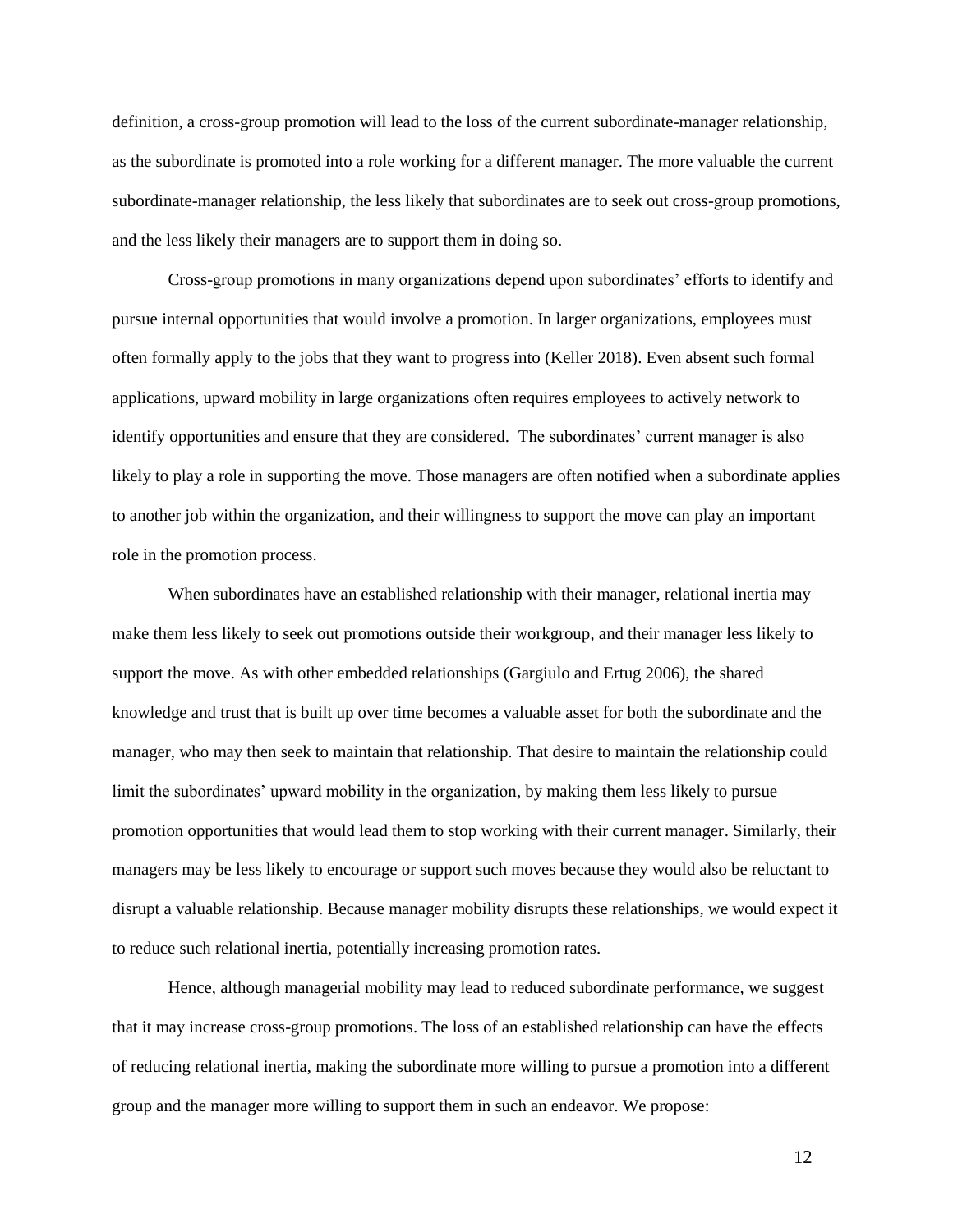#### *H3: Manager mobility is associated with increased likelihood of subsequent cross-group promotions.*

#### **Moderating Effects of Relation Duration**

Our above arguments emphasize that managerial mobility affects subordinates' career success because of the way that it disrupts the manager-subordinate relationship. Those same arguments also imply that the effects of manager mobility ought to depend on the strength of the pre-move relationship between the manager and the subordinate, with the effects of relational disruption being greater when that pre-move relationship was stronger.

Although there are many factors that could affect the strength of the manager-subordinate relationship, the literature on relational embeddedness places particular emphasis on the extent of past interactions between the parties (McAllister 1995, Nahapiet and Ghoshal 1998, Vanneste et al. 2014). As we have noted above, much literature suggests that relationships develop over time, becoming stronger as participants spend more time together. The amount of time that the manager and subordinate have worked together prior to the move is therefore likely to be an important determinant of the strength of the relationship, and hence the effects of managerial mobility.

Given the way that mobility takes people from job to job within organizations, there is likely to be substantial variation in the amount of time that any given manager and subordinate have been working together before the manager moves. Managers will vary in the amount of time that they have been in their role before the move, and subordinates will differ in how long they have worked within the managers' group. We expect that this variation in time spent together will be an important driver of the effects of manager mobility. Because relationships tend to become stronger as participants spend more time together (Kollock 1994, McAllister 1995, Reagans et al. 2005), subordinates should receive more benefits from manager-subordinate relationships that have longer duration. Manager mobility should therefore occasion greater losses for the subordinate when the manager-subordinate relationship had previously been stronger.

These arguments imply that the duration of the manager-subordinate relationship should moderate the impact of manager mobility on financial rewards. When a manager has had a longer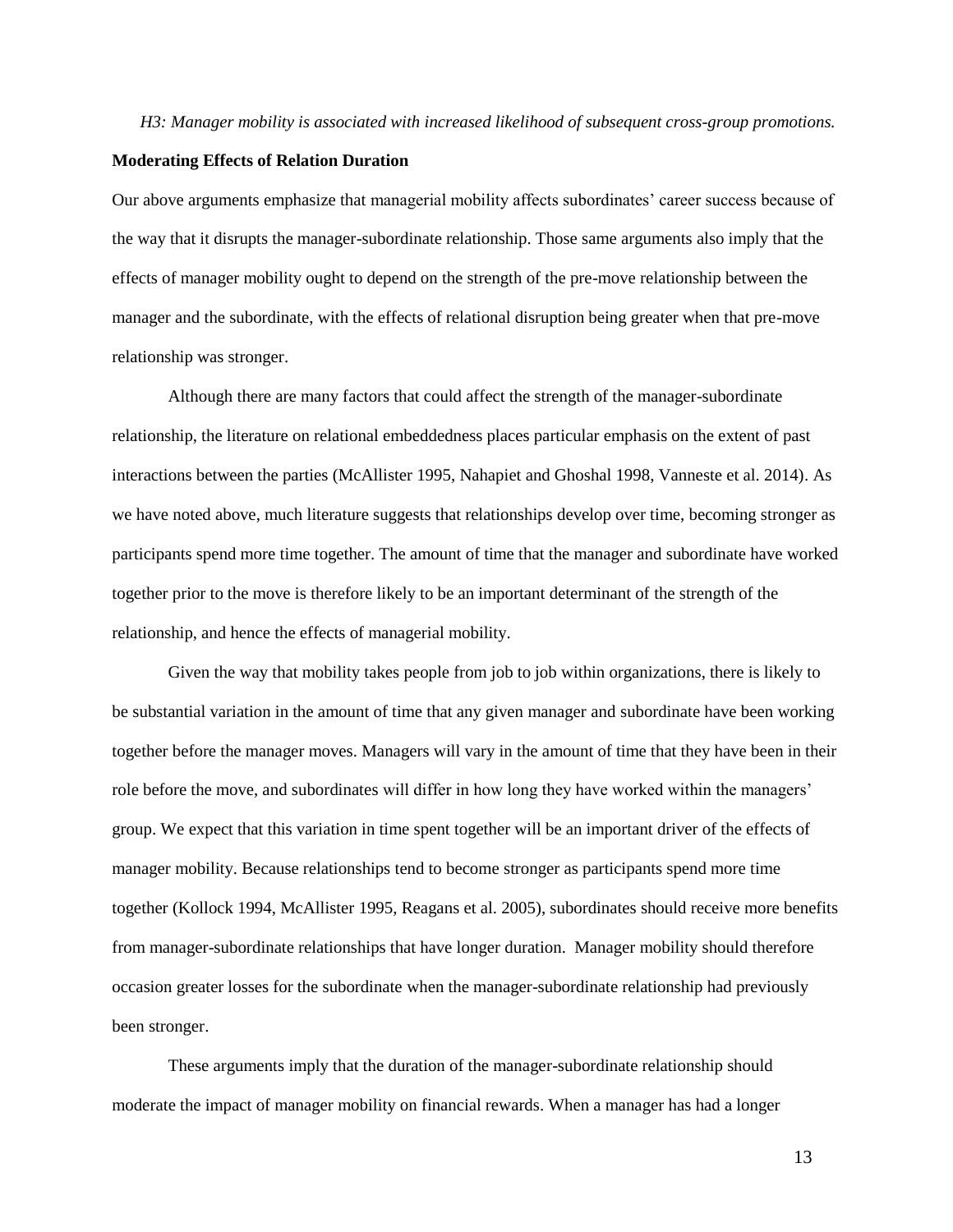relationship with the subordinate, they are likely to have a stronger effect on performance and sponsorship. The loss of this relationship through manager mobility should therefore lead to a greater decline in financial rewards. We therefore predict that:

*H4: The negative effects of manager mobility on subordinate financial rewards will be greater when the manager and subordinate had worked together for a greater amount of time.*

The same arguments also apply to our hypotheses about promotion. We suggested that managerial mobility will reduce prospects for within-group promotion because of its effects on subordinate performance and managerial sponsorship. If these effects are greater when managers have worked longer with subordinates, we would expect that:

*H5: The negative effects of manager mobility on within-group promotion will be greater when the manager and subordinate had worked together for longer.*

We might also expect the same dynamics to apply to cross-group promotions. If relationship duration increases the rewards that subordinates receive from their managers, it is also likely to accentuate relational inertia, as both subordinate and manager are less willing to suffer the relational losses incurred by the subordinate's promotion. The loss of this relationship though manager mobility should lead to greater declines in relational inertia, and hence a greater increase in cross-group promotion. We therefore also predict:

*H6: The positive effects of manager mobility on cross-group promotion will be greater when the manager and subordinate had worked together for longer.*

# **Scope Conditions**

The arguments developed above articulate how we would expect managerial mobility to affect subordinates within many organizations. It is valuable, though, to articulate some of the scope conditions that underlie our arguments, in order to clarify the kinds of settings where we would be most likely to see the hypothesized effects. These scope conditions follow directly from the way that relational disruption can affect performance, sponsorship and relational inertia.

First, our arguments rely on the assumption that managers play an important role in shaping subordinates' performance through the way that they structure and support the subordinates' work. The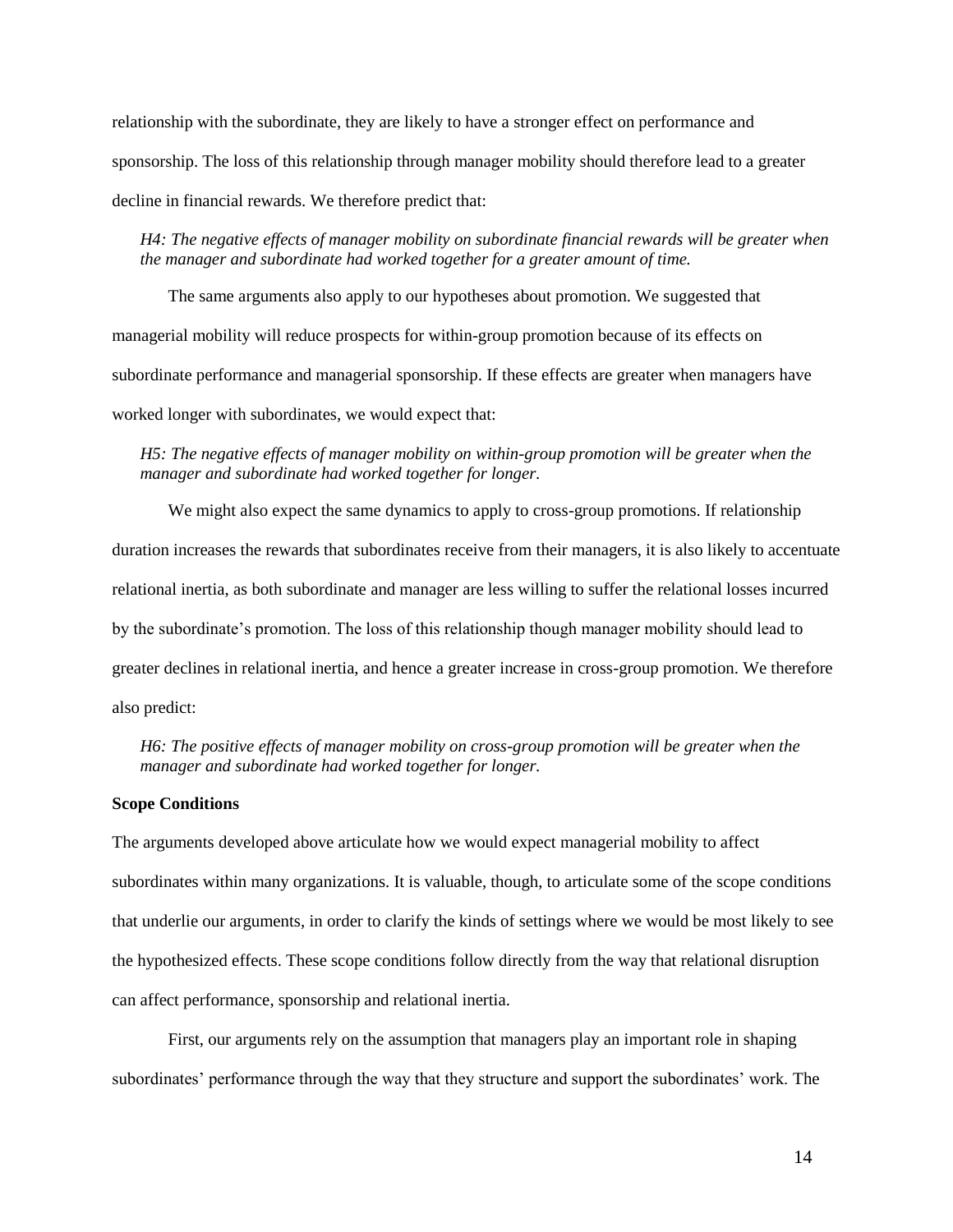effects of manager mobility may therefore be different in some professional roles, such as those held by academics, doctors and the like, where managers play very little role in the work performed by the subordinates.

Second, we also assume that managers have substantial discretion over the rewards that the subordinate receives both through the way that they evaluate performance and assign pay. Such discretion is a common feature in organizations. It is possible, though, that managers would lack such discretion where workplaces are highly bureaucratized or unionized.

Third, our arguments about promotion are based on the assumption that both managers and their subordinates have some influence on promotions. In some highly bureaucratic organizations, all mobility is decided centrally without reference to the individual involved (e.g. Chattopadhyay and Choudhury 2017, Ferguson and Hasan 2013). We would expect manager mobility to have less impact in those cases. Similarly, where mobility purely occurs along straight job ladders through the effects of vacancy chains (White 1970), manager mobility may largely impact subordinates through the way that it opens up roles for them to move into.

Based on these scope conditions, we would expect our arguments to be most applicable to organizations where managers have direct responsibility for overseeing subordinates, where they have discretion over subordinates' financial rewards, and where both subordinates and managers have some say over mobility decisions. We describe such an organization, and our analyses of its data, below.

### **METHODS**

#### **The Research Site**

We tested our hypotheses with eight years of personnel data from a US Fortune 500 Healthcare company, *Asclepius*. Many aspects of how mobility took place within *Asclepius* appear similar to descriptions of other large US corporations (Keller 2018, Pinfield 1995). Here we briefly provide details of mobility and manager-subordinate relationships before moving on to our data and analyses.

*Jobs and Mobility at Asclepius.* Jobs at Asclepius varied along two dimensions – reporting relationships and job definitions. Each employee worked within a work-unit (defined as the set of people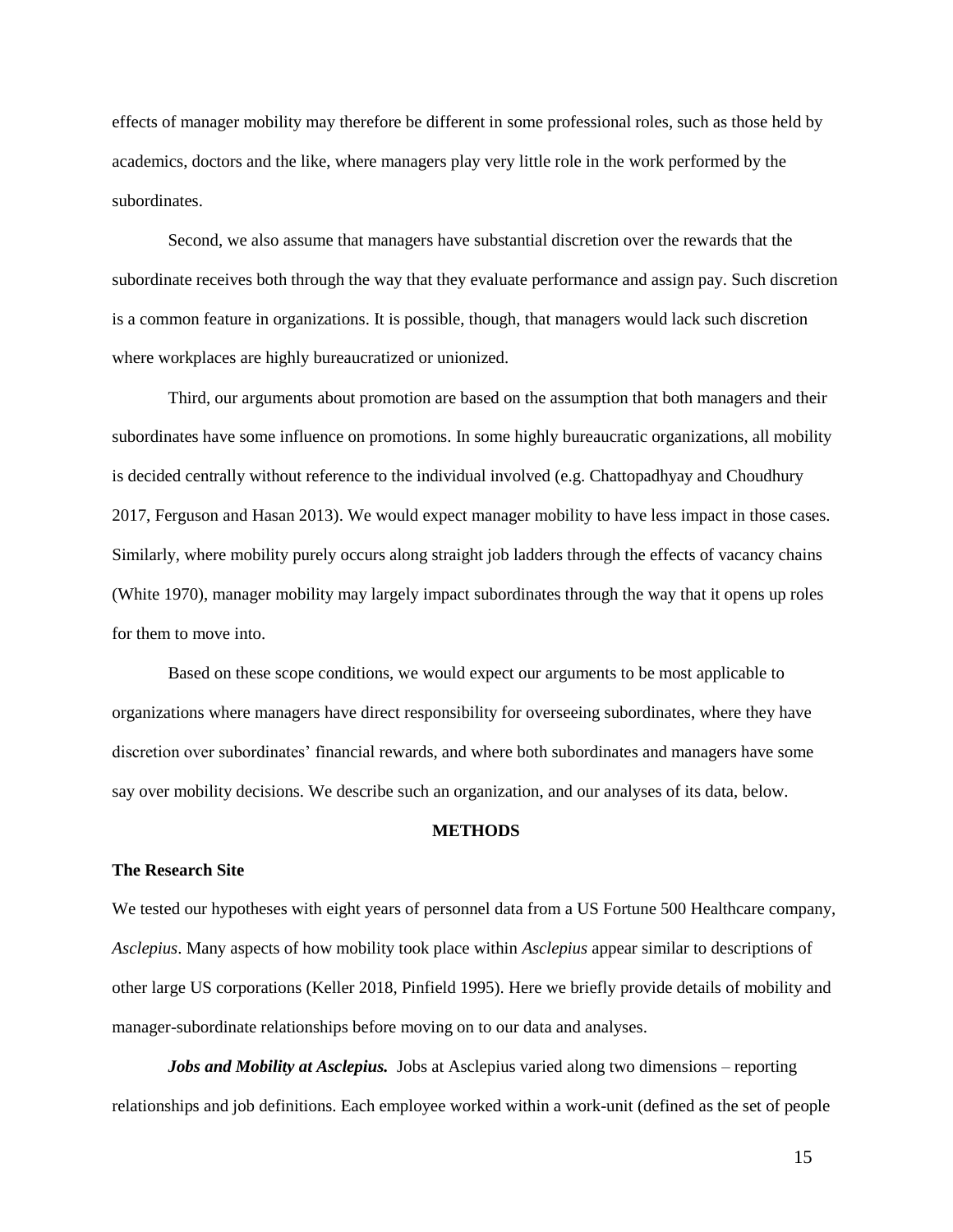reporting to a single manager) and had one of around 2,000 job titles. Every year, around 1/3 of the employees in our sample moved jobs. Among those that moved, 17% left the company voluntarily and 14% left the company involuntarily, with the remaining 69% moving internally. Those internal moves tended to be decentralized, being negotiated between the employee and the manager of the unit that they were moving into. In principle, managers were required to internally post every open role at *Asclepius*, allowing any employee to apply for the job and potentially be selected. In practice, many moves took place outside of this process (Keller 2018). Nonetheless, our interviews indicated that *Asclepius* had a very active internal labor market, with employees encouraged to take charge of their careers and network actively to find a new role.

The most common kind of internal mobility was a lateral move to a different job within the same paygrade (35% of moves). Such a lateral move could involve the employee doing similar work in a different organizational unit, or taking on a different kind of job. Promotions, defined as an increase in paygrade (Spilerman and Lunde 1991, Stewman and Konda 1983), were also common, representing a further 30% of moves. These promotions did not take place after a set amount of time in the job. In a small number of cases, promotions took place after as little as 2-3 months after entering the previous job. Most commonly, promotions took place between 1 and 4 years after entering a job, but most job spells did not end in promotion and some people in our data stayed as many as 8 years in their jobs without being promoted. Nearly half of these promotions (44%) were within-group promotions that did not entail a change in reporting relationships: work units often contained people from multiple paygrades (the average was 2) working side by side and reporting to the same manager, so that people could be promoted from a lower paygrade to a higher paygrade within the same work unit. Such within-group promotions included such moves as "Engineer 4" to "Engineer 5" and "Scientist 2" to "Scientist 3." Nor did most promotions take the form of moving into the former manager's job, as might happen through a vacancychain process. The vast majority of promotions (78%) took place into jobs without managerial responsibilities, as employees advanced through individual contributor roles. Even when people were promoted into managerial jobs, it was often into jobs in different units, reflecting the greater number of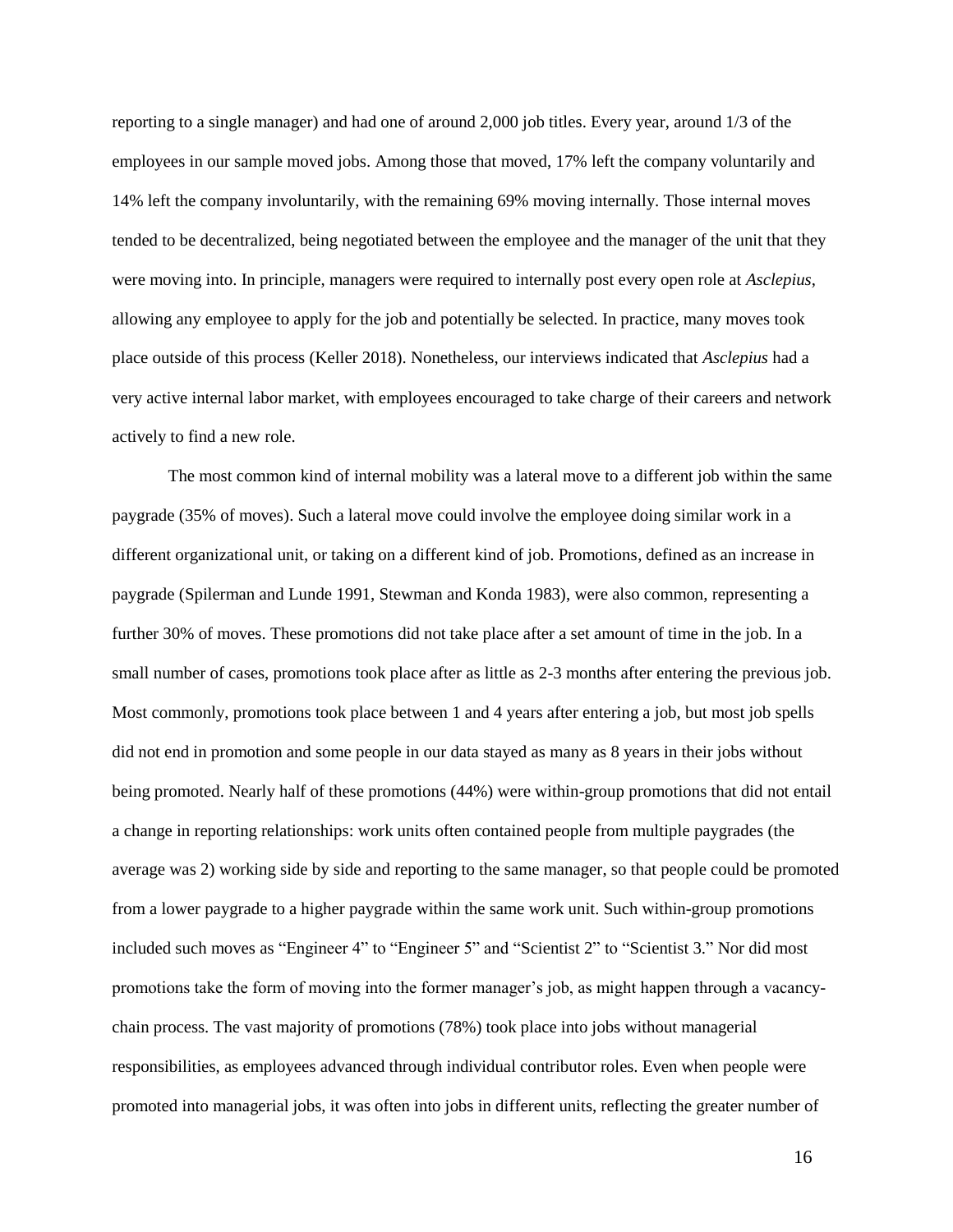opportunities available in different units as well as a strong culture within *Asclepius* of internal mobility and building diverse experience. Although our data does not allow us to directly identify when a subordinate takes their manager's job, we did examine cases in which a subordinate moves into a role that involves them managing a former coworker, and found that this represented only around 4% of promotions. Employees could also be demoted to jobs with a lower paygrade, although this represented only 4% of moves.

*Managers and Career Outcomes at Asclepius.* As in most organizations, line managers were very important in shaping career outcomes at *Asclepius*. Beyond their day-to-day direction and support of their subordinates, managers also played a central role in evaluating and rewarding their subordinates. *Asclepius* had an annual performance evaluation system which was the main input into determining employees' rewards. Every November, each employee's direct manager would assign them a numerical performance rating. Although these ratings could then be adjusted in calibration meetings with others who managed similar jobs, it was the direct manager who was the central actor in evaluating performance.

The direct manager was also directly involved in setting financial rewards. Those rewards took three forms at *Asclepius* – merit raises (annual salary increases based on performance), bonuses, and long term incentive (LTI) compensation used to retain critical talent. Although the organization helped to define guidelines and set a limit on the pool for merit raises, how those raises were assigned was down to the individual manager. Managers also set the bonus and LTI that employees received, based on target levels set at the beginning of the year and an assessment of how subordinates performed relative to their goals. Finally, our interviews indicated that managers had substantial discretion over how they staffed their groups, giving them the authority to promote subordinates into vacant roles.

Despite the importance of managers in shaping their careers, we did not find many instances of subordinates following their managers after their managers moved. Among the 5,831 cross-promotions in our sample, only 213 (3.7%) involved subordinates moving to work for a manager that they had worked with previously (note that we do not know how many subordinates moved to join a manager in a different company). Such a lack of internal co-mobility does not seem to stem from specific policies at *Asclepius,*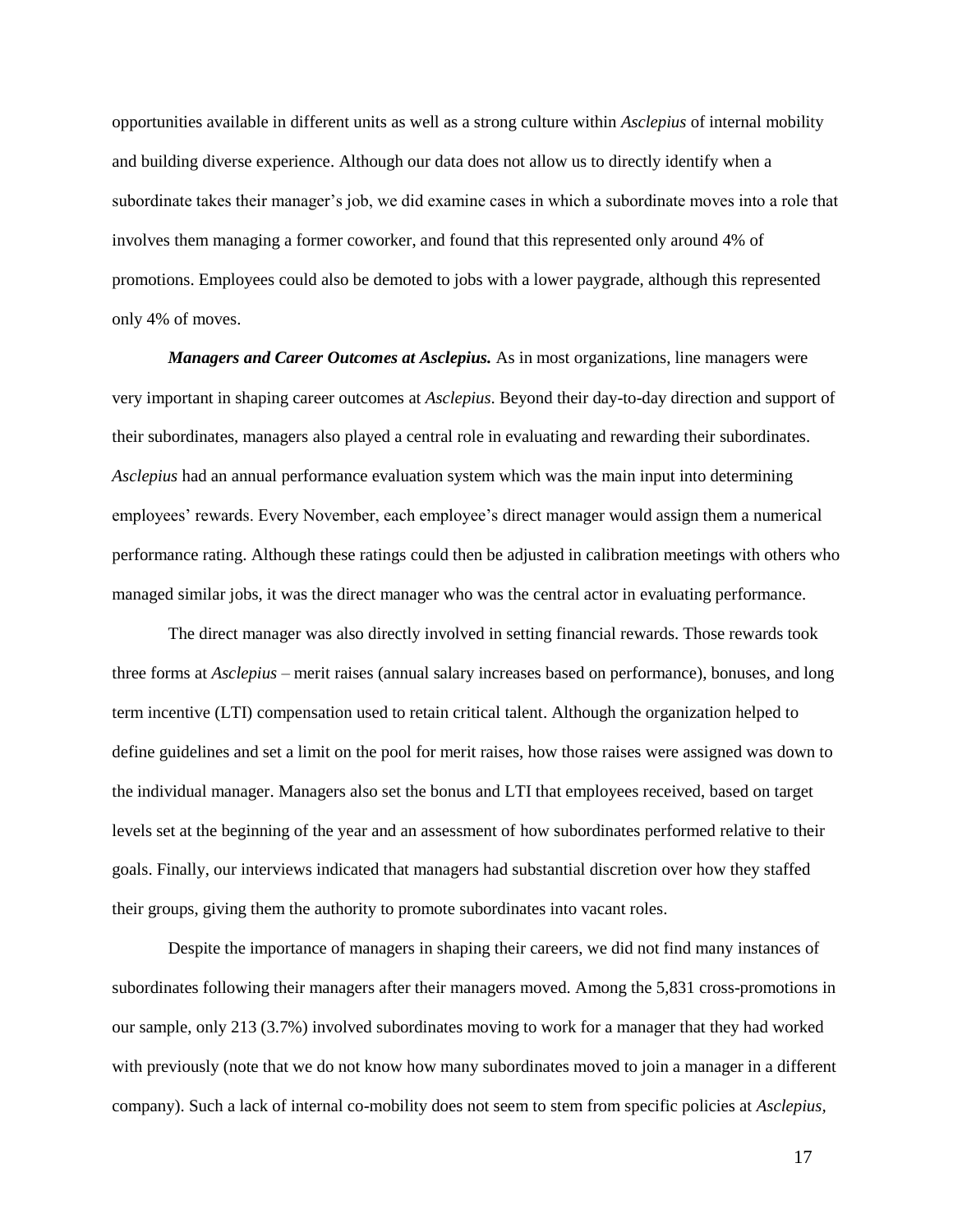but rather reflects a culture that places a premium on diversifying experience and building broad networks, as well as the large number of opportunities available for internal mobility. Similarly, it did not appear that managerial mobility led to wholesale exit among subordinates in ways that might bias our analyses. Specifically, only 7% of subordinates in our sample left the firm in the year that their manager moved (versus 8% in years when they did not experience manager mobility) and 10% experienced a promotion in the year that their manager moved (versus 9% in other years). The fact that so many subordinates stay in their roles demonstrates the importance of understanding what happens to subordinates who are left behind.

### **Data and Sample**

Our data covers all workers in the US offices of *Asclepius* between 2009 and 2016, representing 337,722 individual-year observations of 77,325 workers. A variety of restrictions reduce the number of observations in our analyses. We removed observations where: the subordinate entered their current job before 2009, preventing us from calculating job tenure (n=113,634); where subordinates entered their jobs via an acquisition because no information was available on their role prior to the acquisition  $(n=12,414)$ ; where subordinates had not been in their jobs for a substantial majority of the most recent year (at least nine months), so that their performance ratings were likely to reflect both their performance in their previous and current role (n=81,757); where subordinates were not full-time, regular employees  $(n=1,864)$ ; and where data on key variables was missing  $(n=15,454)$ ; this mainly reflected missing information on how people entered their job and on manager performance). In our promotion analysis, we also excluded observations from 2016 because we lacked data on promotions in the following year  $(n=24,095)$ . Our final sample size for the baseline model was  $112,599$  (40,722 workers) in the performance analysis and  $87,934^3$  (35,515 workers) in the promotion analysis.

#### **Dependent Variables**

 $\overline{a}$ 

 $3$  This total excludes 407 observations within specific categories of job spell tenure, business areas and subfunctions from which no promotions took place, as those observations are automatically excluded from the logit model. We also dropped an additional 163 observations with missing data for variables used in the promotion analyses.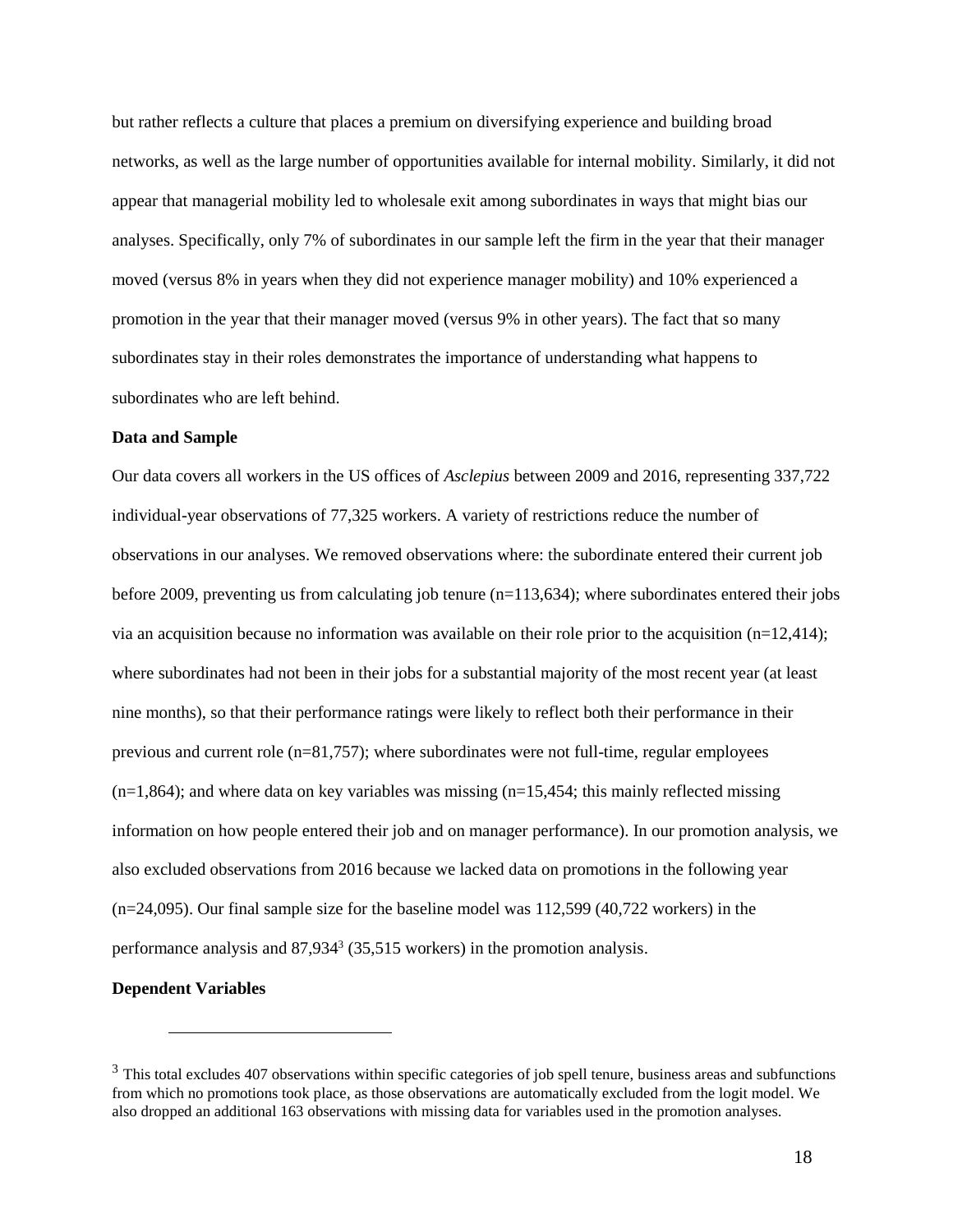We measured objective career success by examining three different types of financial rewards available to workers at *Asclepius*, as well as two different types of promotions.

*Merit Raises.* As described above, merit raises are annual increases in salary. We measure them in percentage points (i.e. fractional increase \* 100) to aid in interpretation. Merit raises at *Asclepius* ranged from zero percent to 15 percent, with a mean of three percent and a standard deviation of one percent (we experimented with winsorizing merit raises at the 99<sup>th</sup> percentile to avoid any effects of outliers. This had no material effect on our results).

*Bonus (log)***.** All workers in our sample were also eligible for annual performance bonuses. The average bonus was 12 percent of salary, but they could range from anywhere from 0 to 175 percent. To address this skew in bonus amounts, we use the log of the bonus awarded as our dependent variable (again, winsorizing the variable at the  $99<sup>th</sup>$  percentile did not affect our results).

*Long-Term Incentives (log)***.** All workers were also eligible to receive long-term incentives (LTI). Unlike bonuses, workers only received a prorated portion of any LTI award each year, losing the remainder if they left the company before the vesting period. LTI bonuses at *Asclepius* ranged from 0 percent to 636 percent of a worker's annual salary, with a mean of 9 percent. We again address this skew by using the log of LTI as our dependent variable (again, winsorizing the variable at the 99<sup>th</sup> percentile did not affect our results).

*Promotion.* We identified a worker as having received a promotion if the personnel records indicated that he or she moved into a different job at a higher pay grade from one year to the next. In our theory, we differentiated between promotions that would require a subordinate to begin working with a different manager ("cross-group promotions") and promotions that would potentially allow the subordinate to continue to work with the same manager ("within-group promotions"). We operationalized *cross-group promotions* as a move into a job at a higher paygrade reporting to a different manager in a different organizational unit. *Within-group promotions* are moves into a job at a higher paygrade that allowed the worker to continue to work for the same manager or remain in the same organizational unit.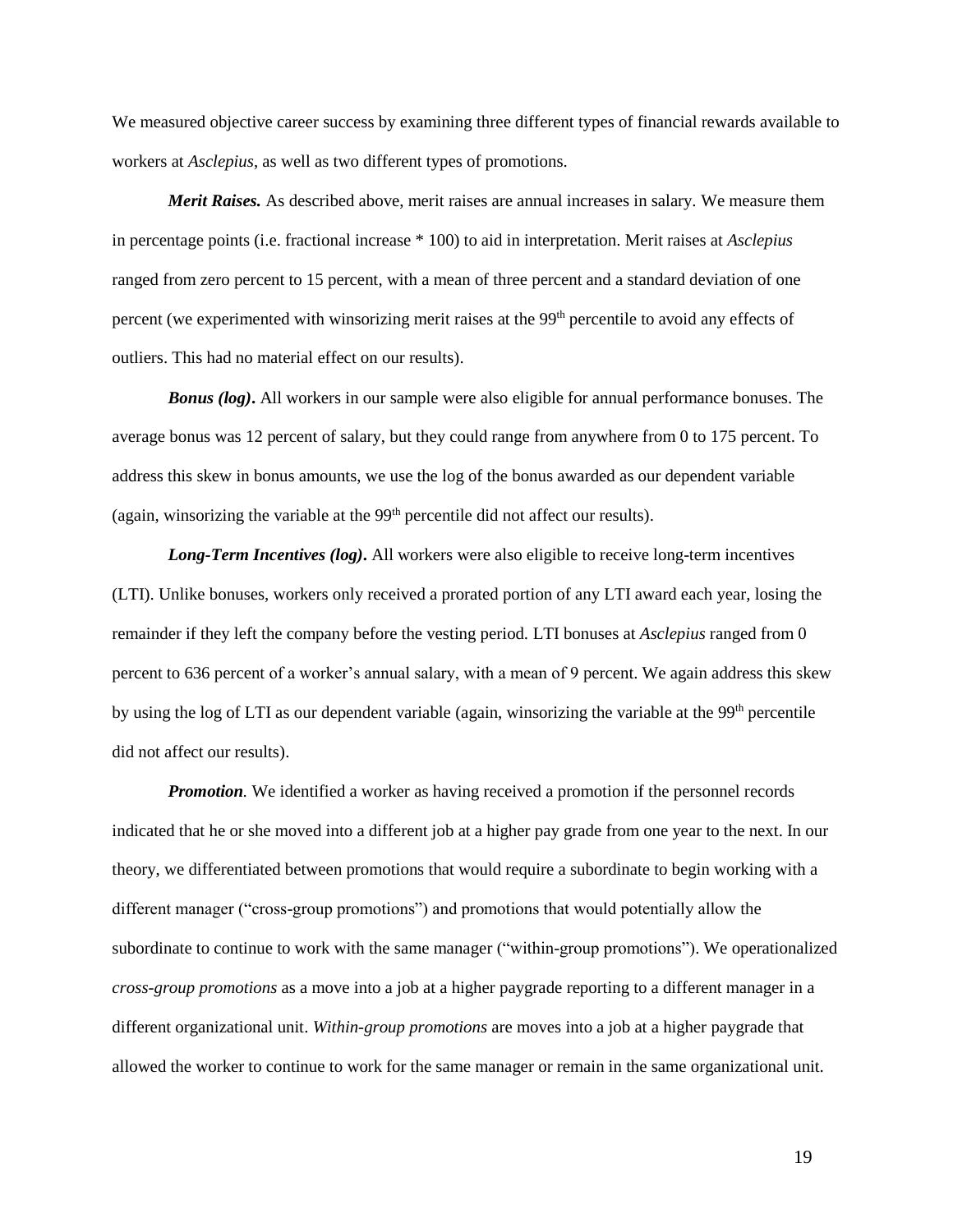Our promotion analysis contains 5,831 cross-group promotions and 4,529 within-group promotions. 4

### **Independent Variables**

*Manager Changed.* Our key independent variable measures whether a subordinate remaining in the same job experienced a change in manager through manager mobility. Because people move jobs frequently at *Asclepius,* almost any subordinate who stays in their job long enough is likely to experience a change in manager through manager mobility. Moreover, our arguments about the importance of an established relationship suggest that a manager change that took place sufficiently long ago would cease to have an effect on subordinate outcomes. We do not, therefore, look at whether a subordinate had ever experienced a manager change while in the job (as would be common in a difference in differences analysis), but rather whether they had recently experienced a change in manager.

Specifically, we created three dummies to identify the timing of recent changes in manager: *Manager Changed (t)* equals one if a worker's manager changed due to mobility in the current year; *Manager Changed (t-1)* equals one if a worker's manager changed due to mobility in the prior year but not in the current year; and *Manager Changed (t-2)* equals one if a worker's manager changed due to mobility two years ago and stayed the same subsequently. We calculate the dummies in this way as our theory suggests that it is the most recent change that will shape subordinate behavior. We identified 34,359 instances of a manager change in time *t*; 9,911 instances of a manager change in *t-1*; and 3,039 instances of a manager change in *t-2* (the declining numbers reflect the effects of subordinate mobility, manager mobility and right censoring which prevent us from observing many subordinates with the same manager for multiple years; for the same reasons, we had very few observations where managers changed earlier than *t*-2 and our results were robust to dropping those observations from the sample).

#### **Moderating Variable**

 $\overline{a}$ 

*Relationship duration (t-1).* We calculated *relationship duration* between the manager and the subordinate as the total number of months the manager and subordinate had worked together at the end of

<sup>&</sup>lt;sup>4</sup> We are unable to track changes in managers in 13 promotions because of missing manager IDs for the new spell.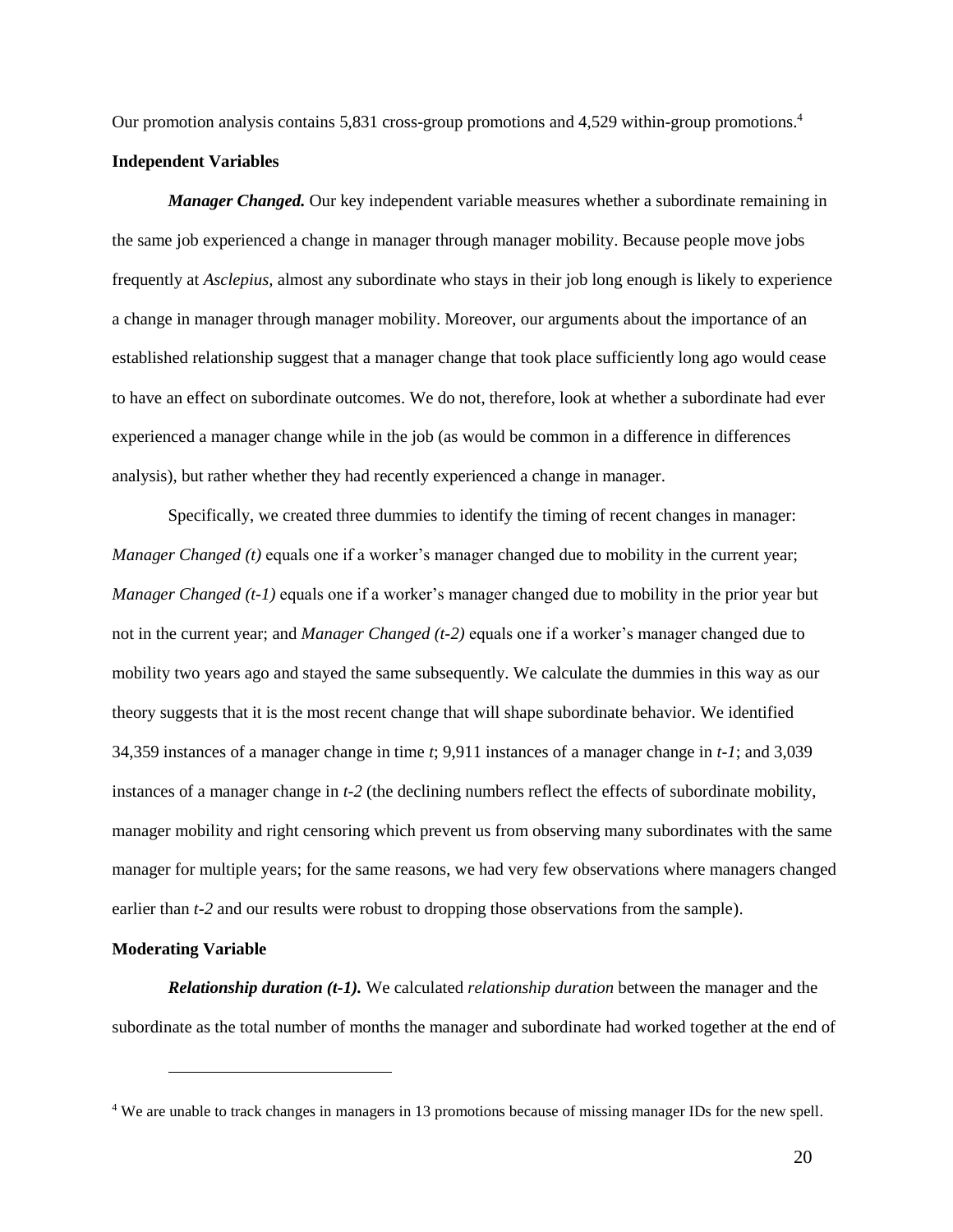each year, based on when each had entered the job. In most cases, we are able to identify the month when each entered the job. In the 7% of cases where this information was not available, we assumed that the job was entered in June. Where a manager and a subordinate worked together across multiple job spells, we totaled the time they spent working together across these multiple job spells.<sup>5</sup> Our measurement of *relationship duration* ranged from 0 to 95 months, with a mean of 17 months and a standard deviation of 14 months. In testing our moderation hypothesis, we include the relationship duration of the managersubordinate relationship in t-1 to capture the duration of the prior manager's relationship.

#### **Control Variables**

 $\overline{a}$ 

We controlled for a number of subordinate characteristics that could affect financial rewards and promotion prospects. *Subordinates' job spell tenure* accounts for the effects of time in job on performance (Sturman 2003) and promotion chances. We include dummy variables for each possible value of job tenure (in months) to account for non-linear effects. We also controlled for a *subordinate's firm tenure* (in months), which can reflect both firm-specific human and social capital, and the time that it has taken the subordinate to reach their specific job. Because prior research has demonstrated that an individual's financial rewards and promotion prospects are shaped by the way they enter their job (Bidwell 2011), we include dummies for each different kind of *subordinate job spell entry mode* – notably whether a subordinate was hired, rehired, promoted, transferred or demoted into their current job. We also included a categorical variable accounting for *subordinates' outside experience* (less than one year, between 1 and 3 years, 3 and 6 years, 6 and 11 years, 11 and 16 years, and more than 16 years) which might also affect performance and mobility prospects<sup>6</sup>.

We included an additional set of controls to account for job-level differences that could affect

<sup>&</sup>lt;sup>5</sup> The possibility of managers and subordinates working together in multiple job spells creates a left-censoring issue as we are unable to observe whether a subordinate worked for a given manager prior to 2009. Fortunately, supplementary analyses suggest that the incidence of such left-censoring is rare. Among workers who stayed throughout our entire observation period  $(n=19,709)$ , only 7.6% worked with the same manager in multiple job spells. Such left-censoring should also bias our estimates downwards, making it more difficult to find effects. <sup>6</sup> These are the categories in which *Asclepius* provided this data.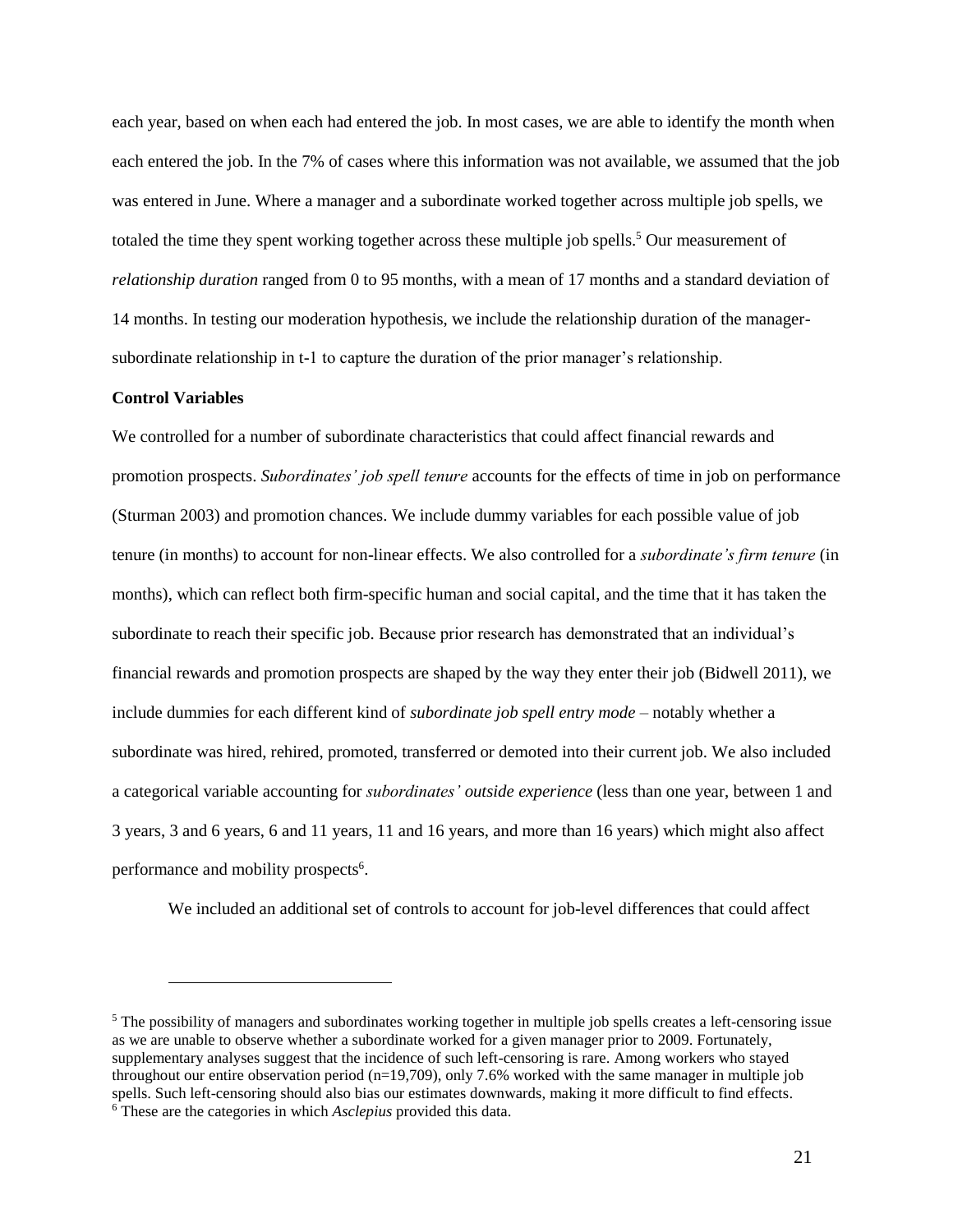financial rewards and opportunities for advancement. In the promotion analyses, we include dummy variables for each of the 37 *pay grades*, 56 *business areas,* and 153 *subfunctions* present in our data (our financial reward analyses use individual job spell fixed effects instead). We also created a dummy variable indicating *whether subordinate has direct reports* as well as a count of the *number of subordinate direct reports*, as workers in supervisory roles are endowed with different resources to perform their role and are likely to be assessed by different standards.

Some of our analyses also control for *subordinate performance ratings*, to explore effects of manager mobility net of those ratings. The rating system changed during our observation period, moving from a single nine-point scale (mean=5.61, sd=1.03) to a combination of separate ratings for business performance (0 to 4; mean=3.13; sd=0.56) and leadership performance (0 to 4; mean=3.08; sd=0.54) – the prior system was meant to reflect subordinates' overall performance along both of these dimensions without breaking them out separately. This change was gradual, with some groups of workers transitioning earlier than others. To make performance ratings more consistent and comparable across worker-year observations, we first converted the two-item measure into a single 8-point measure by summing its components.<sup>7</sup> We then standardized each performance rating by scale and year (i.e., we transformed the original values to have a mean of zero and a standard deviation of one within the observations that used the same rating scale and were from the same year).<sup>8</sup> To account for any remaining differences across the scales we also included a dummy variable which equals one if the original performance rating was on a 9-point scale.

Our analyses also included controls for manager *financial rewards*, and *job spell entry mode*, calculated in the same way as for subordinates. We also ran models controlling for *manager performance,*  in case that performance affected subordinate rewards. We omit those controls in the models presented

 $\overline{a}$ 

<sup>7</sup> To confirm the compatibility of the old and new performance measures, we compared within-person cross-year correlations. We found that the correlation between the first rating on the new system and the last rating with the old system was the same as the correlation between consecutive years' ratings just using the new system.

<sup>&</sup>lt;sup>8</sup> The mean performance rating in our sample is slightly greater than zero, reflecting the fact that we dropped employees who were new in their jobs.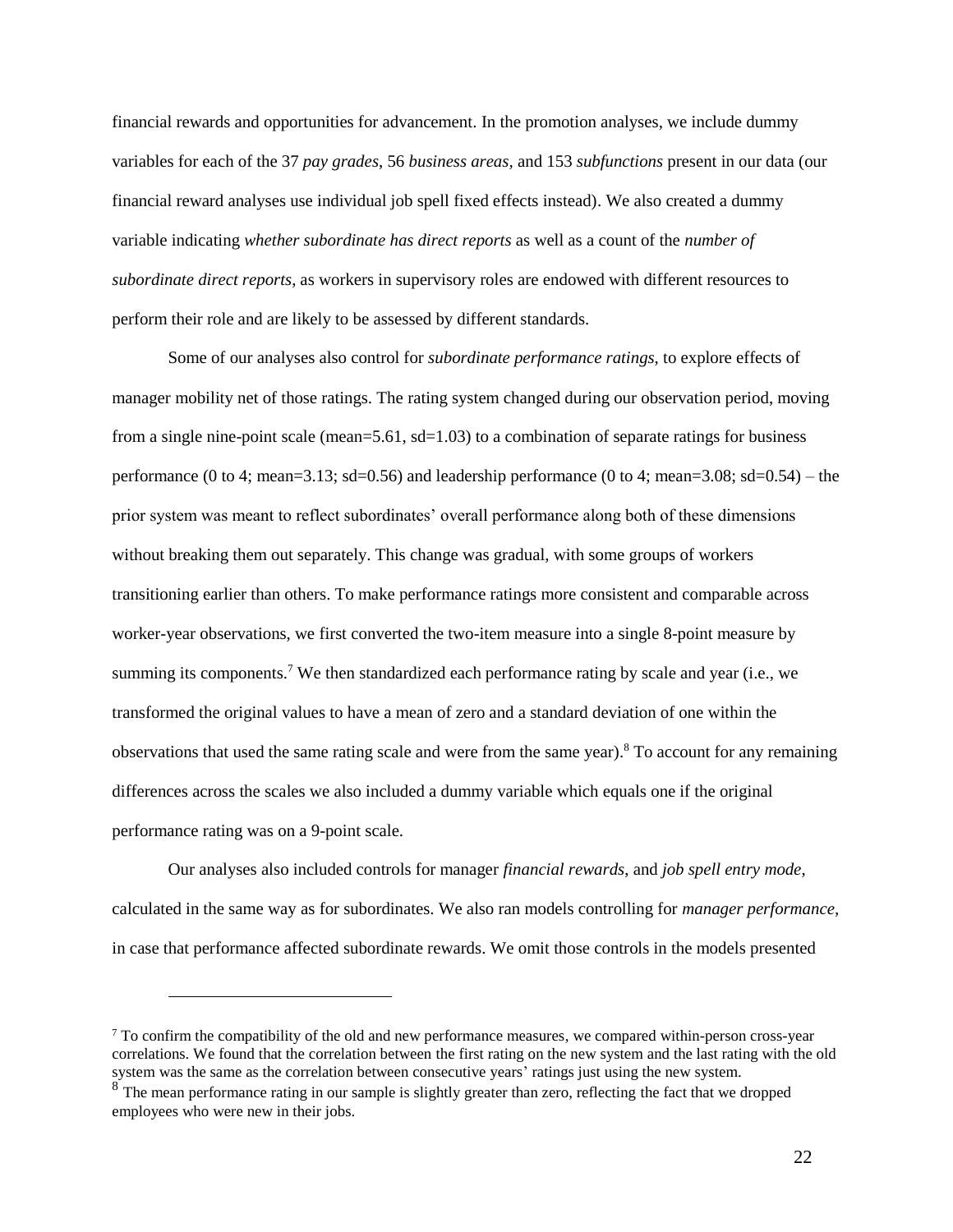here because the high correlation with manager pay complicated the interpretation of the coefficients opn those controls; effects on our main variables were unaffected by this change.<sup>9</sup> We also controlled for *manager tenure* (time since the manager was hired) on the basis that managers who had been longer in the firm might be better able to secure rewards for their subordinates. A control for *median firm tenure among work group members* (excluding the focal subordinate) further accounts for any advantages to being in a group with more established colleagues. We also controlled for *year* to account for possible change in opportunities over time. Unfortunately, our data do not include information on the gender, race or age of individual workers (subordinates or managers).

Table 1 provides means, standard deviations, and correlations for our key variables. We present our analyses below. We first examine the effects of managerial mobility on financial rewards, testing our hypotheses before conducting a variety of supplementary analyses to shed more light on the mechanisms. We then go on to examine the effects of managerial mobility on promotions.

## **EFFECTS OF MANAGERIAL MOBILITY ON FINANCIAL REWARDS**

### **Hypothesis Tests**

 $\overline{a}$ 

We begin by testing whether managerial mobility has a negative impact on subordinate rewards (H1). Our dependent variables are the rewards allocated at the end of the current year *(t)*. Our key independent variables are dummies for whether there was a change in manager through manager mobility during that year (*t*) or in a previous year (*t-1 or t-2*). Note that we do not control for subordinate performance ratings as our theory suggested that such performance could partially mediate the effects of manager mobility.

We conduct our analyses using subordinate-job spell fixed effects, which include separate fixed effects for each job that each subordinate holds. In total, we include 57,600 fixed effects, across 40,722

<sup>9</sup> We also ran analyses without controls for manager pay or performance to test whether reductions in manager performance might also be a mechanism by which manager mobility affected subordinates. Although we find a correlation between manager performance and subordinate outcomes, omitting these controls did not materially affect our results.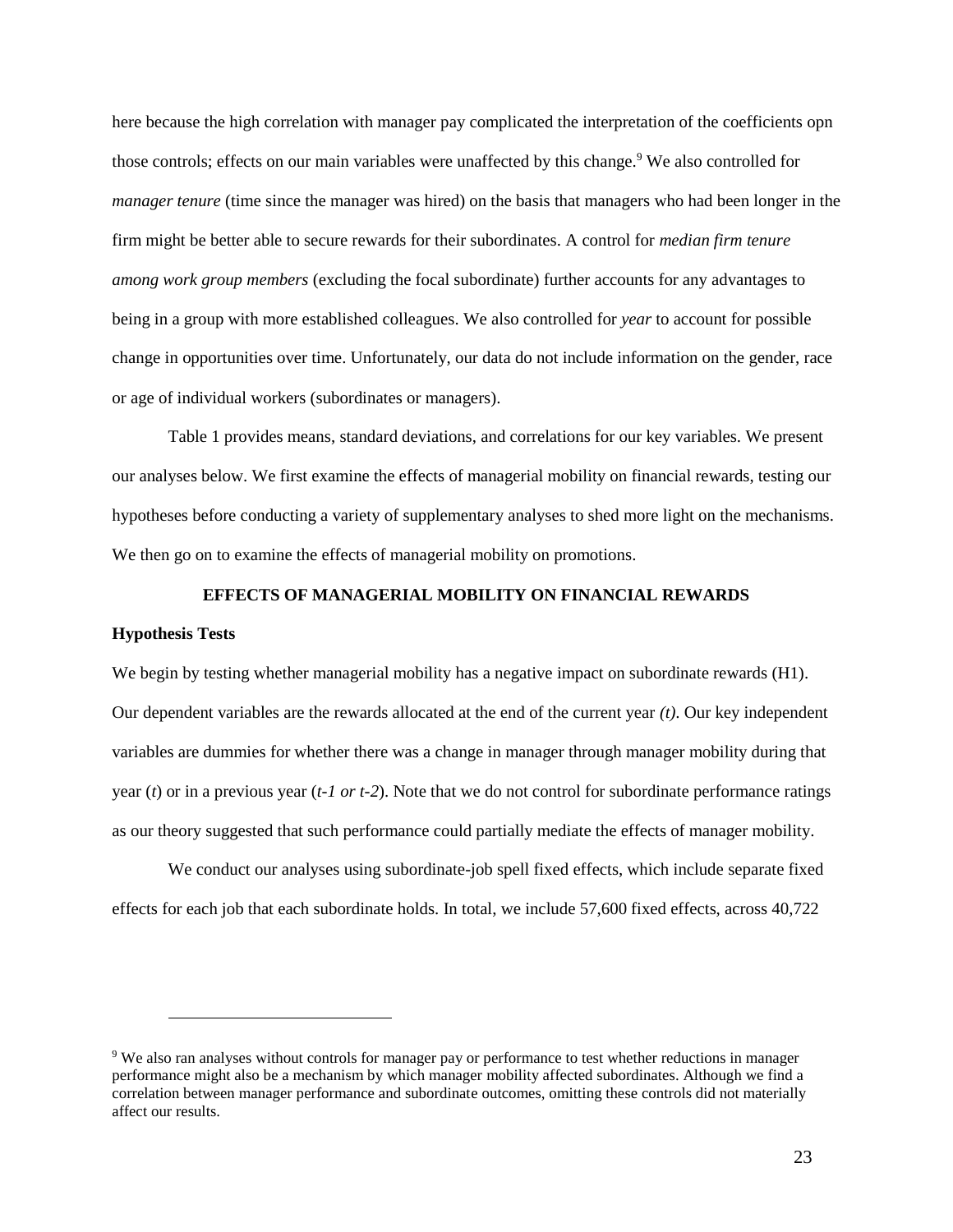subordinates in 1,914 different job titles.<sup>10</sup> This specification examines how manager mobility affects rewards within a particular job that a particular subordinate holds. By doing so we are able to fully control for the quality of the subordinate, the characteristics of the job, and the match between the subordinate and the job. In all of our analyses, we cluster the standard errors by individual workers to account for nonindependence across errors.

*Effects of Managerial Mobility on Financial Rewards.* Models 1 through 3 in Table 2 demonstrate support for H1, that managers' mobility is associated with reduced subordinates' financial rewards. *Merit raises* (Model 1), *Bonuses* (Model 2) and *LTI* (Model 3) are all lower in the year that a manager changes (*t*) and the year following the manager change (*t-1*) compared to when the manager does not change. *Merit raises* are also lower two years after a manager change. The effects are moderate. *Bonuses* are around 4% lower and *LTI* is 17% smaller if the manager changed in the prior year compared to no change. *Merit raises* only decline by .06%, although this partly reflects the very small average size of merit raises at 3%.

One possible concern with these analyses is that rewards might be set by the prior manager rather than the new one. As noted above, performance evaluations and pay decisions were set in November, suggesting that the vast majority of decisions were made by the new manager. However, as a robustness check, we examined the effects of moves that happened in the first three months of the year, when the new manager would have been in place long enough that the prior manager would have very little role in establishing performance. These analyses, available from the authors, demonstrate similar effects of such early mobility on rewards.

*Moderating Effects of Prior Relationship Duration.* We also theorized that the change in financial rewards would be greater when the subordinate had had a longer relationship with the prior

 $\overline{a}$ 

 $10$  Results were similar using an alternative specification in which we included individual fixed effects and job-title fixed effects, but no individual-job spell fixed effects. Because our individual-job spell fixed effects are nested within subordinates and also nested within job titles, subordinate fixed effects and job title fixed effects are fully collinear with our individual-job spell fixed effects.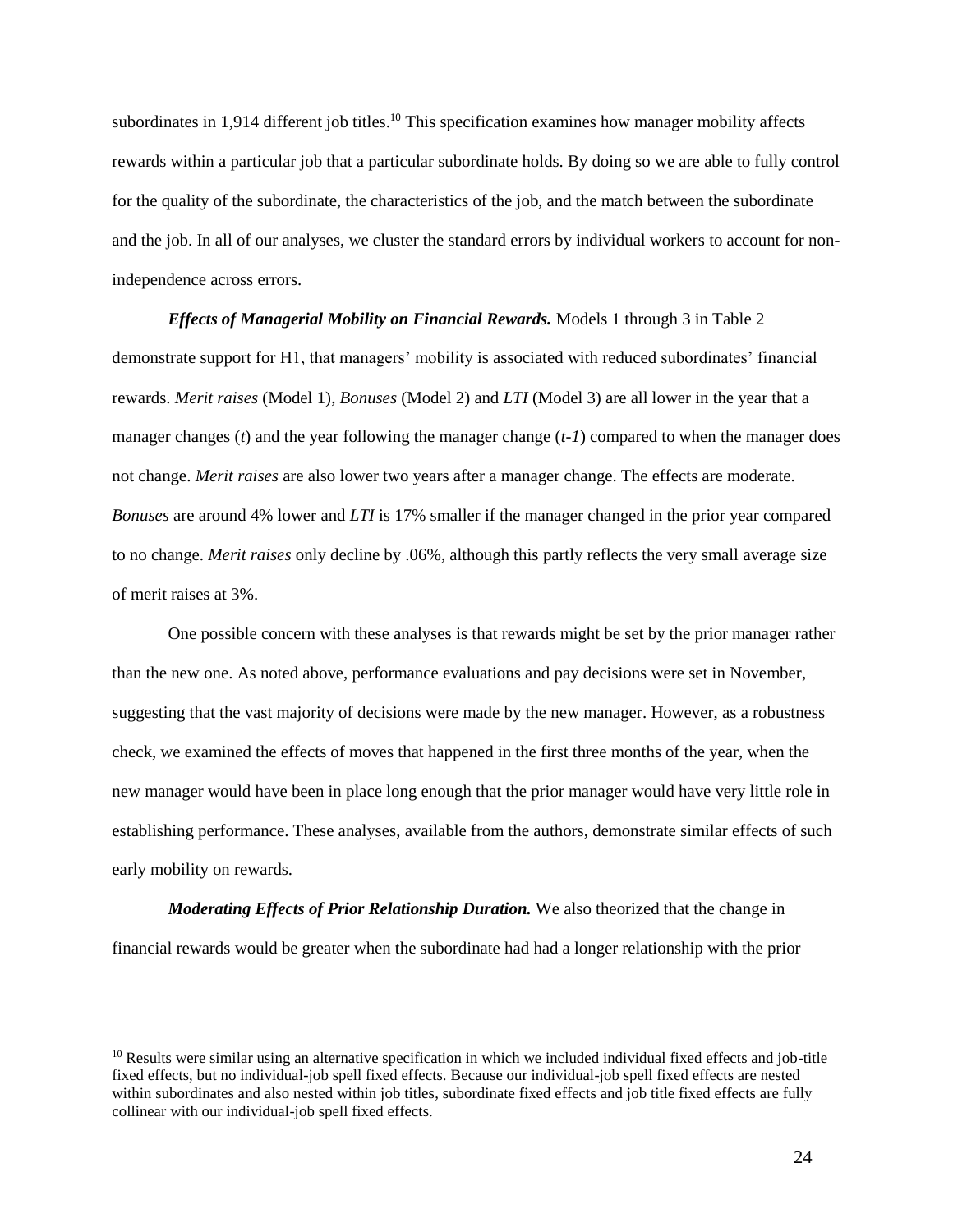manager (Hypothesis 4). We test this by including an interaction between *Manager change (t)* and *relationship duration (t-1).* We use *relationship duration (t-1)* rather than relationship duration with prior manager because only subordinates who have experienced a manager change will have a relationship with a prior manager. By including the interaction of *Manager change (t)* with *relationship duration (t-1),* we are therefore able to test whether manager change has a greater effect when the prior manager-subordinate relationship is longer. Note that the use of a lagged variable reduces our sample size as we cannot include the first year of a given job spell (for this reason, we also do not explore moderating effects of *relationship duration (t-2)*).

The results in Models 4 through 6 of Table 2 demonstrate strong support for our hypothesis. In each case, we see that the effects of manager change on subordinate rewards are more negative when there was a stronger prior relationship between the manager and the subordinate. The effects are also substantial–the coefficients indicate that the effect of increasing prior manager-subordinate relationship duration by an extra year has a roughly similar effect to the average overall effect of manager change.

Although these analyses demonstrate support for our hypotheses regarding the effects of managerial mobility on financial rewards, they still leave open a number of questions about the mechanisms underlying those effects. We therefore conducted a variety of further analyses that attempt to disentangle the effects of performance versus sponsorship, confirm that the effects reflect relational disruption rather than the replacement of an experienced manager with a less experienced manager, and examine contingencies that might modify the effects of managerial mobility.

#### **Exploring Effects of Performance vs Sponsorship**

In developing our theory, we identified two reasons why we would expect subordinates' financial rewards to be reduced by managerial mobility: because their performance could decline; or because managers would be less likely to promote their interests through sponsorship. Because we lack data on objective performance for the vast majority of roles at *Asclepius*, it is difficult to fully determine which of these mechanisms drives the effects that we see. We nonetheless conducted supplementary analyses to explore the relative roles of objective performance versus sponsorship in driving our results.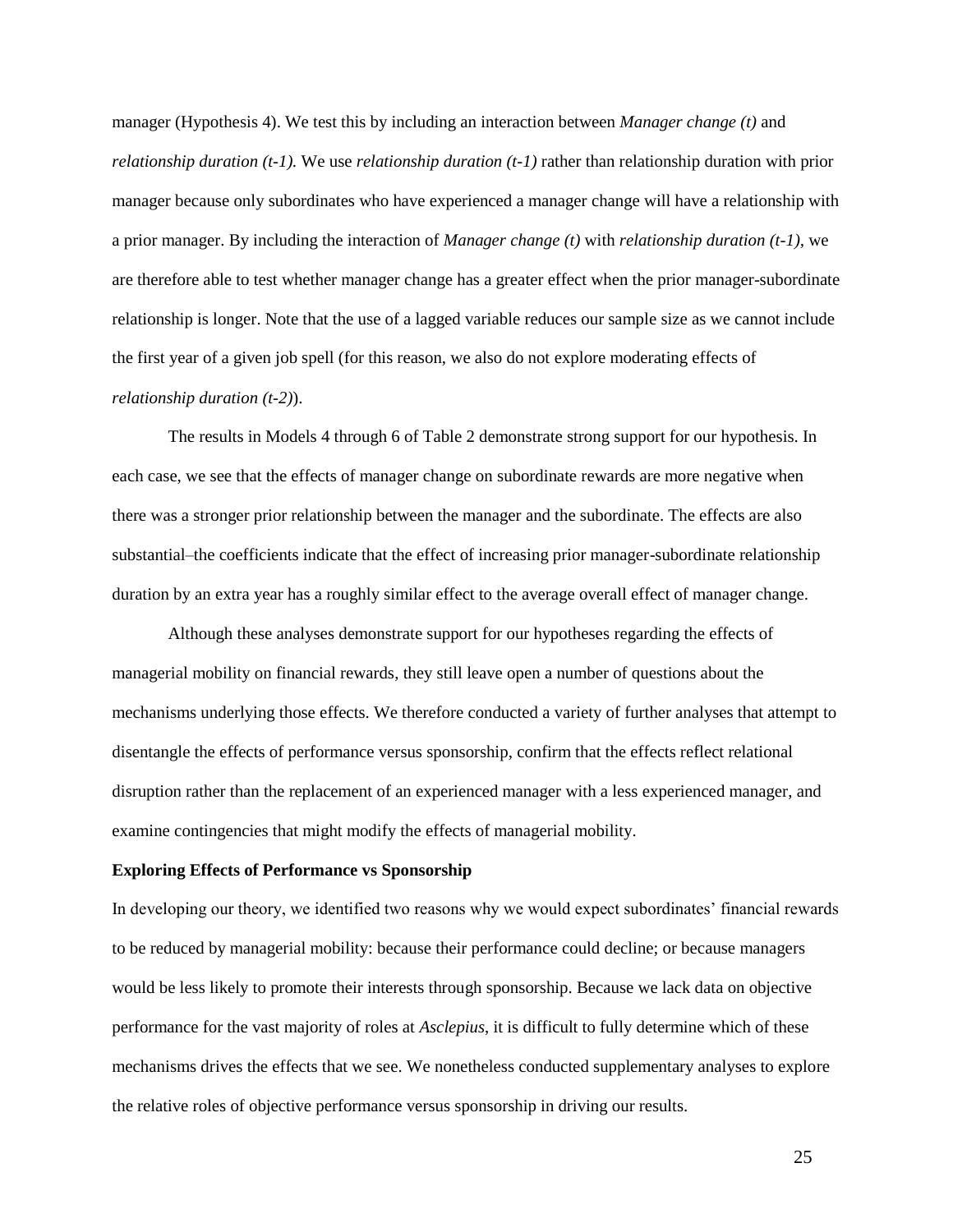*Evidence from performance ratings.* First, we examined the effects of manager mobility on subordinates' performance ratings. These ratings are intended to assess subordinates' performance but may also be affected by any positive bias that sponsorship would create. Hence, a negative effect of managerial mobility on performance ratings does not necessarily demonstrate that managerial mobility affects actual performance. Were, however, manager mobility *not* to affect performance ratings, it would strongly point to sponsorship as the primary mechanism driving increases in rewards.

Model 1 of Table 3 examines determinants of the standardized performance rating, using the same fixed effects specification as Table 2. We find that performance ratings are significantly affected by manager mobility. Models 2-4 then show that including performance ratings significantly attenuates the effects of manager mobility on financial rewards. These analyses suggest that changes in performance ratings are an important pathway through which manager mobility affects subordinate rewards. They do not, however, tell us whether manager mobility affects those ratings through changes to subordinates' objective performance or sponsorship-driven changes in managers' perceptions of subordinates.

We also compared the effects of manager mobility on different components of the performance evaluation. During the period covered by our data, *Asclepius* phased in a two-part performance evaluation. One component assessed business results and rated the extent to which the subordinate achieved the goals that they had been set for the year, while the other component assessed their leadership behaviors. Because the rating of business results refers to the achievement of specific goals, this component of the ratings is more closely tied to concrete results than leadership, and should be a more objective measure of performance. We therefore examined whether mobility had different effects on the business and leadership ratings (Models 5 and 6). While mobility reduces both components of performance, its effects on business results were smaller than on leadership, consistent with the effects of manager mobility largely acting through perceptions of subordinates rather than changes in underlying performance. The differences between the two components are not significant, though.

*Evidence from commission data.* We also examined the effects of manager mobility on subordinates' commission. Where merit raises, bonuses and LTI all reflect subjective evaluations of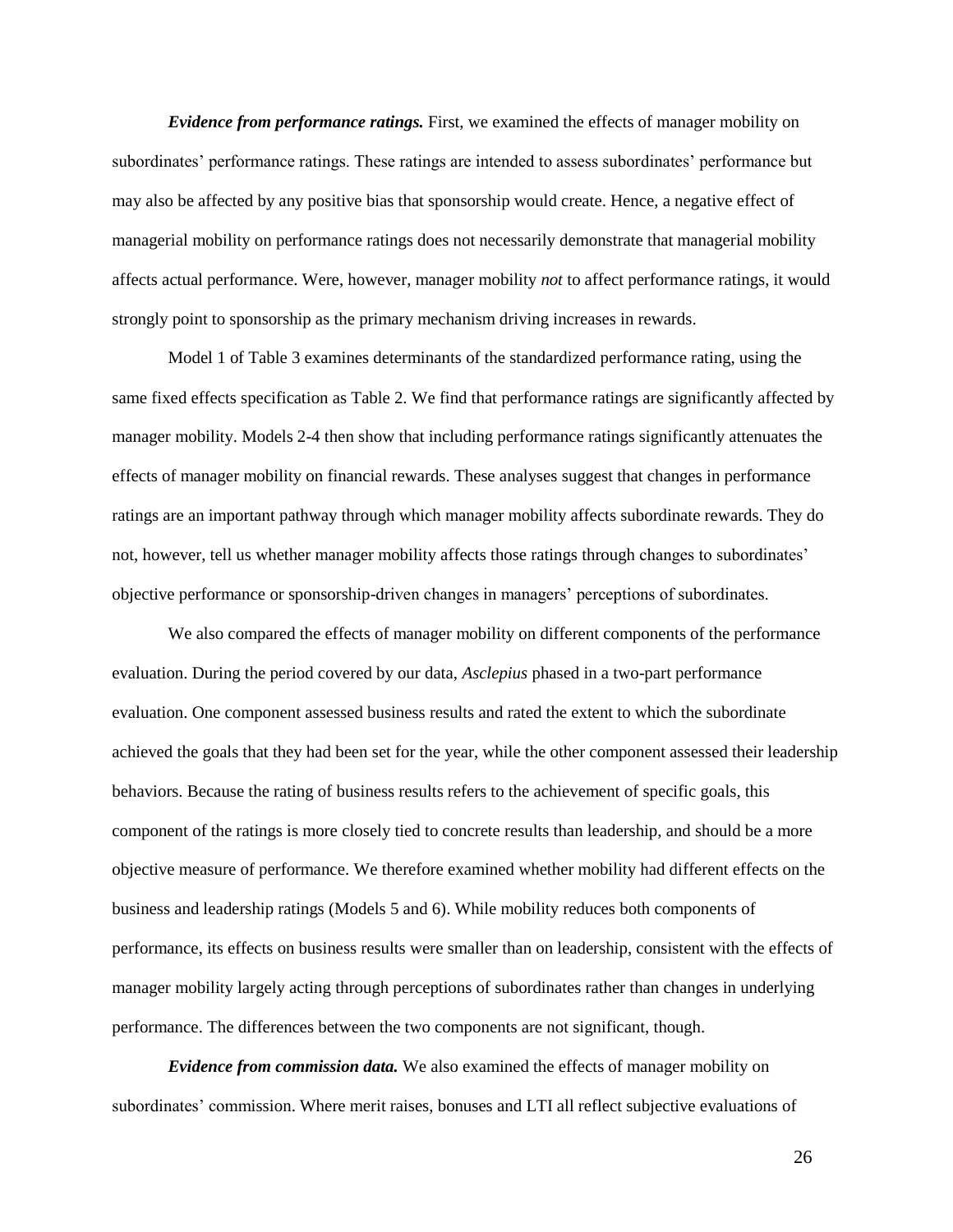employees' contributions, commission amounts are directly determined by employees' sales versus quota. As a consequence, commissions represent an objective measure of subordinate performance that is not influenced by manager perceptions. Although only a small proportion of employees in our sample were in roles that were eligible for commission and commission data was missing for 2016, we reran the fixed effects analyses presented in Table 2 for the employees who were eligible for commission, using both log commission and other financial rewards as dependent variables. The results of these analyses are presented in Table 4.

Model 1 shows that manager mobility is not associated with reductions in commission – indeed, there is actually a marginally significant positive effect of *manager change (t)* on *log commission*  (p=0.091). Models 2-4 demonstrate that this positive effect is not an artifact of the restricted sample that we use: we continue to see significant, negative effects of *manager change (t)* on *merit raises* (p=0.05) and *bonuses* (p=0.000) and a negative but not significant effect on *LTI* (p=0.126). These analyses therefore fail to find negative effects of manager mobility on measures that are tied to objective performance but do show negative effects of manager mobility on rewards. It is possible that manager mobility affects aspects of performance unrelated to sales, while failing to affect sales performance. We believe, though, that the most parsimonious explanation for this pattern of results is that manager mobility largely affects subordinate rewards through changes in sponsorship rather than changes in performance.

Overall, these analyses therefore suggest that manager mobility mainly effects rewards through changes to performance ratings, but that those changes in performance ratings are more closely related to changes in sponsorship than changes in the objective performance displayed by the subordinate.

#### **Comparing Effects of Relationship Duration versus Manager Job Tenure**

Although we have argued that managerial mobility affects subordinate rewards by disrupting the subordinate-manager relationship, an alternative explanation for our findings is that managers who are new in their job offer lower rewards to their subordinates, perhaps because they are struggling to master their new role, or because they provide fewer rewards and lower performance ratings to emphasize the need for high standards. Subordinates may also behave differently for a new manager, perhaps working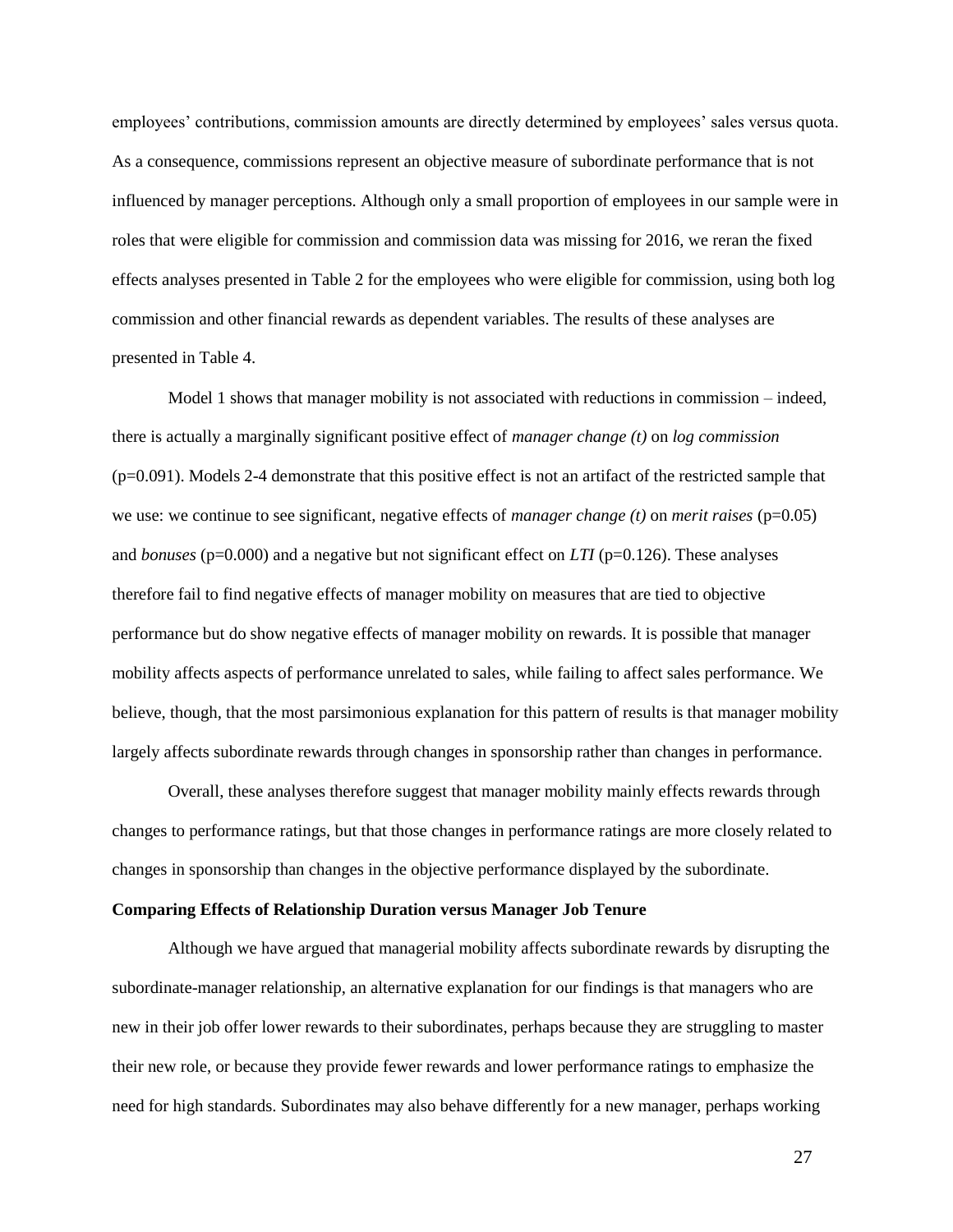harder to impress them. We therefore ran analyses to try to disentangle the effects of relational disruption from manager time in job.

Specifically, we reran our analyses using the continuous variables of manager-subordinate *relationship duration* and *manager's job tenure* (the time that the manager had been in their current job) instead of the dummies for managerial mobility. Both of these variables are highly correlated with managerial mobility, as a change in manager sets both *relationship duration* and *manager job tenure* to zero; but only *relationship duration* is influenced by the subordinates' own mobility. The two variables are therefore only partially correlated with each other.

As well as ruling out mechanisms related to manager time in job, disentangling manager time in job from effects of relationship duration can also help address concerns about reverse causality: the kinds of processes that make managers leave will have stronger direct effects on manager time in job, since manager time in job only reflects manager mobility while relationship duration also reflects subordinate mobility. If our results reflect the endogenous nature of manager mobility, we should see stronger effects of manager time in job on outcomes than manager-subordinate relationship duration.

*Manager job tenure* was calculated as the number of months that the subordinate's manager had been in his or her job at the end of the year. It ranged from 0 to 95 months, with a mean of 22 months and a standard deviation of 16 months. Note that the relatively low value of each of these numbers partly reflects right-censoring in our data. Our results were also robust to winsorizing these variables at the 90<sup>th</sup> percentile (35 months for relationship duration and 44 for manager time in job).

Table 5 presents our analyses of the effects of *relationship duration* and *manager job tenure* on financial rewards. We again use subordinate job spell fixed effects, so that we compare the effects of our independent variables holding constant the same subordinate in the same job. We omit the managerial mobility variables as those are strongly correlated with our key independent variables. Because we need to know when a manager entered the job in order to calculate *manager job tenure*, we drop all observations for which the manager had entered their job before 2009. The number of observations in this table is therefore smaller than Table 2.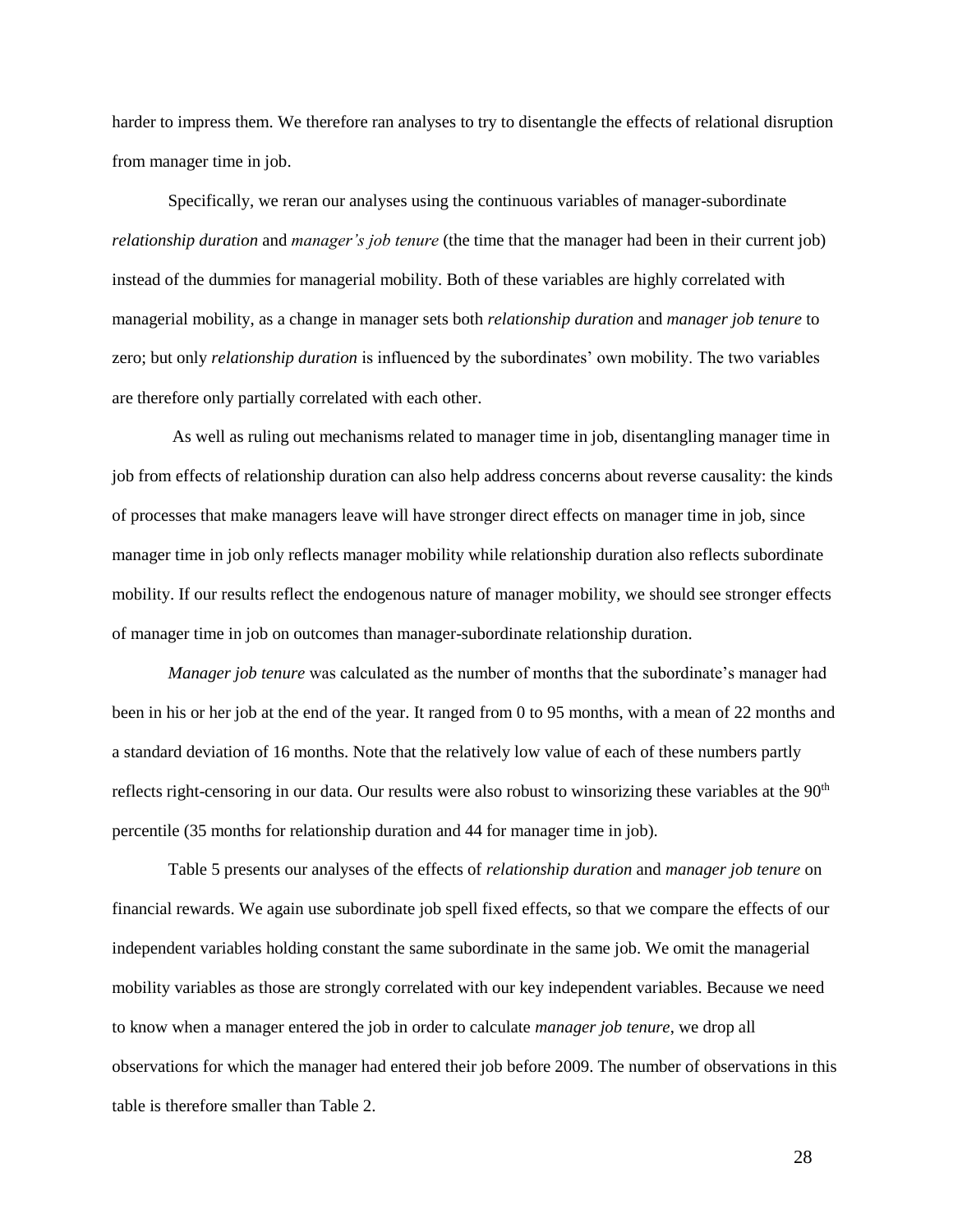We find that *relationship duration* has significant positive effects on all types of rewards – *merit raise, bonus, and LTI –* and *performance.* By contrast, *manager job tenure* only has significant effects on bonus*.* Overall, these analyses suggest that the effects of managerial mobility are more closely tied to the need for subordinates to re-establish a relationship with a new manager, rather than the challenges of the new manager learning their job, or any increased strictness towards subordinates of new managers. They similarly suggest that the effects are unlikely to reflect underlying group characteristics that lead to higher overall mobility among managers.

#### **Effects of Different Types of Manager Mobility**

We also explored how our results varied depending on the type of manager mobility – whether managers were leaving the firm voluntarily or involuntarily, were promoted, demoted, or moving laterally. Examining how our results vary with such mobility is useful for two reasons. First, because different kinds of manager mobility are associated with different underlying causes, testing for differences across mobility types can shed light on whether our results are driven by omitted variables. In particular, declining unit performance could be associated both with an increasing propensity for managers to be fired or demoted, and with declining subsequent rewards for subordinates. Studying whether subordinate outcomes are only driven by "negative" manager mobility (involuntary turnover and demotions) rather than "neutral" (lateral mobility, voluntary mobility and reorganizations) or "positive" manager mobility (promotions) can help us assess how our results might reflect underlying causes of manager mobility.

Second, studying different forms of manager mobility can shed more light on the various mechanisms through which that mobility can affect subordinate outcomes. In developing our theory, we focused on the effects of relational disruption, which should be uniform across the different ways that managers can move. Yet we noted that manager mobility might have other effects, perhaps because of the challenges that the new managers face as they seek to master their new positions, or because of the way that their prior managers take new positions within (or outside of) the organization. Studying the effects of different kinds of moves can therefore add nuance to our results. In particular, whether manager's moves take them to another job within the same organization or a different organization may affect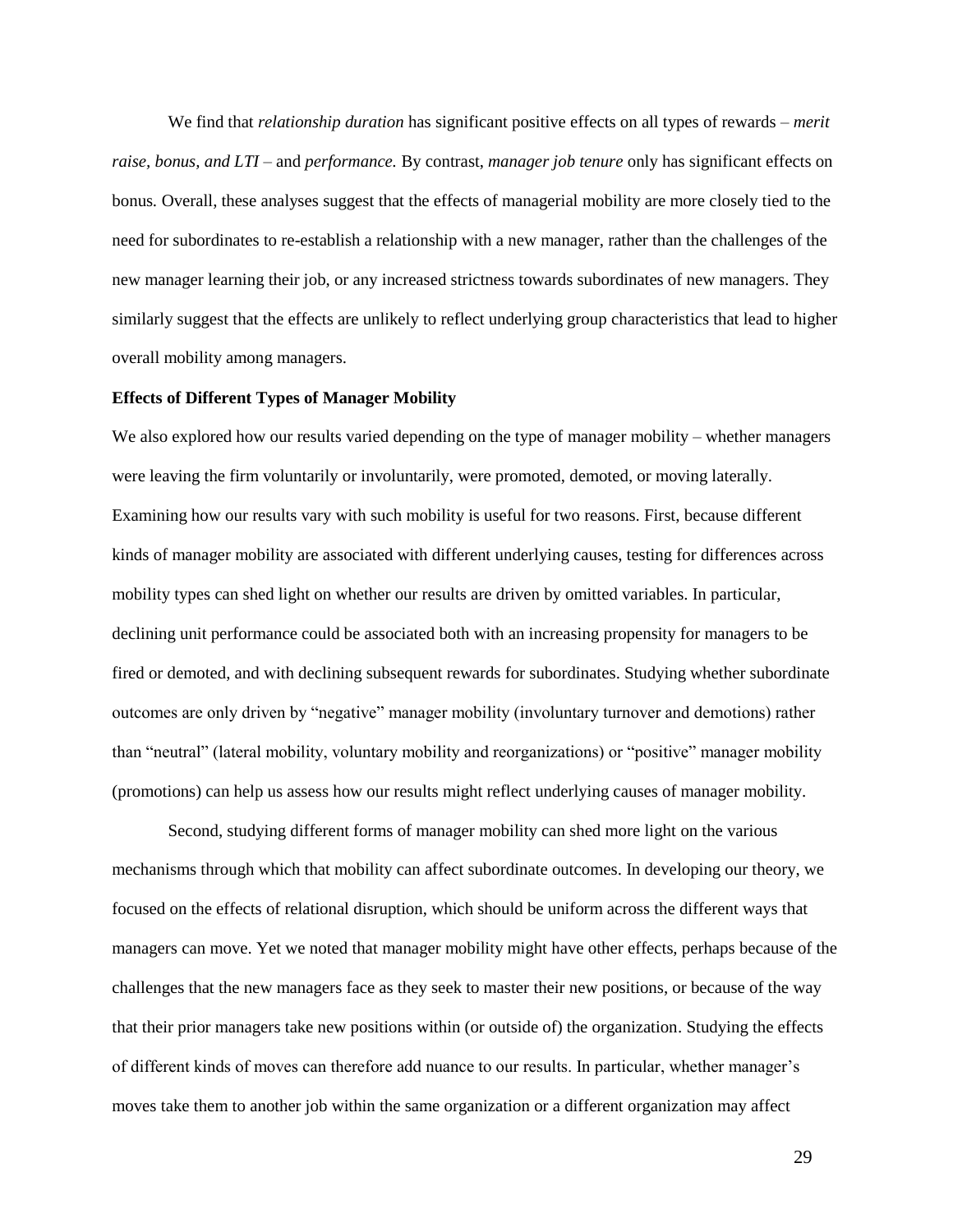subordinate rewards and mobility for two reasons beyond immediate relational disruption. First, the broader disruption to the work of the group, above and beyond any effects on the individual subordinate, is likely to be greater when managers leave the organization. When managers are no longer within the organization, they are not available for the new manager to consult. Managers also have less incentive to ensure a smooth transition when they are leaving the organization. Second, when a manager leaves the organization, they are less available to provide ongoing support to former subordinates. While our theory has emphasized that an employees' immediate manager has the most immediate effects on their career advancement, former managers may still be able to offer some support and sponsorship for former subordinates.

Table 6 examines the effects of different kinds of managerial mobility. The specification is the same as Table 2, although we do not report the coefficients on controls in the interests of space. The table demonstrates consistent effects of the different kinds of mobility on rewards, showing that our findings are not driven by a particular form of mobility. For both *merit raises* and *LTI,* every form of mobility in year *t* is significantly associated with declining rewards. Every form of mobility also has a negative association with *bonuses* in year *t*, although the effects of reorganization, promotion and demotion lack significance. There is also evidence that the effects may be greater when the manager leaves the organization, particularly for merit raises and bonuses, <sup>11</sup> suggesting that the greater disruption experienced when a manager moves externally may contribute to the negative effects of mobility.

### **Additional Sources of Variation in the Degree of Relational Disruption**

 $\overline{a}$ 

We also explored whether the effects of managerial mobility on financial rewards varied depending on the prior performance of the subordinate or the manager. We noted above that the effects of relational disruption will vary depending on the strength of the manager-subordinate relationship. There are,

 $11$  For manager mobility in year t, the effects of involuntary termination are significantly more negative than all forms of internal mobility except demotion. The effects of voluntary termination are significantly more negative than promotions, lateral mobility and reorganizations for merit raises, significantly more negative than promotion and reorganizations for bonuses, and significantly more negative than reorganizations for LTI.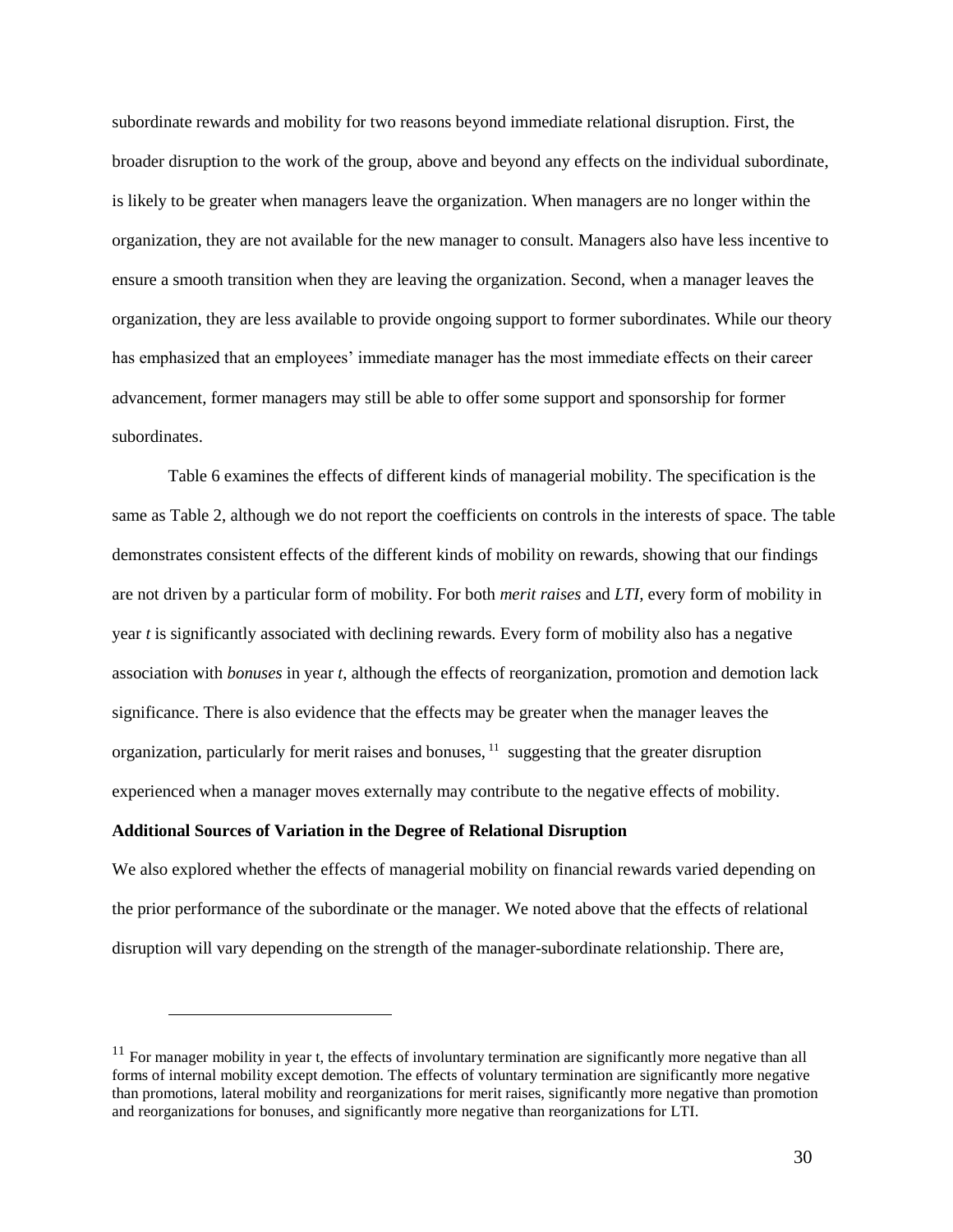however, many other attributes that may also shape the cost of relational disruption.

First, it is possible that the relational disruption caused by manager mobility is greatest for those subordinates who were previously seen as highest performing. If performance ratings partially reflect manager sponsorship, then, all else equal, those subordinates who received higher performance ratings under their old manager would be likely to have been in receipt of more sponsorship. Those subordinate with higher ratings may therefore have the most to lose from a change in managers.

Second, the effects of relational disruption may vary with the performance of the manager. One possibility is that subordinates suffer more from the loss of higher performing managers because those higher performing managers are better able to coach and support subordinates. It is also possible, though, that higher performing managers are less likely to exhibit favoritism in how they distribute rewards. If that is the case, then relational disruption may be more damaging when lower performing managers leave, as they would be more likely to base their rewards on their relationship with subordinates.

We explore these possibilities in Table 7. As before, we perform job-spell fixed effects regressions, with financial rewards as the dependent variables. In Models 1-3, we interact *manager change (t)* with *subordinate performance (t-1)*, to test whether subordinates who were performing better under the prior manager experience greater penalties from manager mobility. We do not find evidence of consistent effects, and some evidence that higher performing subordinates actually experience lower penalties for *LTI.*

Models 4-6 then explore the effects of *manager performance (t-1),* to test whether the loss of a high performing manager entails more relationship disruption. We again fail to find consistent effects. There is some evidence that manager mobility has a smaller effect on *merit raise* and *bonus* when prior managers were higher performers, but we do not find similar effects for *LTI.* 

#### **Summary of Results for Financial Rewards**

Overall, these results demonstrate a strong association between managerial mobility and declines in subordinate financial rewards, with the decline being greater when manager and subordinate had previously worked more closely together. They suggest that these effects are more strongly related to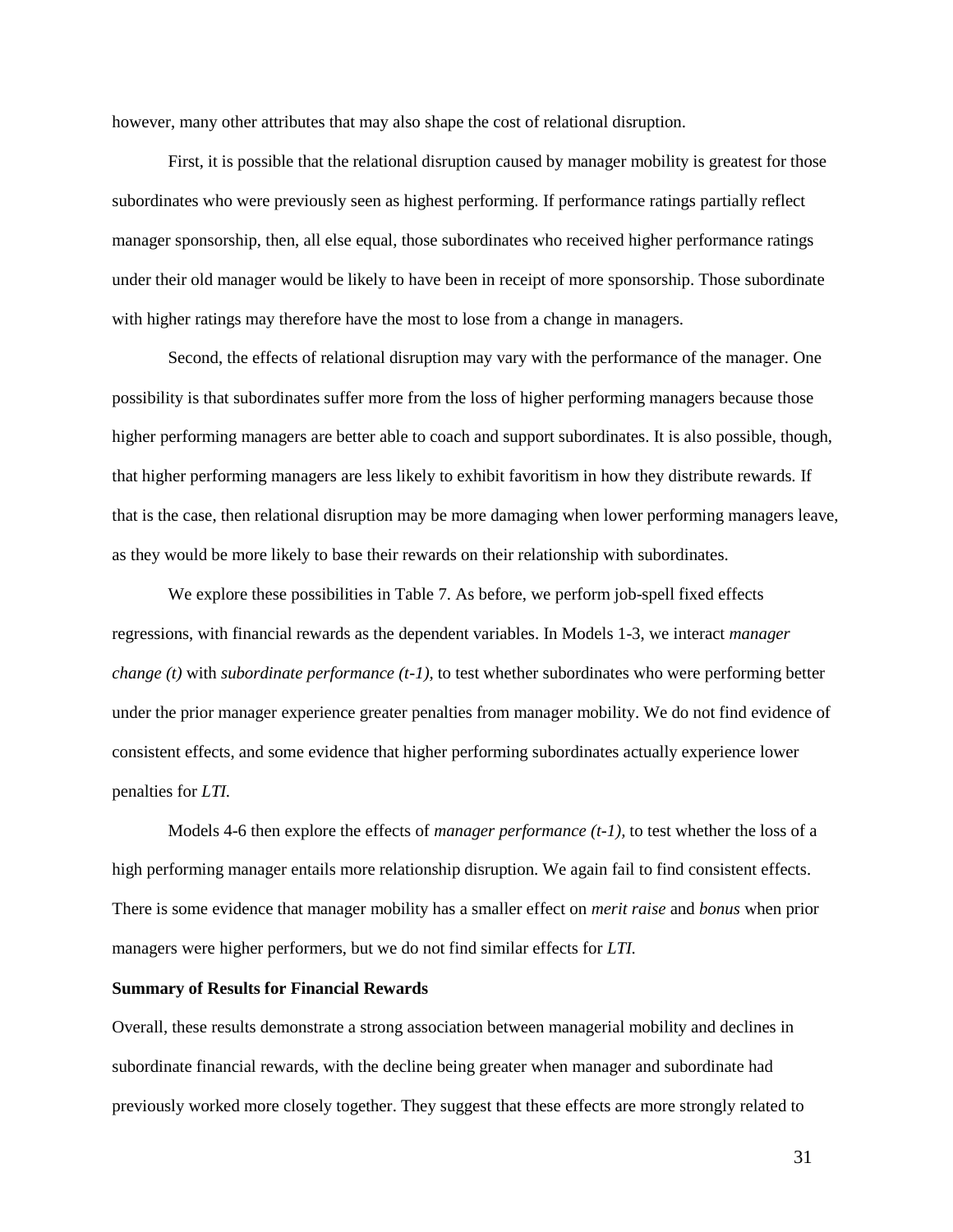changes in sponsorship than changes in performance, and reflect changes in the duration of the managersubordinate relationship rather than the effects of the manager being new to their job. We also find that the effects are associated with many different kinds of manager mobility, and are also little affected by prior subordinate or manager performance.

### **EFFECTS OF MANAGER MOBILITY ON PROMOTION**

### **Hypothesis Tests**

 $\overline{a}$ 

We go on to test the effects of manager mobility on our second set of dependent variables: subordinate promotions. We structure the analysis as a discrete time survival analysis (Allison 2014).<sup>12</sup> Our data are right censored, as many job spells are still ongoing at the time of our study. Hence, rather than studying whether a subordinate is ever promoted out of a job, we examine, for each year for which we have data, whether the subordinate was promoted out of the job in the following year. Once the subordinate leaves our dataset, either because the spell is right censored (as it is for 2016 observations) or they leave the firm, they are excluded from the analysis.

We implement this discrete time survival analysis using logit models, where each observation represents a year that a subordinate is in the job, and the dependent variable is 1 when the subordinate is promoted in the subsequent year  $(t+1)$  and 0 otherwise. We include dummy variables for every possible value of the number of months that they have been in the job at the beginning of each year to account for the effects of time in job on promotion rates. We present models with and without controls for subordinate performance ratings to separate out any effects of manager change on formal evaluations from changes in relational inertia.

The nature of our dependent variable prevents us from using job-spell fixed effects. Job-spell fixed effects analyses compare outcomes in different years of the same job spell, to predict why those

 $12$  We use discrete time survival analysis rather than continuous time methods because we have incomplete data on when subordinates got promoted. In some cases, we don't know when in a given year the subordinates were promoted. We do, however, know whether subordinates were promoted within a given year. Discrete time analysis better suits this structure.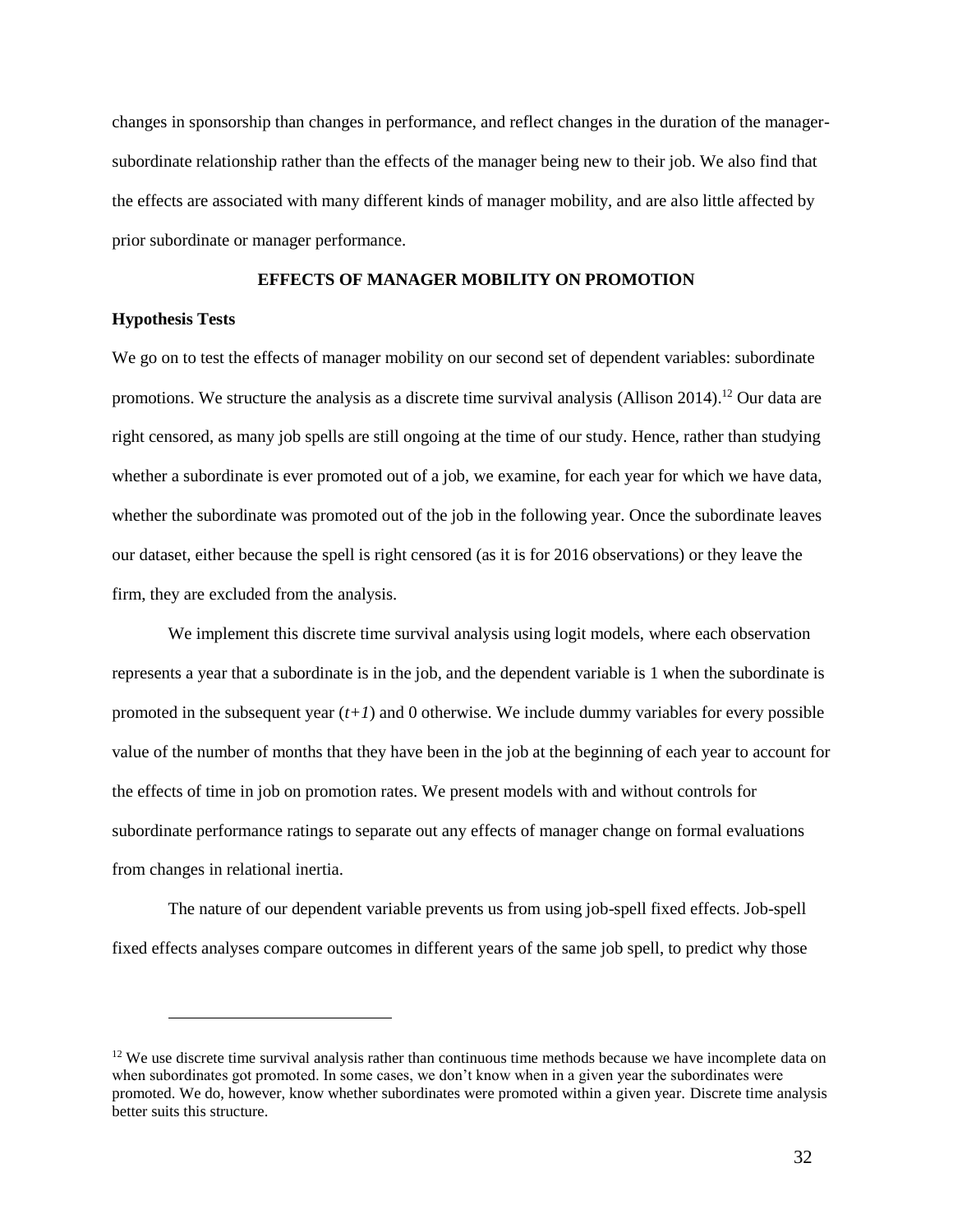outcomes are different. In the case of promotion, a job-spell fixed effect analysis would attempt to predict in which year of the job spell the promotion occurred. By definition, though, promotions must occur at the end of the job spell. Hence, we could never observe a promotion taking place before a manager moves within a job spell. As a consequence, a fixed effects analysis would be biased towards positive effects of manager mobility. Instead, to address concerns that certain areas might have higher promotion rates in general, we include dummies for each of the 56 business areas and 153 subfunctions.

An additional concern for the analyses is subordinates being promoted into their managers' roles. Although the descriptive data suggests that such vacancy chain promotion is rare at Asclepius, we nevertheless account for this possibility in two ways. First, by looking at how manager mobility in year *t* affects mobility in *t+1,* we exclude moves that are simultaneous with the manager's mobility and therefore could take place into the manager's job (we also ensure that we exclude any subordinate promotions that took place before the manager's move). Second, we control for manager mobility in *t+1.* It is possible that new managers would be more likely to leave their jobs, so that manager mobility in *t*  would also be associated with mobility in  $t+1$ . Controlling for manager mobility in  $t+1$  (the year that the subordinate may or may not be being promoted) excludes such a possibility.

*Direct effects of manager mobility.* The results of our analysis are presented in Table 8. Models 1 and 2 present determinants of within-group promotions, while Models 3 and 4 presents determinants of cross-group promotions. In Model 1, we find no effect of managerial mobility on within-group promotion, counter to the prediction of H2. Indeed, once we control for subordinate performance ratings in Model 2 we find a small significant *positive* effect on mobility. Taken together, these models suggest that the negative effects of manager mobility on performance ratings are counterbalanced by other processes that may favor mobility. We return to this issue in the discussion.

Model 3 and 4 then test H3, that managerial mobility will be associated with increased crossgroup promotion. Consistent with that hypothesis, we find that managerial mobility in both year *t* and year *t-1* is associated with more rapid subsequent cross-group promotion in year *t+1.* This effect is even stronger when we control for subordinate performance ratings (Model 4). These results provide support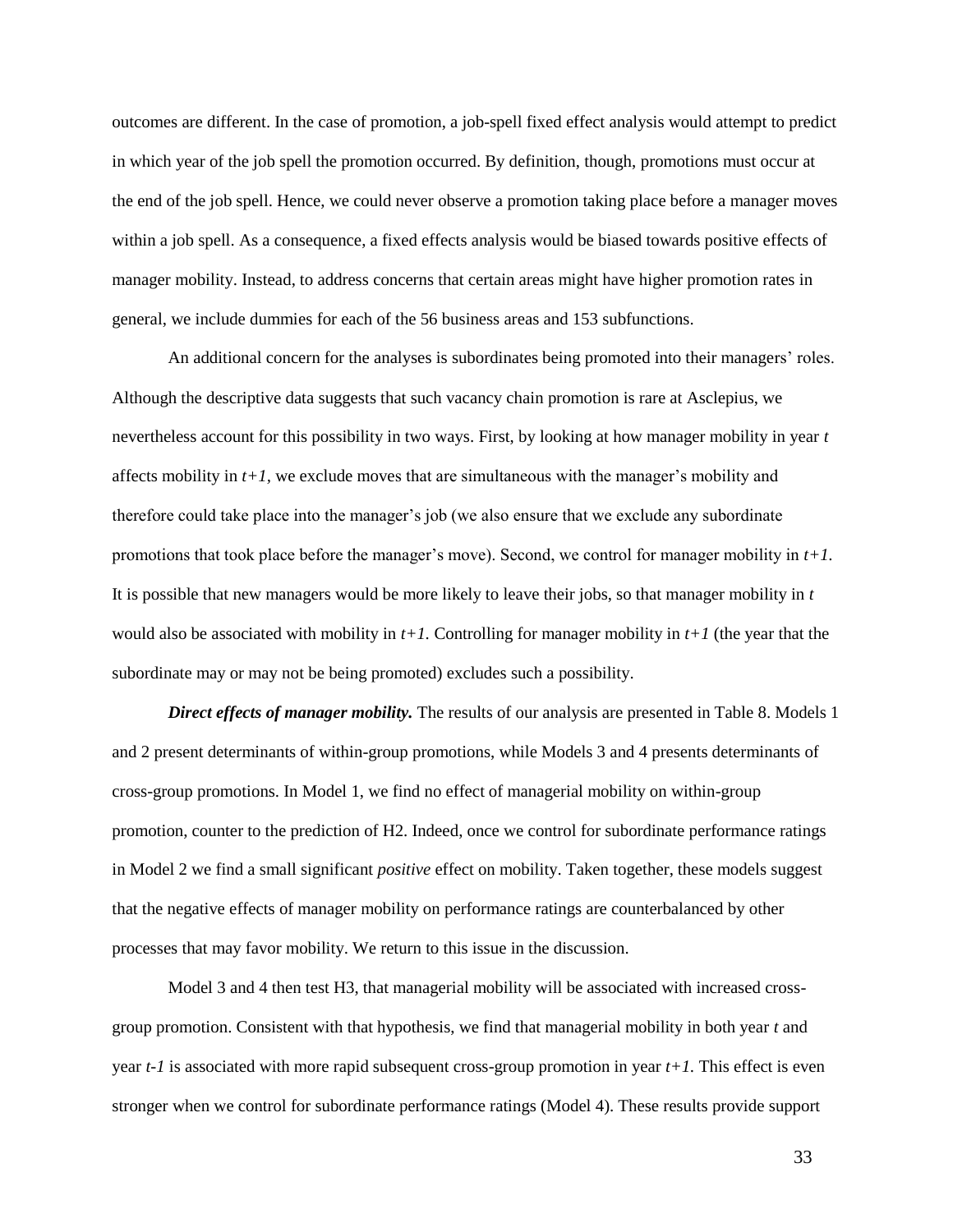for H3. Converting the coefficients into average marginal probabilities evaluated across the entire sample (margins command in STATA), Model 4 indicates that a manager move raises the probability of crossgroup promotion in the following year from 6.3% to 7.3%, which represents a 15.9% increase (average effect across all observations). We also confirmed that the effects of managerial mobility on cross-group promotion were significantly different from its effects on within-group promotion<sup>13</sup> ( $p=0.0112$ ).

One concern about these analyses is that they could reflect people returning to work with their prior manager, rather than a greater willingness to move to work with a different manager. While this happened infrequently in our data (213 instances out of 5,831 cross-promotions), we ran additional analyses where we eliminated the observations in which the subordinate's new job reported to a manager that they had worked with previously. We still found significant  $(p<.001)$  effects of manager mobility on the subordinate's promotion likelihood, although the effect size decreased (from *b*=0.174 to *b*=0.135).

*Moderating Effects of Prior Relationship Duration.* Models 5-8 of Table 8 then test H5 and H6, that the duration of the prior manager-subordinate relationship will moderate the effects of manager mobility. Again, we operationalize the prior manager-subordinate relationship using relationship duration in *t-1.* The number of observations in these models is lower than in Models 1-4 as we drop observations for which this lagged variable is left-censored.

Model 5 demonstrates marginal support ( $p=0.057$ ) for H5, as the effects of manager mobility on within promotion are more negative when prior relationship duration is longer. This effect is no longer significant when controlling for performance ratings (Model 6). Model 7 and 8 support H6, as we find that manager mobility has a stronger effect on cross-promotion when prior relationship duration is longer.

We therefore find support for our hypotheses about the effects of managerial mobility on crosspromotion. We do not find support, though, for our arguments about within-promotion. We go on to again

 $\overline{a}$ 

<sup>&</sup>lt;sup>13</sup> Because coefficient comparisons in logit are affected by unexplained variance in the models (Hoetker 2007), we performed these comparisons on linear probability models replicating Models 1 and Models 3. We chose to compare coefficients across models as this allows all of the controls to have different effects on cross-group promotion versus within-group promotion.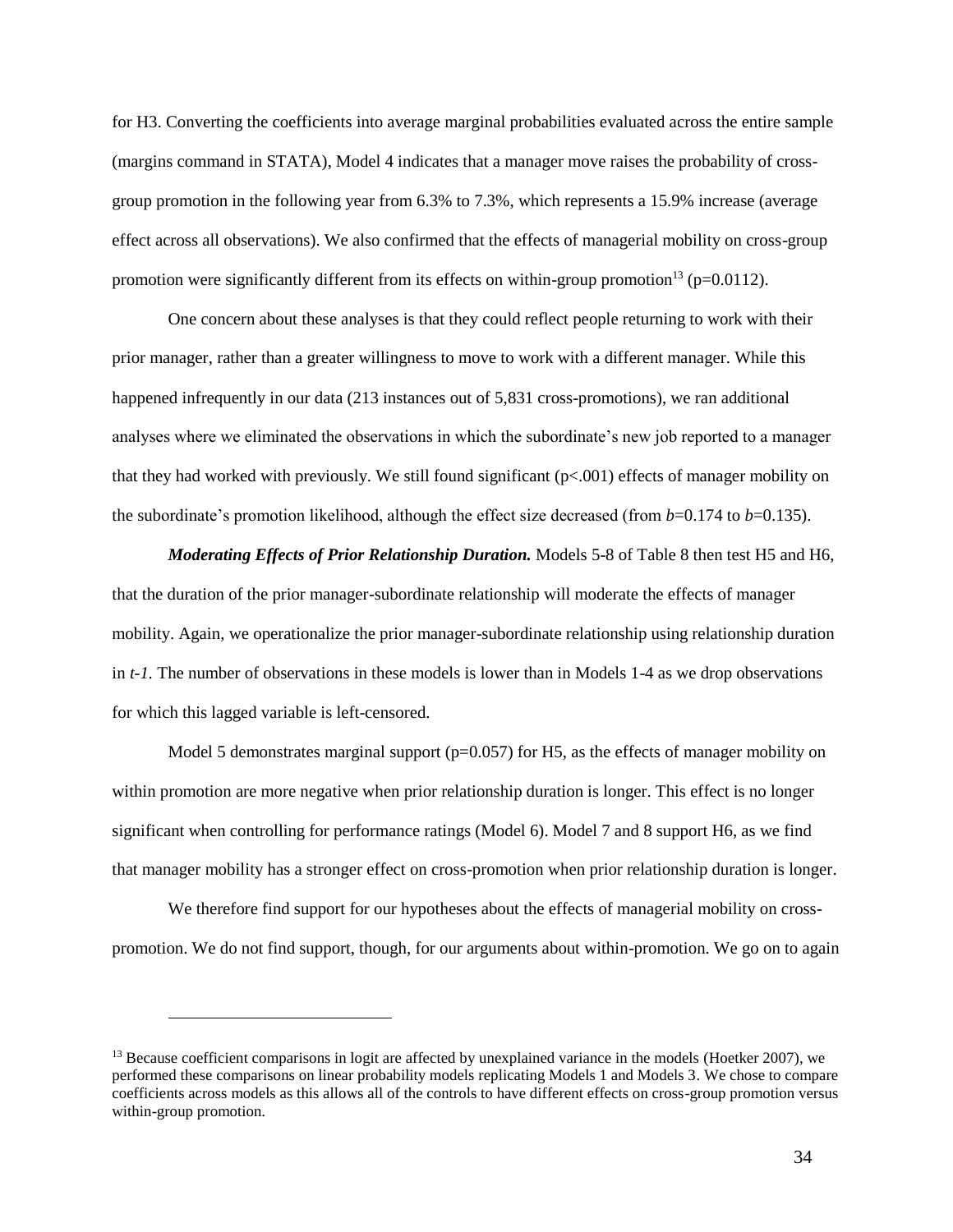present a number of supplementary analyses to test some alternative explanations for our findings regarding cross-promotion.

### **Effects of Relationship Duration versus Manager Job-Tenure**

Table 9 presents analyses in which we examine the effects of relationship duration on cross-promotion versus manager job-tenure. As described above, such analyses allow us to rule out the possibility that manager mobility affects subordinate promotion because it introduces inexperienced managers into the job, rather than because of relational disruption. They can also help to address concerns about endogeneity, as processes that lead to higher manager mobility will have a more direct effect on manager time in job than on the duration of the manager-subordinate relationships.

Table 9 shows that, once we control for the positive effects of relationship duration on performance ratings (Model 2), relationship duration has a significant effect on cross promotion, but manager tenure has no effect. This pattern of findings indicates that the effects of manager mobility are not driven by high levels of mobility within the group overall – as would be suggested if manager tenure were the key driver of cross-promotion – but instead by relational disruption.

#### **Effects of Different Forms of Managerial Mobility**

We also examined whether different forms of managerial mobility had different effects on rates of crosspromotion, in order again to understand whether our effects primarily reflected positive, neutral or negative forms of mobility. We find in Table 10 that both positive (promotion) and neutral (reorganizations and lateral moves) manager moves are associated with increased cross-group promotion. We do find higher significance levels for internal manager moves compared to external manager moves, consistent with managers who remain in the organization being better placed to help their former subordinates find other roles (although, as noted above, we were able to rule out subordinates following a prior manager to their new job as a cause of our effects). That said, none of the differences between the effects of different kinds of managerial mobility are statistically significant at the 5% level. Given the diverse reasons underlying each form of mobility, these results suggest that the effects of managerial mobility on subordinate rewards and mobility are not driven by a particular underlying reason for the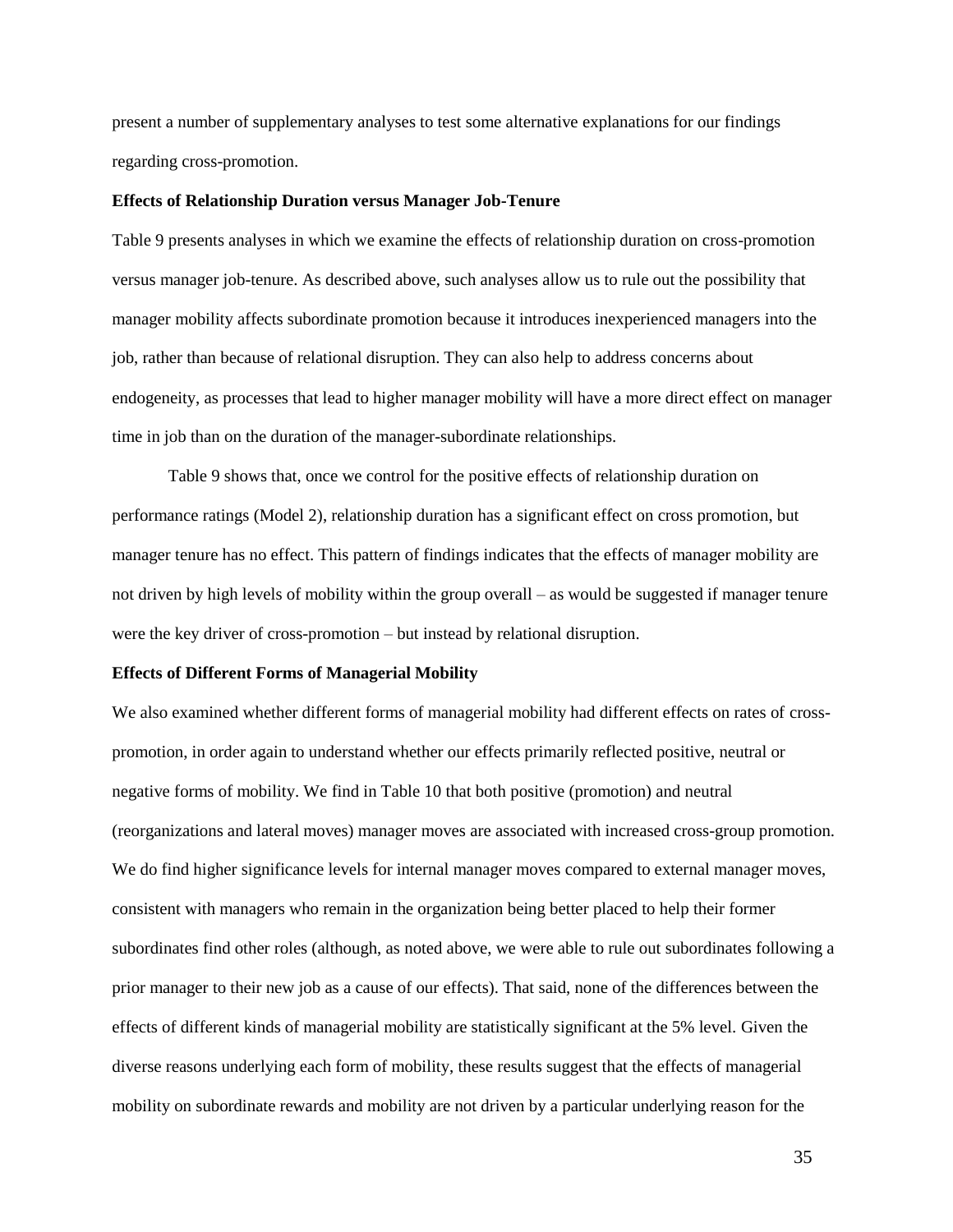manager's move, but that whether managers remain within the organization may help to shape the effects of that mobility.

### **Summary of Results for Promotions**

Overall, these analyses demonstrate that managerial mobility is associated with strong increases in the rate of subordinates subsequently being promoted into different groups, particularly when the manager and subordinate had previously spent more time working together. We do not, though, find that managerial mobility reduces the rate of within-group promotion. Our analyses also confirm that increased in cross-group promotion are associated with changes in manager-subordinate relationship duration rather than time in job and are associated with a range of forms of managerial mobility.

#### **DISCUSSION**

Most employees can expect to move jobs regularly through their careers; so can their managers. We argue that managerial mobility will affect subordinates' objective career success through the way that it disrupts the manager-subordinate relationship. Our findings suggest that this disruption may be a double-edged sword for subordinates, as manager mobility associated with declining financial rewards but increased odds of promotion into other groups.

First, we argued that manager mobility could lead to a decline in performance and sponsorship, affecting the financial rewards that subordinates receive. Our results supported this perspective. We found that managerial mobility was associated with significant declines in merit raises and performance-related pay. Although we were not able to fully disentangle the relative contributions of changes in sponsorship and performance in driving this decline, our supplementary analyses suggested that a reduced propensity by new managers to engage in sponsorship, securing greater rewards for their subordinates, likely plays a substantial role in these declines in rewards. We also found that these effects could be surprisingly persistent, as a manager's move two years previously continued to have an effect on subordinate rewards. Although it is likely that two years provided plenty of time for subordinates to begin building relationships with their new managers, it seems that people who have continued to maintain and strengthen a relationship with the same manager throughout that time still receive more rewards.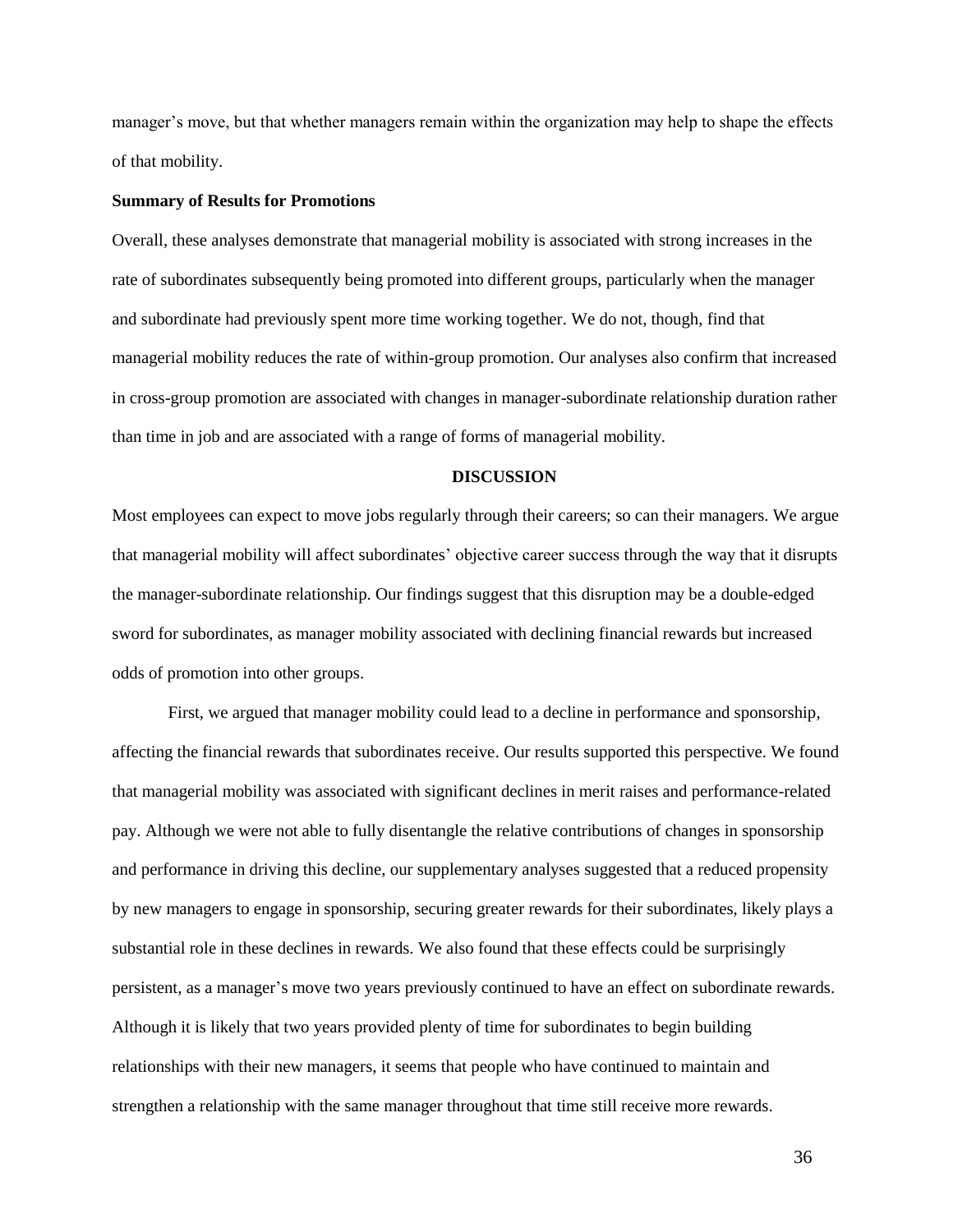We found more complex effects of manager mobility on subordinates' subsequent promotion prospects. Subordinates were more likely to receive cross-group promotions following managerial mobility. This is consistent with our arguments that established manager-subordinate relationships may lead to relational inertia, and the disruption of these relationships may therefore facilitate cross-group advancement. Contrary to our hypothesis though, we did not find that manager mobility was associated with reductions in promotions within groups, and in some specifications it was associated with increased promotion rates. This likely reflects the presence of mechanisms other than relational disruptions in shaping subordinate mobility. Supplementary analyses suggested that within-group promotions were associated with lower manager tenure, suggesting either that newer managers are more likely to make changes in their groups or that groups with more mobile managers may also be more likely to have more within-group promotions.

Consistent with our argument that declines in financial rewards and increases in cross-group promotions reflect the disruption of manager-subordinate relationships, we also found that the effects of managerial mobility were moderated by the duration of the manager-subordinate relationship prior to the move: the longer (and therefore more embedded) the relationship being disrupted, the greater the decline in subordinate rewards and the greater the increase in the rate of cross-group promotion. These results indicate that manager mobility has the greatest effects on subordinate careers when the most embedded relationships are disrupted.

# **Limitations and Future Research**

It is important to acknowledge a number of limitations to this study. While studying a single organization allowed us to gather detailed data on jobs, rewards, performance and managerial relationships, it raises the question of how our results might generalize to other settings. As we noted in developing our scope conditions, our arguments are based on the assumptions that managers have significant authority over subordinates' rewards and mobility, and that subordinates help to shape their own mobility. We believe that these characteristics reflect conditions in many large organizations. Nonetheless, our results might be very different in small organizations or organizations with more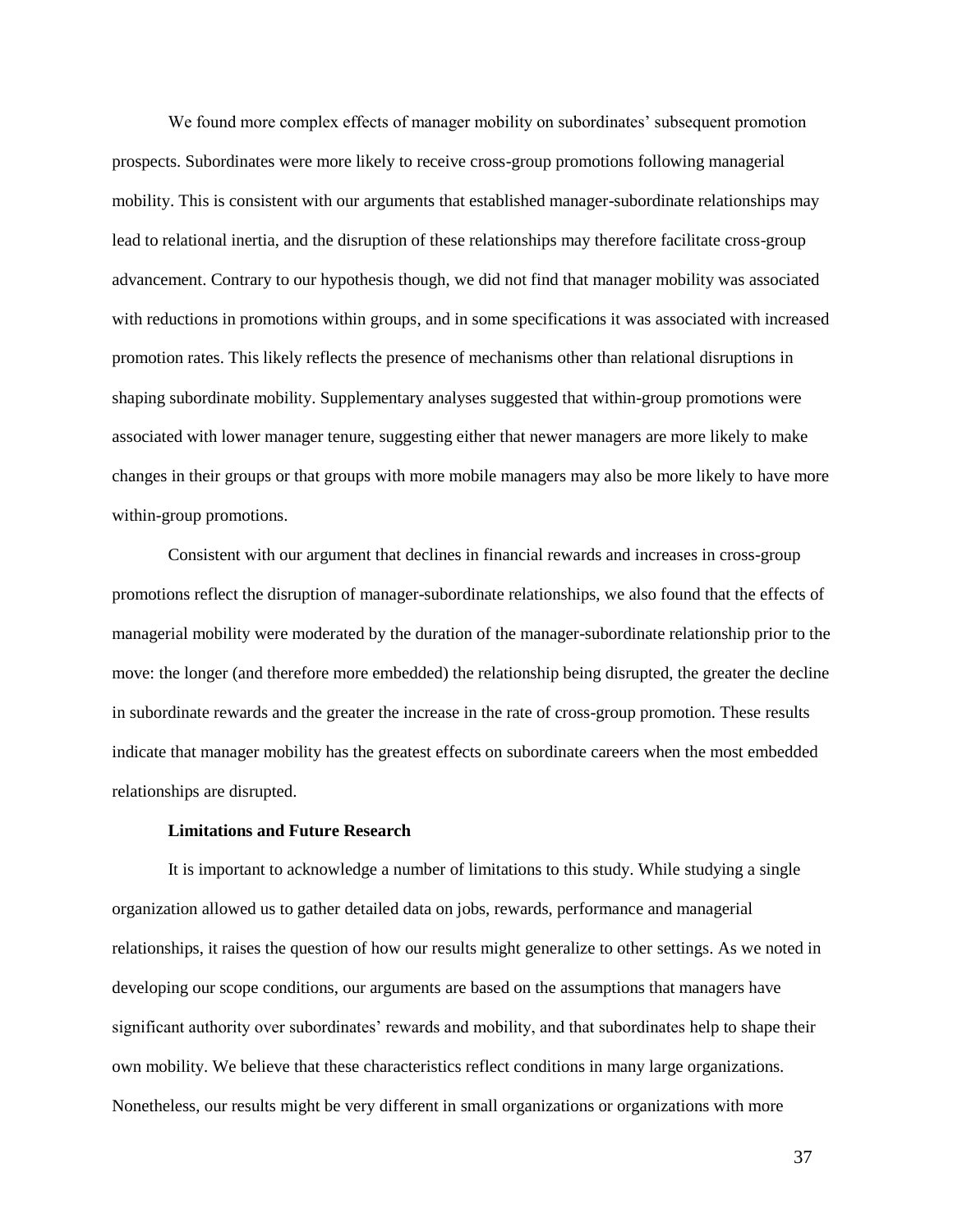centralized reward and mobility practices. We also studied the effects of manager mobility in an organization where moving into managers' roles was not the main route of advancement. Where such vacancy-based mobility was more common, manager mobility would be even more important for promotion, but such vacancy-based processes could make it more difficult to detect the influence of relational disruption. Second, our data had some important omissions. Demographic variables were excluded, preventing us from exploring the specific effects of demographic match between subordinate and manager. We also lack data on values, personality and other dimensions along which subordinatemanager fit might be important (Ashkanasy and O'Connor 1997, Kristof-Brown et al. 2005, Meglino et al. 1989). It would be valuable to explore how such fit moderates the effects of relational disruption.

A third concern regards our ability to establish causality. Managerial mobility was not randomly assigned, raising the possibility that the factors that drive mobility may also affect subordinate outcomes. As a consequence, our analyses are purely correlational. We were able to use a variety of supplementary analyses to support our proposed mechanisms. We found that changes in rewards and cross-group promotion rates were associated with changes in the duration of subordinate-manager relationships rather than the time that managers had spent in their job. These findings support our arguments that the effects of manager mobility reflect relationship disruption. They also suggest that unmeasured sources of manager mobility that place new managers in the job are unlikely to be driving our results, as such sources of mobility should be more closely correlated with manager job-tenure than relationship duration. We also found that our results were robust across a wide variety of different causes of manager mobility, suggesting that they did not simply reflect the consequences of a manager being dismissed, or indeed promoted. That said, we did find some evidence that subordinates whose managers remain with the organization fare better in terms of rewards than their colleagues whose managers exited the firm. We suggest that this may reflect the greater disruption to the relationship and the group when the prior manager leaves the organization altogether.

By focusing on relational embeddedness, we also abstracted away from a variety of alternative mechanisms, such as changes in the broader network of relationships around the subordinate, the way that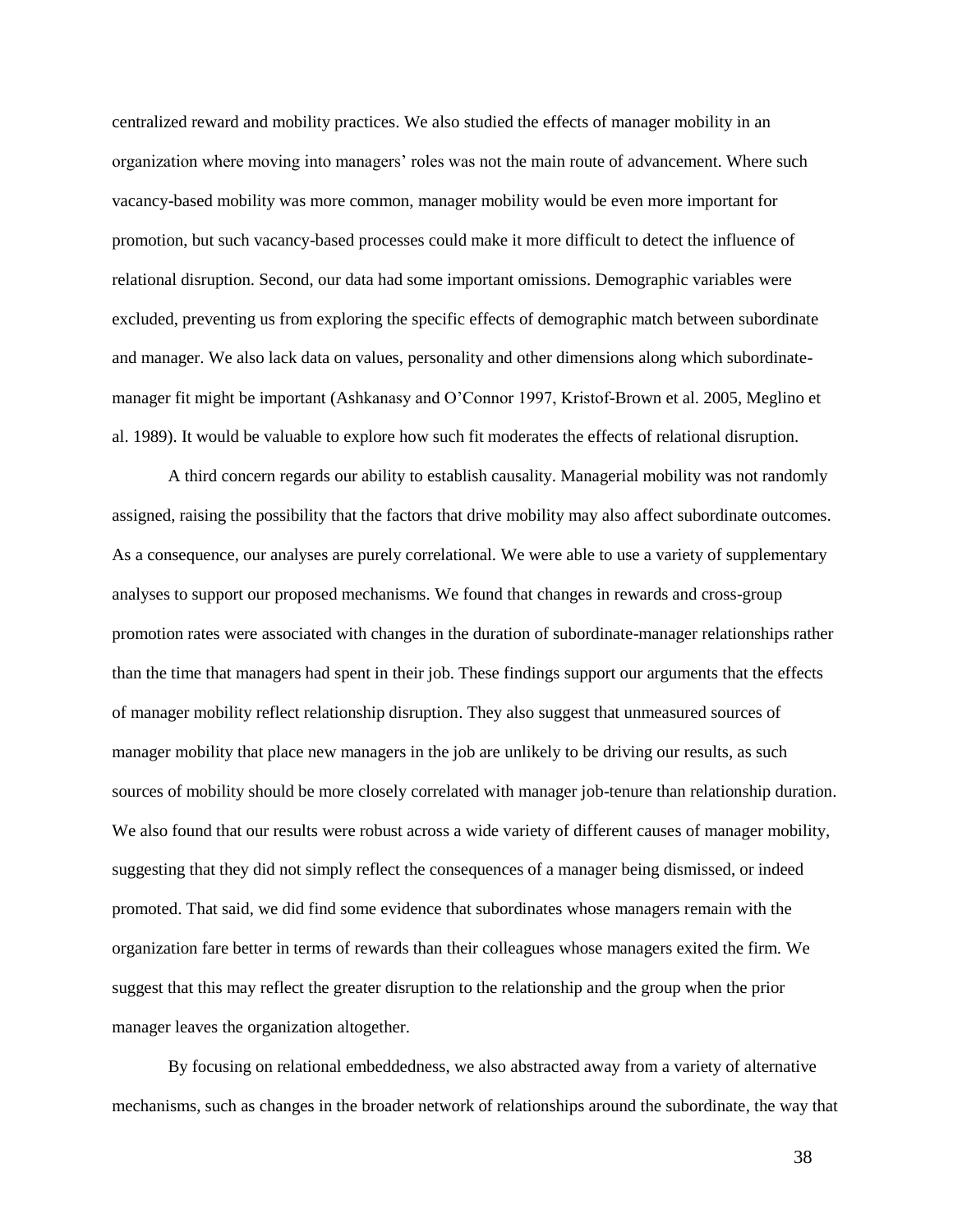managers may adapt their management style when they enter a new group, or the way that subordinate behavior might change as they seek to build relationships with a new manager. It is possible, for example, that subordinates respond to a change in manager by increasing their effort in order to make a good impression. Such behavior might account for the fact that manager mobility was associated with increased sales commissions (albeit only at the p<0.1 level). Our results indicate that any such increase in effort is not sufficient to overcome the other, negative effects on rewards associated with manager mobility. Nevertheless, future work that explored these topics, possibly using survey-based methods, has the potential to add valuable nuance to our account, and help us to understand some of the strategies that subordinates might adopt to mitigate the challenges created by relational disruption. Relatedly, we assume in this paper that managers and subordinates did not know one another prior to the manager's move into the job (except where that manager had managed that subordinate previously). Exploring the impact of other kinds of prior ties, such as friendship or co-working ties, is also worth future study.

A further limitation is that we are only able to track the effect of manager mobility on objective career success for subordinates who stayed within the firm. Although this is the substantial majority of subordinates, a number did quit when their managers left, and in analyses not reported here we found that manager mobility was associated with increased voluntary and involuntary exit, particularly when the manager moved to a different job outside the organization. It is possible that some of subordinate moves to other organizations could also have been associated with career advancement, particularly where subordinates were following their managers. We do not, however, have the data to examine whether subordinates do follow managers to new organizations, or the implications of doing so.

#### **Contributions to Theory and Practice**

We believe that this study contributes to a variety of literatures. First, it provides new insights into career interdependence. While prior work has examined how individuals' careers can affect one another, that work has tended to focus on two mechanisms – the generation of vacancies (Barnett and Miner 1992, Haveman and Cohen 1994, Stewman and Konda 1983, White 1970) and turnover contagion (Felps et al. 2009, Shapiro et al. 2016). Such research suggests that managerial mobility primarily affects subordinates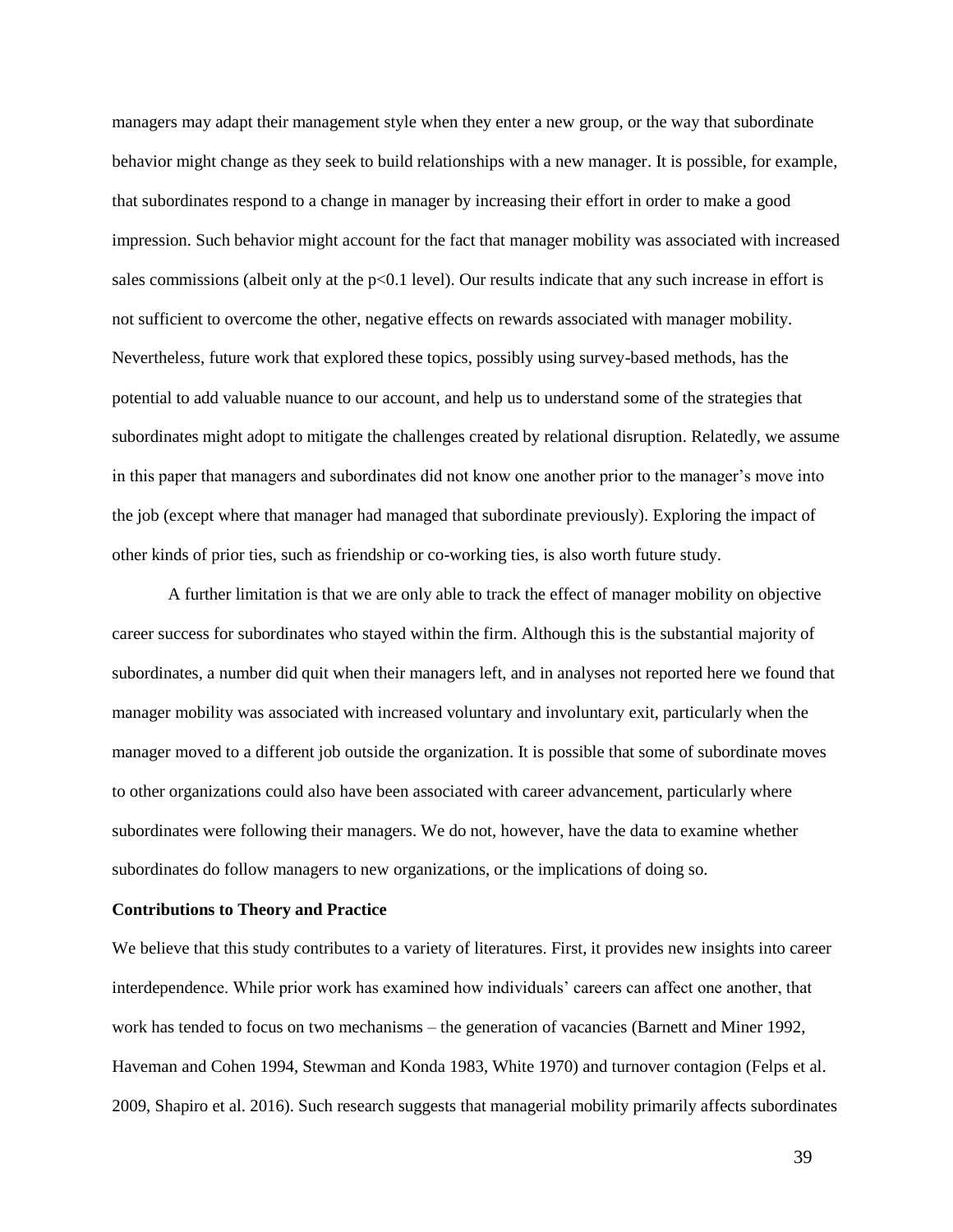by prompting them to take their managers' job or leave the firm. Yet, as we found at *Asclepius*, many subordinates will do neither, but rather remain in their current role, now working with a different manager. We show how the relational disruption caused by the manager's mobility also affects these subordinates who remain behind, shaping their rewards and subsequent mobility. By shifting the focus of studies of career interdependence to the ways that mobility disrupts subordinate-manager relationships, we hope to provide a very different approach to thinking about career interdependence. We believe that there is substantial scope to extend these ideas of relational disruption to explore the study of the reciprocal effects of mobility among other kinds of coworkers (Anderson (2019) has developed important work in this vein, albeit drawing on quite different theoretical perspectives).

We also hope that our study provides broader insight into the nature of the subordinate-manager relationship. Beyond highlighting the important effects that managers' own career mobility can have on their subordinates, our study emphasizes the duration of the manager-subordinate relationship as an important influence on consequential outcomes. Perhaps surprisingly, very little work has examined the impact of relationship duration. Some research has looked at the effects of relationship duration on performance evaluations but has generally failed to parse out the confounding effects of subordinate role tenure (Duarte et al. 1994, Hassan and Hatmaker 2015). Staats (2012) showed that manager-subordinate familiarity improves team performance, but did not examine outcomes for the subordinate. By exploiting a longitudinal research design and detailed data, we are able to establish how relationship duration shapes the rewards that subordinates receive, as well as their mobility.

Our research also highlights how the development of manager-subordinate relationships can be something of a double-edged sword. Although stronger, more embedded relationships between manager and subordinate can increase subordinate rewards, particularly by increasing the sponsorship that the subordinate receives, our theory and results suggest that those same relationships can also lead to relational inertia, inhibiting the subordinates' promotion into other parts of the organization. It is possible that other facets of the manager-subordinate relationship, such as perceived similarity (Turban and Jones 1988), could demonstrate similar tradeoffs in how they shape subordinates' career success.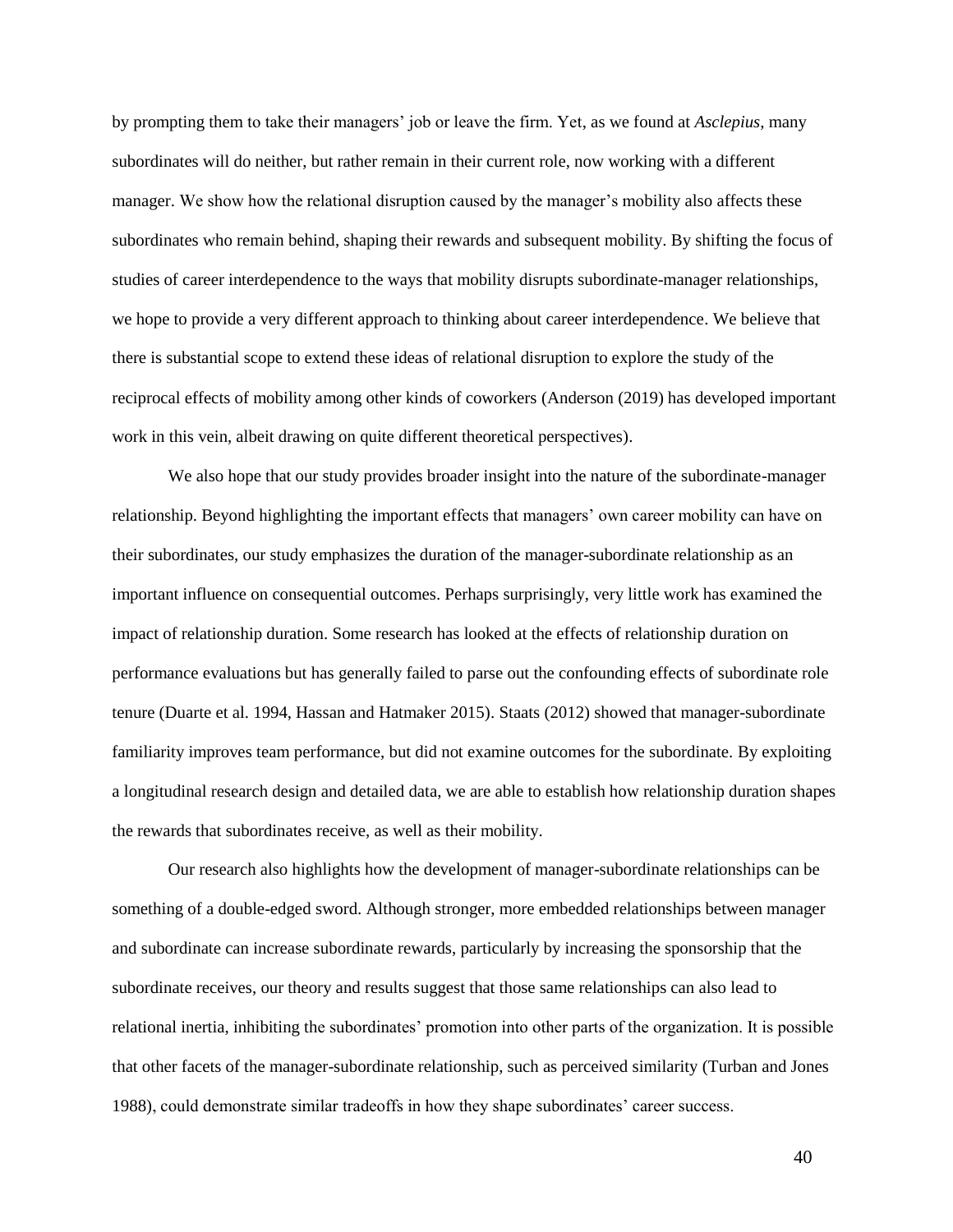In developing our understanding of the manager-subordinate relationship, this study also sheds new light on the effects of subordinate mobility; after all, one of the effects of subordinate moves is to disrupt their relationship with their existing manager. The effects of such manager changes are difficult to disentangle from all of the other changes that subordinates face when they move jobs, but by studying the effects of manager mobility we are able to isolate the effects of the changing manager-subordinate relationship. Our results demonstrate that the need to rebuild such relationships is an important challenge that subordinates will face when they themselves move jobs.

Finally, our results also have some practical implications. To the extent that moving managers has knock on effects on subordinates, organizations may want to take account of those effects when making decisions to move managers, and prepare both subordinates and new managers for the challenges of establishing new relationships. Our findings also suggest that subordinates should be cognizant of the costs and benefits of relationships with managers as they plan their own careers. We have shown that subordinates receive more rewards when they stay with a manager, but at the cost of getting promoted into jobs in other areas. It is possible that some subordinates become too comfortable in their relationships with their managers, and may be limiting their own career progression in order to stay with that manager. The costs and benefits of doing so should be carefully evaluated.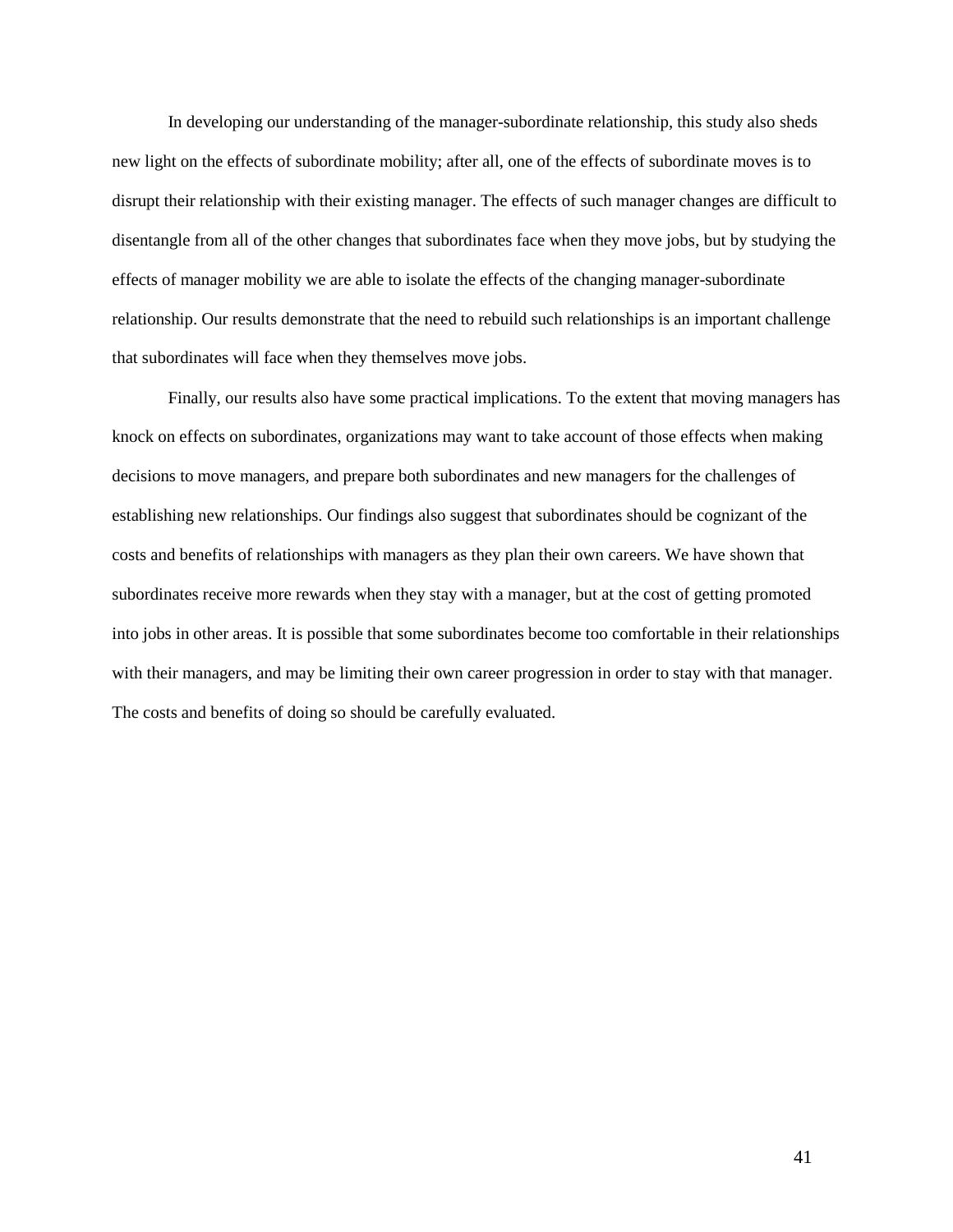## **References**

- Allison P (2014) Event History and Survival Analysis. https://methods.sagepub.com/book/event-historyanalysis-2e.
- Anderson T (2019) *Collaborative careers: Exploring the consequences of colleague mobility for knowledge workers*. (University of Pennsylvania).
- Anderson T, Bidwell M, Briscoe F (2019) External Factors Shaping Careers. *Routledge Companion on Careers*.
- Anderson T, Haas MR (2020) My Colleague Just Left! A Knowledge-based Perspective on Coworker Departures. Tzabbar D, Cirillo B, eds. *Empl. Inter- Intra-Firm Mobil.* Advances in Strategic Management. (Emerald Publishing Limited), 221–239.
- Armstrong-Stassen M, Wagar TH, Cattaneo RJ (2004) Work-Group Membership (In)Stability and Survivors' Reactions to Organizational Downsizing1. *J. Appl. Soc. Psychol.* 34(10):2023–2044.
- Ashford SJ, Cummings LL (1983) Feedback as an individual resource: Personal strategies of creating information. *Organ. Behav. Hum. Perform.* 32(3):370–398.
- Ashkanasy NM, O'Connor C (1997) Value Congruence in Leader-Member Exchange. *J. Soc. Psychol.* 137(5):647–662.
- Baker G, Gibbs M, Holmstrom B (1994) The Internal Economics of the Firm: Evidence from Personnel Data. *Q. J. Econ.* 109(4):881–919.
- Ballinger GA, Lehman DW, Schoorman FD (2010) Leader-member exchange and turnover before and after succession events. *Organ. Behav. Hum. Decis. Process.* 113(1):25–36.
- Barnett WP, Miner AS (1992) Standing on the Shoulders of Others: Career Interdependence in Job Mobility. *Adm. Sci. Q.* 37(2):262–281.
- Bermiss YS, Greenbaum BE (2016) Loyal to Whom? The Effect of Relational Embeddedness and Managers' Mobility on Market Tie Dissolution. *Adm. Sci. Q.* 61(2):254–290.
- Bidwell MJ (2011) Paying more to get less: The effects of external hiring versus internal mobility. *Adm. Sci. Q.* 56(3):369–407.
- Bidwell MJ, Fernandez-Mateo I (2010) Relationship Duration and Returns to Brokerage in the Staffing Sector. *Organ. Sci.*
- Bidwell MJ, Mollick E (2015) Shifts and ladders: Comparing the role of internal and external mobility in managerial careers. *Organ. Sci.* 26(6).
- Cappelli P, Conyon MJ (2018) What Do Performance Appraisals Do? *ILR Rev.* 71(1):88–116.
- Chattopadhyay S, Choudhury P (2017) Sink or Swim: The Role of Workplace Context in Shaping Career Advancement and Human-Capital Development. *Organ. Sci.* 28(2):211–227.
- Coleman JS (1988) Social Capital in the Creation of Human Capital. *Am. J. Sociol.* 94:S95–S120.
- Dreher GF, Cox Jr. TH (2000) Labor Market Mobility and Cash Compensation: The Moderating Effects of Race and Gender. *Acad. Manag. J.* 43(5):890–900.
- Duarte NT, Goodson JR, Klich NR (1994) Effects of Dyadic Quality and Duration on Performance Appraisal. *Acad. Manag. J.* 37(3):499–521.
- Felps W, Mitchell TR, Hekman DR, Lee TW, Holtom BC, Harman WS (2009) Turnover Contagion: How Coworkers' Job Embeddedness and Job Search Behaviors Influence Quitting. *Acad. Manag. J.* 52(3):545–561.
- Ferguson JP, Hasan S (2013) Specialization and Career Dynamics: Evidence from the Indian Administrative Service. *Adm. Sci. Q.* 58(2):233–256.
- Gargiulo M, Benassi M (2000) Trapped in Your Own Net? Network Cohesion, Structural Holes, and the Adaptation of Social Capital. *Organ. Sci.* 11(2):183–196.
- Gargiulo M, Ertug G (2006) The dark side of trust. Bachmann R, Zaheer A, eds. *Handb. Trust Res.* (Edward Elgar Publishing, Cheltenham), 165–186.
- Gerstner CR, Day D V (1997) Meta-Analytic review of leader–member exchange theory: Correlates and construct issues. *J. Appl. Psychol.* 82(6):827.
- Granovetter MS (1992) Problems of Explanation in Economic Sociology. Nohria N, Eccles RG, eds.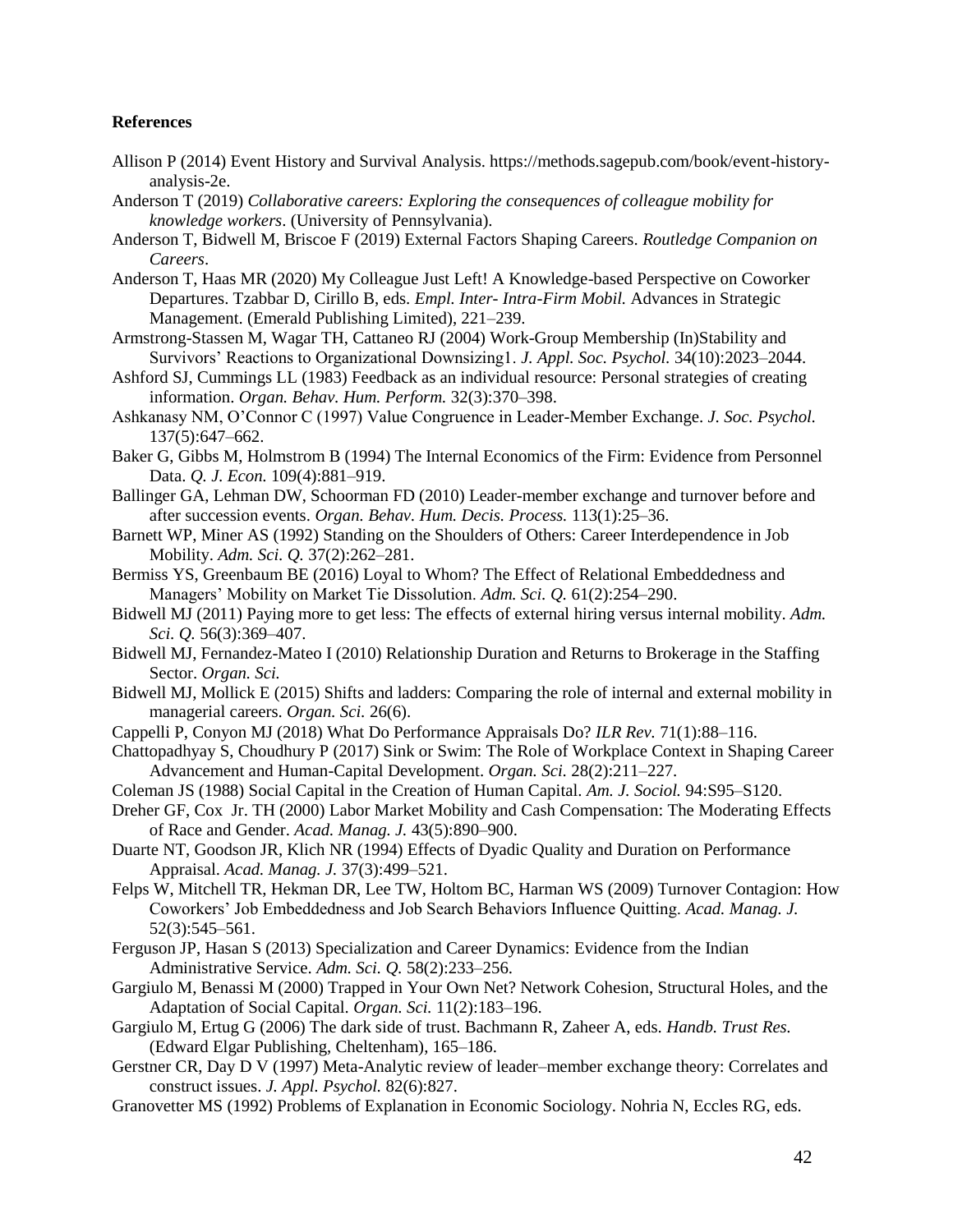*Networks Organ. Struct. Form, Action*. (Harvard Business School Press, Boston), 25–56.

- Hassan S, Hatmaker DM (2015) Leadership and Performance of Public Employees: Effects of the Quality and Characteristics of Manager-Employee Relationships. *J. Public Adm. Res. Theory* 25(4):1127– 1155.
- Haveman HA, Cohen LE (1994) The Ecological Dynamics of Careers: The Impact of Organizational Founding, Dissolution, and Merger on Job Mobility. *Am. J. Sociol.* 100(1):104–152.
- Heneman RL, Cohen DJ (1988) Supervisory and employee characteristics as correlated of employee salary increases. *Pers. Psychol.* 41(2):345–360.
- Hoetker G (2007) The use of logit and probit models in strategic management research: critical issues. *Strateg. Manag. J.* 28:331–343.
- Judge TA, Cable DM, Boudreau JW, Bretz RDJ (1995) An empirical investigation of the predictors of executive career success. *Pers. Psychol.* 48(3):485–519.
- Judge TA, Ferris GR (1993) Social Context of Performance Evaluation Decisions. *Acad. Manag. J.* 36(1):80–105.
- Keller JR (2018) Posting and Slotting: How Hiring Processes Shape the Quality of Hire and Compensation in Internal Labor Markets. *Adm. Sci. Q.*:0001839217736045.
- Kollock P (1994) The Emergence of Exchange Structures: An Experimental Study of Uncertainty, Commitment, and Trust. *Am. J. Sociol.* 100(2):313–345.
- Krackhardt D, Porter LW (1986) The snowball effect: Turnover embedded in communication networks. *J. Appl. Psychol.* 71(1):50–55.
- Kristof-Brown AL, Zimmerman RD, Johnson EC (2005) Consequences of individuals' fit at work: A meta-analysis of person-job, person-organizattion, person-group and person-supervisor fit. *Pers. Psychol.* 58(2):281–342.
- Larson A (1992) Network Dyads in Entrepreneurial Settings: A Study of the Governance of Exchange Relationships. *Adm. Sci. Q.* 37(1):76–104.
- Lazear EP, Rosen S (1981) Rank-Order Tournaments as Optimum Labor Contracts. *J. Polit. Econ.* 89(5):841–864.
- Lewicki RJ, Tomlinson EC, Gillespie N (2006) Models of Interpersonal Trust Development: Theoretical Approaches, Empirical Evidence, and Future Directions. *J. Manage.* 32(6):991–1022.
- Lewis JD, Weigert A (1985) Trust as a Social Reality. *Soc. Forces* 63(4):967–985.
- Li H, Hausknecht J, Dragoni L (2019) Initial and longer-term change in unit level turnover following leader succession: Contingent effects of outgoing and incoming leader characteristics. *Organ. Sci.*
- Markham SE (1988) Pay-for-performance dilemma revisited: Empirical example of the importance of group effects. *J. Appl. Psychol.* 73(8):172.
- McAllister DJ (1995) Affect- and Cognition-Based Trust as Foundations for Interpersonal Cooperation in Organizations. *Acad. Manag. J.* 38(1):24–59.
- Meglino BM, Ravlin EC, Adkins CL (1989) A work values approach to corporate culture: A field test of the value congruence process and its relationship to individual outcomes. *J. Appl. Psychol.* 74(3):424–432.
- Nahapiet J, Ghoshal S (1998) Social Capital, Intellectual Capital, and the Organizational Advantage. *Acad. Manag. Rev.* 23(2):242–266.
- Nahrgang JD, Morgeson FP, Ilies R (2009) The development of leader–member exchanges: Exploring how personality and performance influence leader and member relationships over time. *Organ. Behav. Hum. Decis. Process.* 108(2):256–266.
- Ng TW, Eby LT, Sorensen KL, Feldman DC (2005) Predictors of objective and subjective career success: a meta-analysis. *Pers. Psychol.* 58(2):367–408.
- Pinfield LT (1995) *The operation of internal labor markets: Staffing practices and vacancy chains* (Springer).
- Reagans R, Argote L, Brooks D (2005) Individual Experience and Experience Working Together: Predicting Learning Rates from Knowing Who Knows What and Knowing How to Work Together. *Manage. Sci.* 51(6):869–881.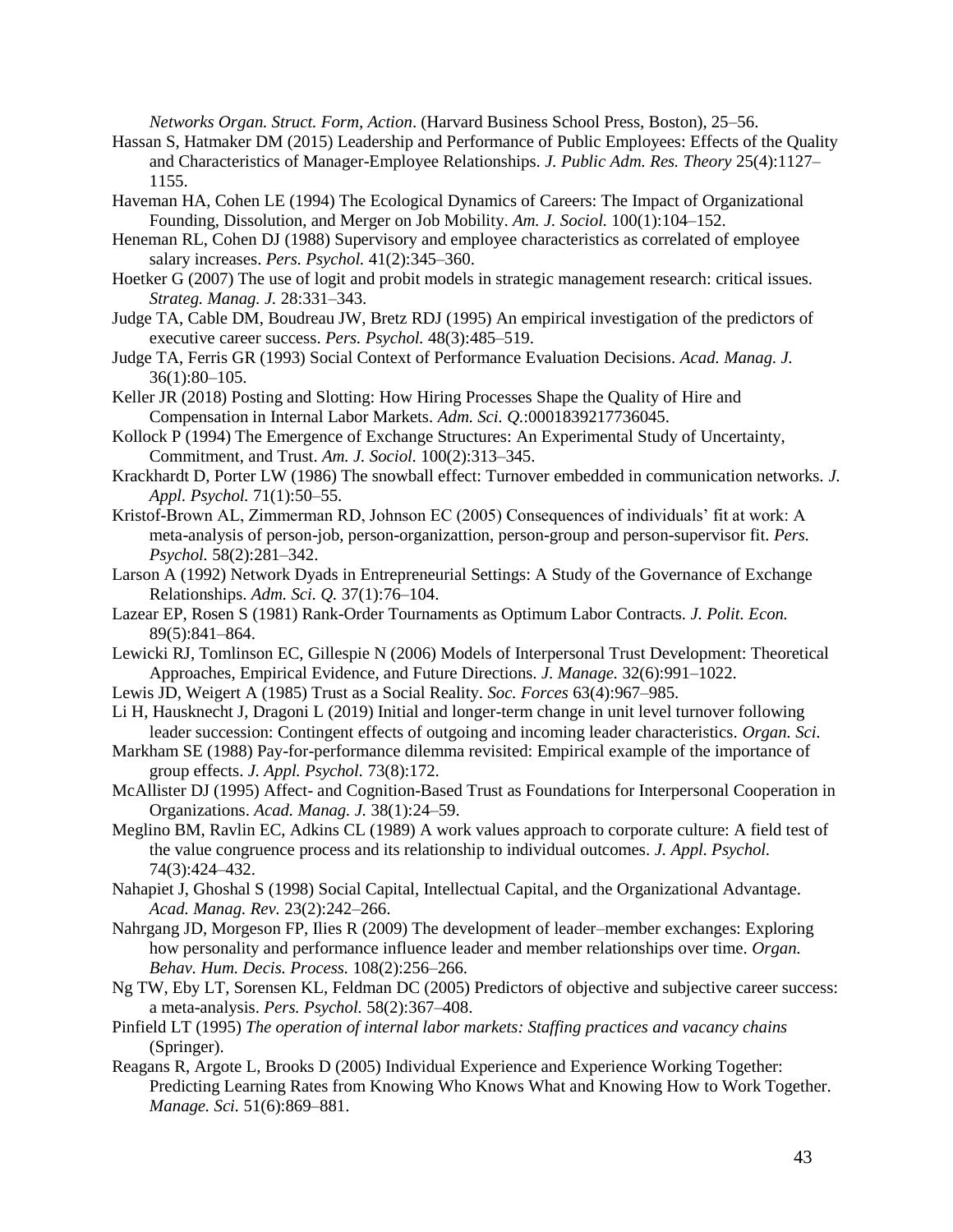- Rosenbaum JE (1979) Tournament Mobility: Career Patterns in a Corporation. *Adm. Sci. Q.* 24(2):220– 241.
- Seabright MA., Levinthal DA., Fichman M (1992) Role of Individual Attachments in the Dissolution of Interorganizational Relationships. *Acad. Manag. J.* 35(1):122–160.
- Seibert SE, Crant JM, Kraimer ML (1999) Proactive personality and career success. *J. Appl. Psychol.* 84(3):416–427.
- Shah PP (2000) Network Destruction: The Structural Implications of Downsizing. *Acad. Manag. J.* 43(1):101–112.
- Shapiro DL, Hom P, Shen W, Agarwal R (2016) How Do Leader Departures Affect Subordinates' Organizational Attachment? A 360-Degree Relational Perspective. *Acad. Manag. Rev.* 41(3):479– 502.
- Sparrowe RT, Liden RC (1997) Process and Structure in Leader-Member Exchange. *Acad. Manag. Rev.* 22(2):522–552.
- Spilerman S, Lunde T (1991) Features of Educational Attainment and Job Promotion Prospects. *Am. J. Sociol.* 97(3):689–720.
- Staats BR (2012) Unpacking Team Familiarity: The Effects of Geographic Location and Hierarchical Role. *Prod. Oper. Manag.* 21(3):619–635.
- Stewman S (1986) Demographic Models of Internal Labor Markets. *Adm. Sci. Q.* 31(2):212–247.
- Stewman S, Konda SL (1983) Careers and Organizational Labor Markets: Demographic Models of Organizational Behavior. *Am. J. Sociol.* 88(4):637–685.
- Sturman MC (2003) Searching for the Inverted U-Shaped Relationship Between Time and Performance: Meta-Analyses of the Experience/Performance, Tenure/Performance, and Age/Performance Relationships. *J. Manage.* 29(5):609–640.
- Tilcsik A (2014) Imprint-environment fit and Performance: How Organizational Munificence at the Time of Hire Affects Subsequent Job Performance. *Adm. Sci. Q.*
- Turban DB, Jones AP (1988) Supervisor-subordinate similarity: Types, effects, and mechanisms. *J. Appl. Psychol.* 73(2):228–234.
- Uzzi B (1996) The Sources and Consequences of Embeddedness for the Economic Performance of Organizations: The Network Effect. *Am. Sociol. Rev.* 61(4):674–698.
- Uzzi B, Lancaster R (2003) Relational Embeddedness and Learning: The Case of Bank Loan Managers and Their Clients. *Manage. Sci.* 49(4):383–399.
- Vanneste BS, Puranam P, Kretschmer T (2014) Trust over time in exchange relationships: Meta-analysis and theory. *Strateg. Manag. J.* 35(12):1891–1902.
- Wayne SJ, Liden RC, Kraimer ML, Graf IK (1999) The role of human capital, motivation and supervisor sponsorship in predicting career success. *J. Organ. Behav.* 20(5):577–595.
- White HC (1970) *Chains of Opportunity: System Models of Mobility in Organizations* (Harvard University Press, Cambridge, MA).
- Young L, Daniel K (2003) Affectual trust in the workplace. *Int. J. Hum. Resour. Manag.* 14(1):139–155.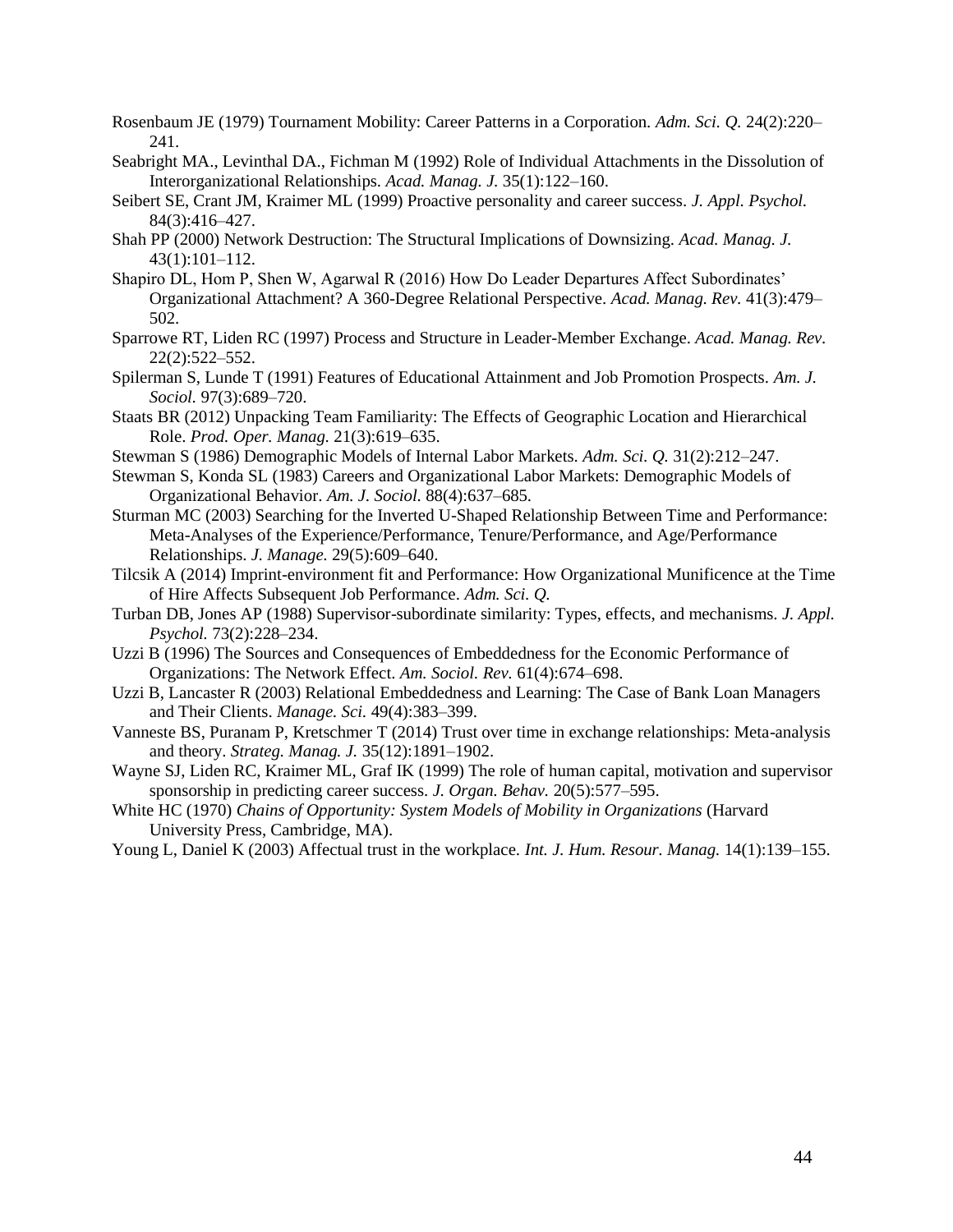|  | Table 1. Summary Statistics and Correlations (N=112,599) |  |
|--|----------------------------------------------------------|--|
|  |                                                          |  |

|                                                             | Mean                                                               | <b>SD</b>                                                          | $\mathbf{1}$ | $\mathfrak{2}$                     | 3 | $\overline{4}$ | 5 | 6                                                                                   | 7    | 8 | 9 | 10 |
|-------------------------------------------------------------|--------------------------------------------------------------------|--------------------------------------------------------------------|--------------|------------------------------------|---|----------------|---|-------------------------------------------------------------------------------------|------|---|---|----|
| 1 Subordinate Merit Percent (t)                             | 2.89                                                               | 1.00                                                               | 1            |                                    |   |                |   |                                                                                     |      |   |   |    |
| 2 Subordinate Bonus Amount (ln) (t)                         | 7.58                                                               |                                                                    | 3.85 0.25    | 1                                  |   |                |   |                                                                                     |      |   |   |    |
| 3 Subordinate LTI Amount (ln) (t)                           | 3.49                                                               |                                                                    |              | 4.91 0.24 0.16                     | 1 |                |   |                                                                                     |      |   |   |    |
| 4 Cross-Promotion $(t+1)$                                   | 0.05                                                               |                                                                    |              | $0.22$ 0.09 0.03 0.01              |   | 1              |   |                                                                                     |      |   |   |    |
| 5 Within-Promotion $(t+1)$                                  | 0.04                                                               |                                                                    |              | $0.20$ $0.09$ $0.00$ $0.00$ $0.05$ |   |                | 1 |                                                                                     |      |   |   |    |
| 6 Subordinate Performance Rating (z-score) (t)              | 0.06                                                               |                                                                    |              | 1.00 0.69 0.20 0.32 0.12 0.13      |   |                |   | 1                                                                                   |      |   |   |    |
| 7 Subordinate Performance Rating (z-score) (t-1)            | 0.02                                                               | 0.93                                                               |              | 0.30 0.15 0.22 0.07 0.06 0.45      |   |                |   |                                                                                     | 1    |   |   |    |
| 8 Business Performance Rating (z-score) (t)                 | 0.06                                                               | 1.01                                                               |              |                                    |   |                |   | 0.56 0.18 0.26 0.07 0.08 0.79                                                       | 0.28 | 1 |   |    |
| 9 Leadership Performance Rating (z-score) (t)               | 0.04                                                               |                                                                    |              |                                    |   |                |   | 1.00 0.57 0.11 0.27 0.09 0.09 0.78 0.35 0.23                                        |      |   | 1 |    |
| 10 Subordinate Performance Rating in 9pt-scale (dummy) (t)  | 0.45                                                               |                                                                    |              |                                    |   |                |   | $0.50 - 0.06 - 0.12 - 0.25$ $0.07$ $0.07$ $0.00$ $-0.07$                            |      |   |   | 1  |
| 11 Subordinate Commission (ln) (t)                          | 1.97                                                               |                                                                    |              |                                    |   |                |   | 4.14 -0.16 -0.91 0.05 -0.02 0.00 -0.08 -0.09 -0.08 -0.02 0.07                       |      |   |   |    |
| 12 Manager Changed (t)                                      | 0.31                                                               |                                                                    |              |                                    |   |                |   | $0.46 - 0.04$ $0.01 - 0.05$ $0.03$ $0.00 - 0.05 - 0.05 - 0.04 - 0.05$ $0.02$        |      |   |   |    |
| 13 Manager Changed (t-1)                                    | 0.09                                                               |                                                                    |              |                                    |   |                |   | $0.28 - 0.02$ $0.01$ $0.00$ $0.00$ $0.00$ $0.00$ $0.00$ $0.00$ $0.00 - 0.01$ $0.06$ |      |   |   |    |
| 14 Manager Changed (t-2)                                    | 0.03                                                               |                                                                    |              |                                    |   |                |   | $0.16 - 0.01 - 0.01 - 0.00 - 0.02 - 0.01 - 0.00 - 0.01 - 0.00 - 0.00 - 0.07$        |      |   |   |    |
| 15 Manager-Subordinate Relationship Duration (t) (months)   |                                                                    | 17.40 13.81 0.04 -0.03 0.07 -0.04 -0.01 0.08 0.08 0.06 0.06 -0.17  |              |                                    |   |                |   |                                                                                     |      |   |   |    |
| 16 Manager-Subordinate Relationship Duration (t-1) (months) |                                                                    | 12.97 12.56 0.02 -0.01 0.05 -0.04 -0.02 0.05 0.10 0.04 0.03 -0.22  |              |                                    |   |                |   |                                                                                     |      |   |   |    |
| 17 Manager's Firm Tenure (months)                           | 155.77 95.43 0.04 0.04 0.11 -0.01 -0.01 0.04 0.04 0.03 0.03 -0.06  |                                                                    |              |                                    |   |                |   |                                                                                     |      |   |   |    |
| 18 Manager's Job Tenure (months)                            |                                                                    | 21.89 16.20 0.03 0.02 0.01 -0.03 -0.03 0.03 0.02 0.03 0.03 -0.18   |              |                                    |   |                |   |                                                                                     |      |   |   |    |
| 19 Manager's Performance Rating (z-score) (t-1)             | 0.07                                                               |                                                                    |              |                                    |   |                |   | 0.98 0.08 0.13 0.08 0.01 0.02 0.10 0.13 0.08 0.06 -0.04                             |      |   |   |    |
| 20 Manager's Performance Rating in 9pt-scale (dummy) (t)    | 0.28                                                               |                                                                    |              |                                    |   |                |   | $0.45 - 0.04 - 0.03 - 0.17$ $0.04$ $0.04 - 0.04 - 0.08 - 0.01 - 0.01$ $0.69$        |      |   |   |    |
| 21 Manager's Merit Raise (t)                                | 3.04                                                               |                                                                    |              |                                    |   |                |   | $0.96$ $0.11$ $0.10$ $0.00$ $0.01$ $0.02$ $0.09$ $0.04$ $0.09$ $0.03$ $0.03$        |      |   |   |    |
| 22 Manager's Bonus Amount (ln) (t)                          | 8.59                                                               |                                                                    |              |                                    |   |                |   | 4.05 0.18 0.87 0.11 0.03 0.01 0.12 0.12 0.11 0.04 -0.11                             |      |   |   |    |
| 23 Manager's LTI Amount (ln) (t)                            | 7.36                                                               |                                                                    |              |                                    |   |                |   | 5.16 0.13 0.21 0.44 0.01 0.01 0.13 0.13 0.10 0.07 -0.19                             |      |   |   |    |
| 24 Manager Moves $(t+1)$                                    | 0.25                                                               |                                                                    |              |                                    |   |                |   | $0.43 - 0.01 - 0.01$ $0.00$ $0.09$ $0.01$ $0.00$ $0.01$ $0.00$ $0.00$ $0.17$        |      |   |   |    |
| 25 Subordinate Firm Tenure (months)                         | 122.02 95.01 -0.05 0.16 0.15 -0.06 -0.06 0.04 0.10 0.03 0.02 -0.11 |                                                                    |              |                                    |   |                |   |                                                                                     |      |   |   |    |
| 26 Subordinate Job Tenure (months)                          |                                                                    | 24.68 14.33 -0.01 0.05 0.01 -0.04 -0.02 0.01 0.02 0.02 -0.01 -0.24 |              |                                    |   |                |   |                                                                                     |      |   |   |    |
| 27 Subordinate Pay Grade                                    | 28.04                                                              |                                                                    |              |                                    |   |                |   | 6.47 0.09 0.37 0.71 -0.04 -0.06 0.08 0.13 0.06 0.05 -0.29                           |      |   |   |    |
| 28 Subordinate Direct Reports (dummy)                       | 0.23                                                               |                                                                    |              |                                    |   |                |   | 0.42 0.12 0.25 0.46 0.00 -0.01 0.10 0.13 0.07 0.08 -0.20                            |      |   |   |    |
| 29 Number of Subordinate's Direct Reports                   | 1.19                                                               |                                                                    |              |                                    |   |                |   | 6.22 0.04 0.06 0.15 0.00 -0.01 0.03 0.04 0.01 0.03 -0.06                            |      |   |   |    |
| 30 Median Firm Tenure in Teams (months)                     | 116.37 70.84 0.01 0.20 0.18 -0.04 -0.04 0.06 0.10 0.04 0.03 -0.10  |                                                                    |              |                                    |   |                |   |                                                                                     |      |   |   |    |
| 31 Subordinate Outside Experience                           | 4.95                                                               |                                                                    |              |                                    |   |                |   | $1.17 - 0.10 - 0.04$ $0.03 - 0.10 - 0.04 - 0.12 - 0.11 - 0.06 - 0.11 - 0.05$        |      |   |   |    |
| 32 Year                                                     | 2013.84                                                            |                                                                    |              |                                    |   |                |   | 1.70 0.02 0.00 0.03 -0.09 -0.07 0.02 0.05 0.00 0.01 -0.76                           |      |   |   |    |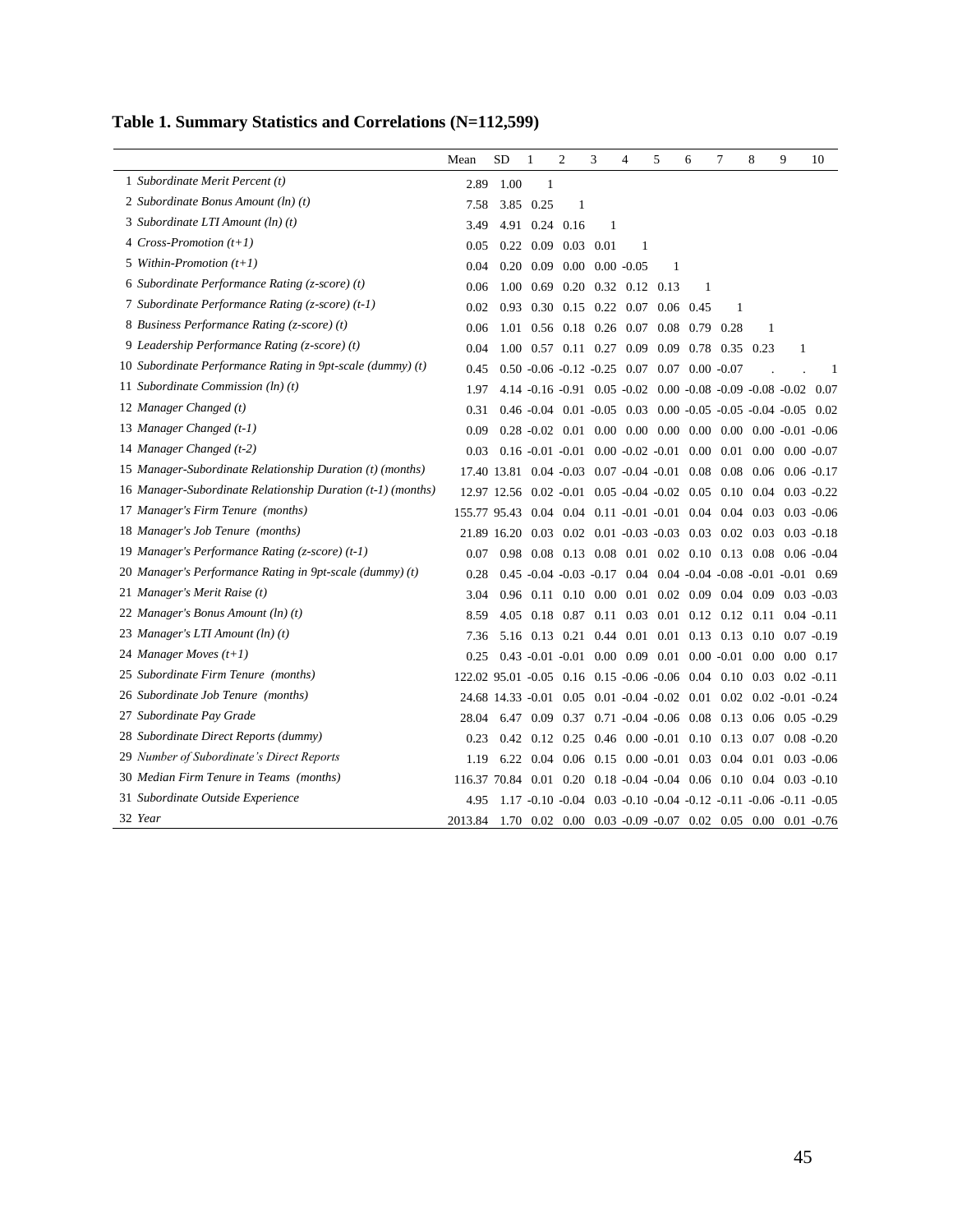|                                                             | 11             | 12                                                                                 | 13   | 14                | 15   | 16                                                                 | 17 | 18   | 19 | 20 | 21                                                                           | 22   |
|-------------------------------------------------------------|----------------|------------------------------------------------------------------------------------|------|-------------------|------|--------------------------------------------------------------------|----|------|----|----|------------------------------------------------------------------------------|------|
| 11 Subordinate Commission $(ln)(t)$                         |                |                                                                                    |      |                   |      |                                                                    |    |      |    |    |                                                                              |      |
| 12 Manager Changed (t)                                      | $-0.02$        | 1                                                                                  |      |                   |      |                                                                    |    |      |    |    |                                                                              |      |
| 13 Manager Changed (t-1)                                    | $-0.01 - 0.21$ |                                                                                    |      |                   |      |                                                                    |    |      |    |    |                                                                              |      |
| 14 Manager Changed (t-2)                                    |                | $0.01 - 0.11 - 0.05$                                                               |      | -1                |      |                                                                    |    |      |    |    |                                                                              |      |
| 15 Manager-Subordinate Relationship Duration (t) (months)   |                | $0.04 - 0.56$ $0.02$ $0.16$                                                        |      |                   |      |                                                                    |    |      |    |    |                                                                              |      |
| 16 Manager-Subordinate Relationship Duration (t-1) (months) |                | $0.01 - 0.08 - 0.19$ $0.08$ $0.65$                                                 |      |                   |      |                                                                    |    |      |    |    |                                                                              |      |
| 17 Manager's Firm Tenure (months)                           |                | $0.00 -0.11 -0.01$ $0.02$ $0.17$ $0.13$                                            |      |                   |      |                                                                    | 1  |      |    |    |                                                                              |      |
| 18 Manager's Job Tenure (months)                            |                | $-0.04$ $-0.26$ 0.03 0.10 0.41 0.26 0.16                                           |      |                   |      |                                                                    |    |      |    |    |                                                                              |      |
| 19 Manager's Performance Rating (z-score) (t-1)             |                | $-0.11$ $-0.08$ $-0.01$ $0.00$ $0.06$ $0.03$ $0.03$                                |      |                   |      |                                                                    |    | 0.00 | 1  |    |                                                                              |      |
| 20 Manager's Performance Rating in 9pt-scale (dummy) (t)    |                | $-0.05$ 0.01 $-0.06$ $-0.07$ $-0.18$ $-0.22$ $-0.06$ $-0.19$ $-0.02$               |      |                   |      |                                                                    |    |      |    |    |                                                                              |      |
| 21 Manager's Merit Raise (t)                                |                | $-0.12$ $-0.01$ 0.01 0.00 0.00 $-0.01$ $-0.05$ 0.00 0.19 0.00                      |      |                   |      |                                                                    |    |      |    |    |                                                                              |      |
| 22 Manager's Bonus Amount (ln) (t)                          | $-0.86$        |                                                                                    |      |                   |      | $0.03$ $0.00$ $-0.01$ $-0.04$ $-0.01$ $0.07$ $0.00$ $0.14$ $-0.02$ |    |      |    |    | 0.18                                                                         | 1    |
| 23 Manager's LTI Amount (ln) (t)                            |                | $-0.02$ $-0.04$ $-0.01$ $-0.01$ $0.03$ $0.03$ $0.12$ $-0.01$ $0.18$ $-0.23$ $0.24$ |      |                   |      |                                                                    |    |      |    |    |                                                                              | 0.26 |
| 24 Manager Moves $(t+1)$                                    | 0.03           |                                                                                    |      |                   |      |                                                                    |    |      |    |    | $0.00$ $0.00$ $0.01$ $0.06$ $0.09$ $0.04$ $0.03$ $0.00$ $0.11$ $0.01$ $0.02$ |      |
| 25 Subordinate Firm Tenure (months)                         | $-0.12$        |                                                                                    |      |                   |      |                                                                    |    |      |    |    | $0.02$ $0.07$ $0.06$ $0.12$ $0.17$ $0.21$ $0.03$ $0.02$ $0.08$ $0.00$ $0.16$ |      |
| 26 Subordinate Job Tenure (months)                          | $-0.06$        | 0.09                                                                               |      |                   |      |                                                                    |    |      |    |    | $0.28$ $0.28$ $0.29$ $0.43$ $0.07$ $0.24$ $0.00$ $0.23$ $0.01$               | 0.04 |
| 27 Subordinate Pay Grade                                    |                | $-0.13 - 0.04$                                                                     | 0.01 |                   |      |                                                                    |    |      |    |    | $0.01$ $0.03$ $0.03$ $0.13$ $0.00$ $0.10$ $0.21$ $0.01$                      | 0.31 |
| 28 Subordinate Direct Reports (dummy)                       |                | $-0.11$ $-0.02$ 0.01 0.00 0.02 0.01 0.10 $-0.03$ 0.06 $-0.12$ 0.00                 |      |                   |      |                                                                    |    |      |    |    |                                                                              | 0.25 |
| 29 Number of Subordinate's Direct Reports                   |                | $-0.02 - 0.01$                                                                     |      |                   |      |                                                                    |    |      |    |    | $0.01$ $0.01$ $0.01$ $0.00$ $0.04$ $0.02$ $0.01$ $0.05$ $0.00$ $0.07$        |      |
| 30 Median Firm Tenure in Teams (months)                     | $-0.16$        | 0.00 <sub>1</sub>                                                                  |      | $0.05 \quad 0.04$ | 0.09 |                                                                    |    |      |    |    | $0.13$ $0.29$ $0.05$ $0.02$ $-0.06$ $-0.01$                                  | 0.21 |
| 31 Subordinate Outside Experience                           |                | $0.06 - 0.03$                                                                      | 0.01 | 0.02              |      |                                                                    |    |      |    |    | $0.04$ $0.03$ $-0.06$ $0.04$ $-0.01$ $-0.05$ $-0.03$ $-0.05$                 |      |
| 32 Year                                                     | 0.01           |                                                                                    |      |                   |      |                                                                    |    |      |    |    | $0.00$ $0.09$ $0.09$ $0.22$ $0.29$ $0.02$ $0.24$ $0.01$ $0.73$ $0.03$ $0.01$ |      |

|                                           | 23      | 24      | 25                | 26               | 27   | 28      | 29      | 30      | 31   | 32 |
|-------------------------------------------|---------|---------|-------------------|------------------|------|---------|---------|---------|------|----|
| 23 Manager's LTI Amount (ln) (t)          |         |         |                   |                  |      |         |         |         |      |    |
| 24 Manager Moves $(t+1)$                  | 0.00    |         |                   |                  |      |         |         |         |      |    |
| 25 Subordinate Firm Tenure (months)       | 0.09    | $-0.02$ |                   |                  |      |         |         |         |      |    |
| 26 Subordinate Job Tenure (months)        | $-0.01$ | $-0.07$ | 0.22              |                  |      |         |         |         |      |    |
| 27 Subordinate Pay Grade                  | 0.53    | 0.00    |                   | $0.20\ 0.02$     |      |         |         |         |      |    |
| 28 Subordinate Direct Reports (dummy)     | 0.34    | 0.03    |                   | $0.15$ 0.00 0.57 |      |         |         |         |      |    |
| 29 Number of Subordinate's Direct Reports | 0.11    | 0.01    |                   | $0.06$ $0.01$    | 0.20 | 0.35    |         |         |      |    |
| 30 Median Firm Tenure in Teams (months)   | 0.11    | $-0.02$ |                   | $0.61$ 0.17      | 0.23 | 0.20    | 0.09    |         |      |    |
| 31 Subordinate Outside Experience         | 0.02    | $-0.03$ | $-0.34$ 0.06 0.07 |                  |      | $-0.01$ | $-0.01$ | $-0.18$ |      |    |
| 32 Year                                   | 0.00    | $-0.22$ | 0.08              | 0.31             | 0.01 | 0.00    | 0.00    | 0.04    | 0.04 |    |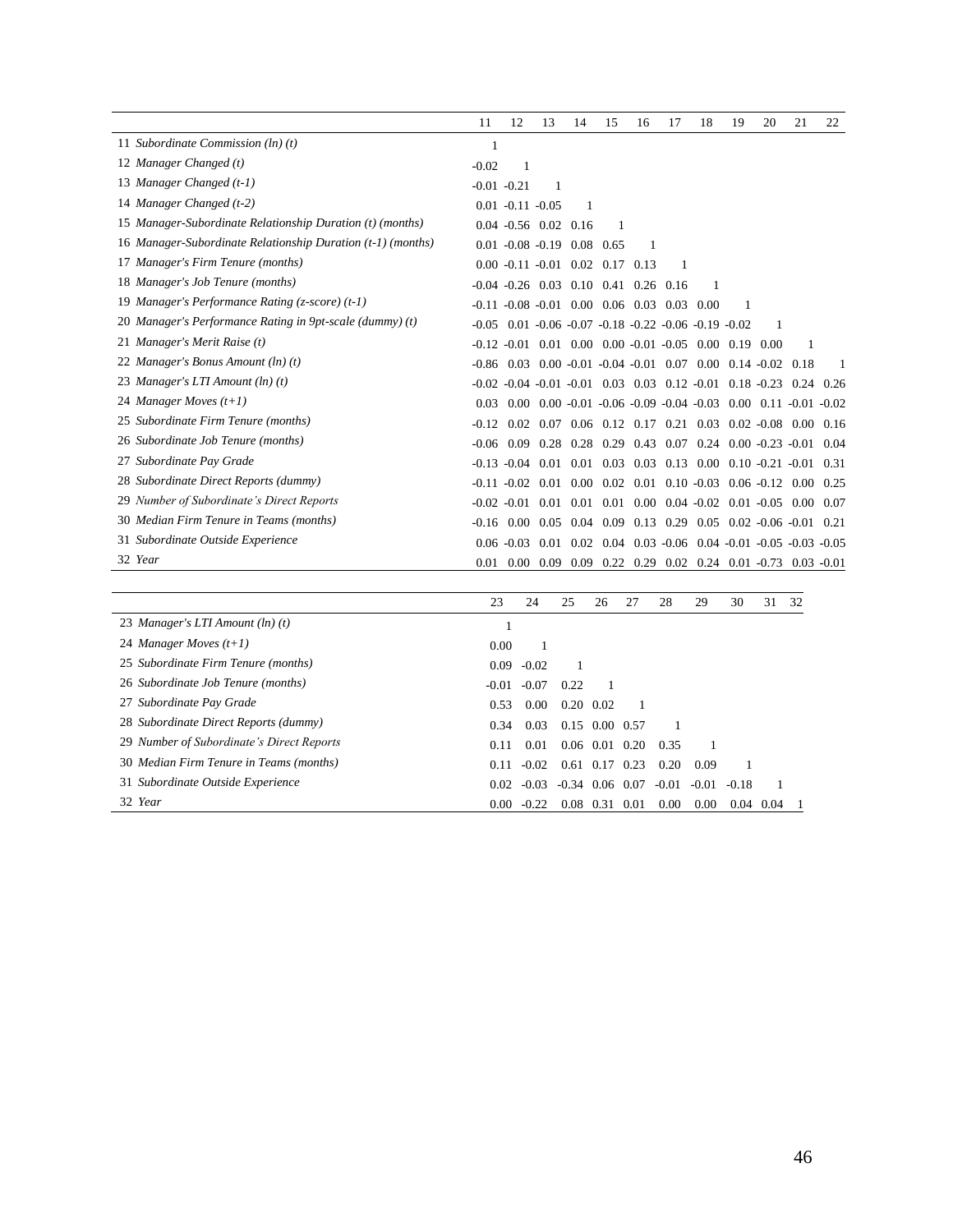|                                                       | Model 1          | Model 2        | Model 3     | Model 4        | Model 5          | Model 6          |
|-------------------------------------------------------|------------------|----------------|-------------|----------------|------------------|------------------|
|                                                       | Merit<br>Raise   | <b>Bonus</b>   | <b>LTI</b>  | Merit<br>Raise | <b>Bonus</b>     | <b>LTI</b>       |
| Manager Changed (t)                                   | $-0.063***$      | $-0.040***$    | $-0.168***$ | $-0.003$       | 0.021            | 0.006            |
|                                                       | [0.010]          | [0.011]        | [0.034]     | [0.013]        | [0.014]          | [0.042]          |
| Manager Changed (t-1)                                 | $-0.065***$      | $-0.053***$    | $-0.134**$  |                |                  |                  |
|                                                       | [0.014]          | [0.016]        | [0.047]     |                |                  |                  |
| Manager Changed (t-2)                                 | $-0.056**$       | $-0.036$       | $-0.088$    |                |                  |                  |
|                                                       | [0.021]          | [0.022]        | [0.063]     |                |                  |                  |
| Relationship Duration $(t-1)$                         |                  |                |             | $0.002***$     | $0.003***$       | $0.005**$        |
|                                                       |                  |                |             | [0.001]        | [0.001]          | [0.002]          |
| Manager Changed $(t)$ x Relationship Duration $(t-1)$ |                  |                |             | $-0.002***$    | $-0.003***$      | $-0.008***$      |
|                                                       |                  |                |             | [0.001]        | [0.001]          | [0.002]          |
| Manager's Firm Tenure                                 | $0.000**$        | $\Omega$       | $\Omega$    | $0.000*$       | $\boldsymbol{0}$ | $\boldsymbol{0}$ |
|                                                       | [0.000]          | [0.000]        | [0.000]     | [0.000]        | [0.000]          | [0.000]          |
| Manager's Merit Raise (t)                             | $0.053***$       | 0.002          | $0.115***$  | $0.057***$     | 0.008            | $0.121***$       |
|                                                       | [0.005]          | [0.005]        | [0.015]     | [0.006]        | [0.006]          | [0.017]          |
| Manager's Bonus Amount (ln) (t)                       | $0.020***$       | $0.087***$     | 0.016       | $0.019***$     | $0.087***$       | 0.015            |
|                                                       | [0.003]          | [0.008]        | [0.011]     | [0.004]        | [0.009]          | [0.013]          |
| Manager's LTI Amount $(ln)(t)$                        | $0.006***$       | $0.004**$      | $0.029***$  | $0.006***$     | $0.005**$        | $0.029***$       |
|                                                       | [0.001]          | [0.001]        | [0.004]     | [0.001]        | [0.001]          | [0.004]          |
| Subordinate Firm Tenure                               | $-0.002$         | $-0.002$       | $-0.002$    | $-0.001$       | $-0.002$         | $\theta$         |
|                                                       | [0.001]          | [0.003]        | [0.006]     | [0.001]        | [0.003]          | [0.005]          |
| Subordinate Direct Reports (dummy)                    | $0.132***$       | $0.114***$     | $0.314***$  | $0.139***$     | $0.109***$       | $0.255**$        |
|                                                       | [0.019]          | [0.028]        | [0.084]     | [0.023]        | [0.032]          | [0.097]          |
| Number of Subordinate's Direct Reports                | $\boldsymbol{0}$ | $-0.001$       | 0.003       | $-0.001$       | $\boldsymbol{0}$ | 0.005            |
|                                                       | [0.001]          | [0.000]        | [0.003]     | [0.002]        | [0.001]          | [0.005]          |
| Median Firm Tenure in Teams                           | $-0.000*$        | $\overline{0}$ | $\Omega$    | $\theta$       | $\Omega$         | $\overline{0}$   |
|                                                       | [0.000]          | [0.000]        | [0.000]     | [0.000]        | [0.000]          | [0.000]          |
| <b>Observations</b>                                   | 112,599          | 112,599        | 112,599     | 84,848         | 84,848           | 84,848           |
| R-squared                                             | 0.024            | 0.031          | 0.01        | 0.026          | 0.033            | 0.01             |

# **Table 2. Analysis of Manager Change on Rewards Using Individual-Job Spell Fixed Effects**

Robust clustered standard errors in brackets; \*\*\* p<0.001, \*\* p<0.01, \* p<0.05, + p<0.1

*Notes:* Unit of analysis is the subordinate-year. All models include fixed effects for each job-spell held by each subordinate. Controls for number of months spent in job, outside experience, subordinate's performance rating in 9-pt scale (dummy), and year included. Errors are clustered by individual workers.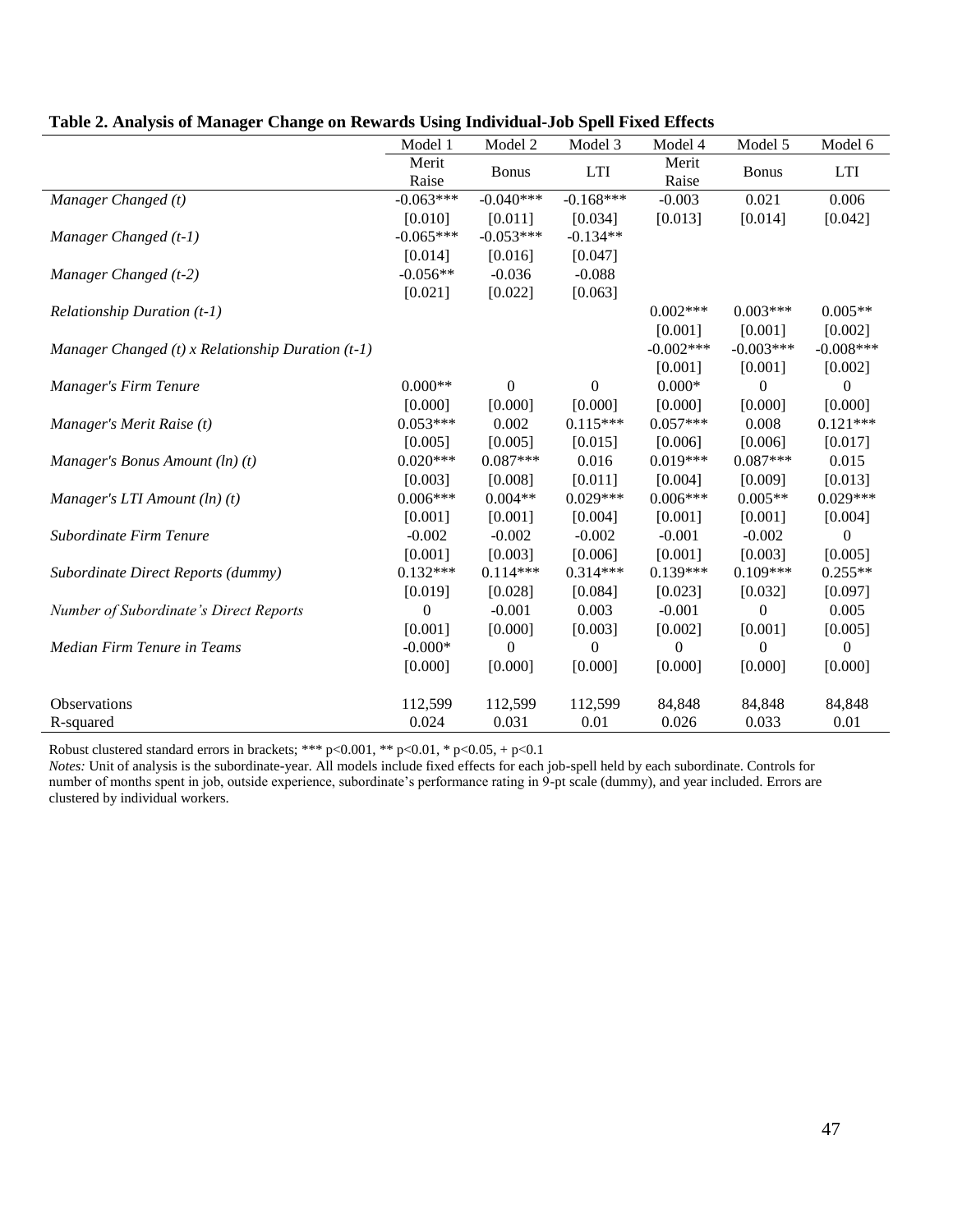|                                        | Model 1      | Model 2        | Model 3          | Model 4    | Model 5         | Model 6          |
|----------------------------------------|--------------|----------------|------------------|------------|-----------------|------------------|
|                                        | Performance  | Merit Raise    | <b>Bonus</b>     | <b>LTI</b> | <b>Business</b> | Leadership       |
|                                        |              |                |                  |            | Performance     | Performance      |
| Manager Changed (t)                    | $-0.073***$  | $-0.014+$      | $-0.017$         | $-0.072*$  | $-0.051**$      | $-0.080***$      |
|                                        | [0.010]      | [0.007]        | [0.010]          | [0.031]    | [0.018]         | [0.017]          |
| Manager Changed (t-1)                  | $-0.047***$  | $-0.034**$     | $-0.037*$        | $-0.073+$  | $-0.039+$       | $-0.029$         |
|                                        | [0.014]      | [0.011]        | [0.015]          | [0.043]    | [0.023]         | [0.022]          |
| Manager Changed (t-2)                  | $-0.029$     | $-0.037*$      | $-0.027$         | $-0.05$    | $-0.014$        | $-0.03$          |
|                                        | [0.019]      | [0.016]        | [0.021]          | [0.058]    | [0.030]         | [0.027]          |
| Manager's Firm Tenure                  | $\mathbf{0}$ | $0.000**$      | $\boldsymbol{0}$ | 0          | $\theta$        | $\boldsymbol{0}$ |
|                                        | [0.000]      | [0.000]        | [0.000]          | [0.000]    | [0.000]         | [0.000]          |
| Manager's Merit Raise (t)              | $0.047***$   | $0.022***$     | $-0.013**$       | $0.054***$ | $0.069***$      | 0.01             |
|                                        | [0.004]      | [0.004]        | [0.005]          | [0.013]    | [0.008]         | [0.007]          |
| Manager's Bonus Amount $(ln)(t)$       | $-0.005*$    | $0.024***$     | $0.089***$       | $0.023*$   | $-0.019***$     | $\mathbf{0}$     |
|                                        | [0.003]      | [0.003]        | [0.008]          | [0.011]    | [0.004]         | [0.003]          |
| Manager's LTI Amount $(ln)(t)$         | $0.009***$   | $-0.001$       | 0.001            | $0.017***$ | $0.013***$      | $0.004*$         |
|                                        | [0.001]      | [0.001]        | [0.001]          | [0.003]    | [0.002]         | [0.002]          |
| Subordinate Firm Tenure                | $-0.003*$    | $\overline{0}$ | $-0.001$         | 0.002      | $-0.007$        | $-0.002$         |
|                                        | [0.001]      | [0.001]        | [0.003]          | [0.006]    | [0.005]         | [0.003]          |
| Subordinate Direct Reports (dummy)     | $0.133***$   | $0.043***$     | $0.070**$        | $0.140+$   | $0.099***$      | $0.117***$       |
|                                        | [0.021]      | [0.013]        | [0.027]          | [0.076]    | [0.029]         | [0.031]          |
| Number of Subordinate's Direct Reports | $-0.001$     | $\theta$       | $\theta$         | $0.004**$  | $-0.002**$      | $-0.001$         |
|                                        | [0.002]      | [0.000]        | [0.001]          | [0.001]    | [0.001]         | [0.001]          |
| Median Firm Tenure in Teams            | $\Omega$     | $\Omega$       | $\theta$         | $\theta$   | $\theta$        | $\Omega$         |
|                                        | [0.000]      | [0.000]        | [0.000]          | [0.000]    | [0.000]         | [0.000]          |
| Subordinate Performance Rating (t)     |              | $0.668***$     | $0.326***$       | 1.304***   |                 |                  |
|                                        |              | [0.004]        | [0.009]          | [0.019]    |                 |                  |
| <b>Observations</b>                    | 112,599      | 112,599        | 112,599          | 112,599    | 61,790          | 61,790           |
| R-squared                              | 0.021        | 0.459          | 0.116            | 0.158      | 0.016           | 0.008            |

**Table 3. Effects of Manager Change on Performance Ratings and Rewards Using Individual-Job Spell Fixed Effects – Analyzing the Role of Performance**

*Notes:* Unit of analysis is the subordinate-year. All models include fixed effects for each job-spell held by each subordinate. Specification and controls same as Table 2. Errors are clustered by individual workers.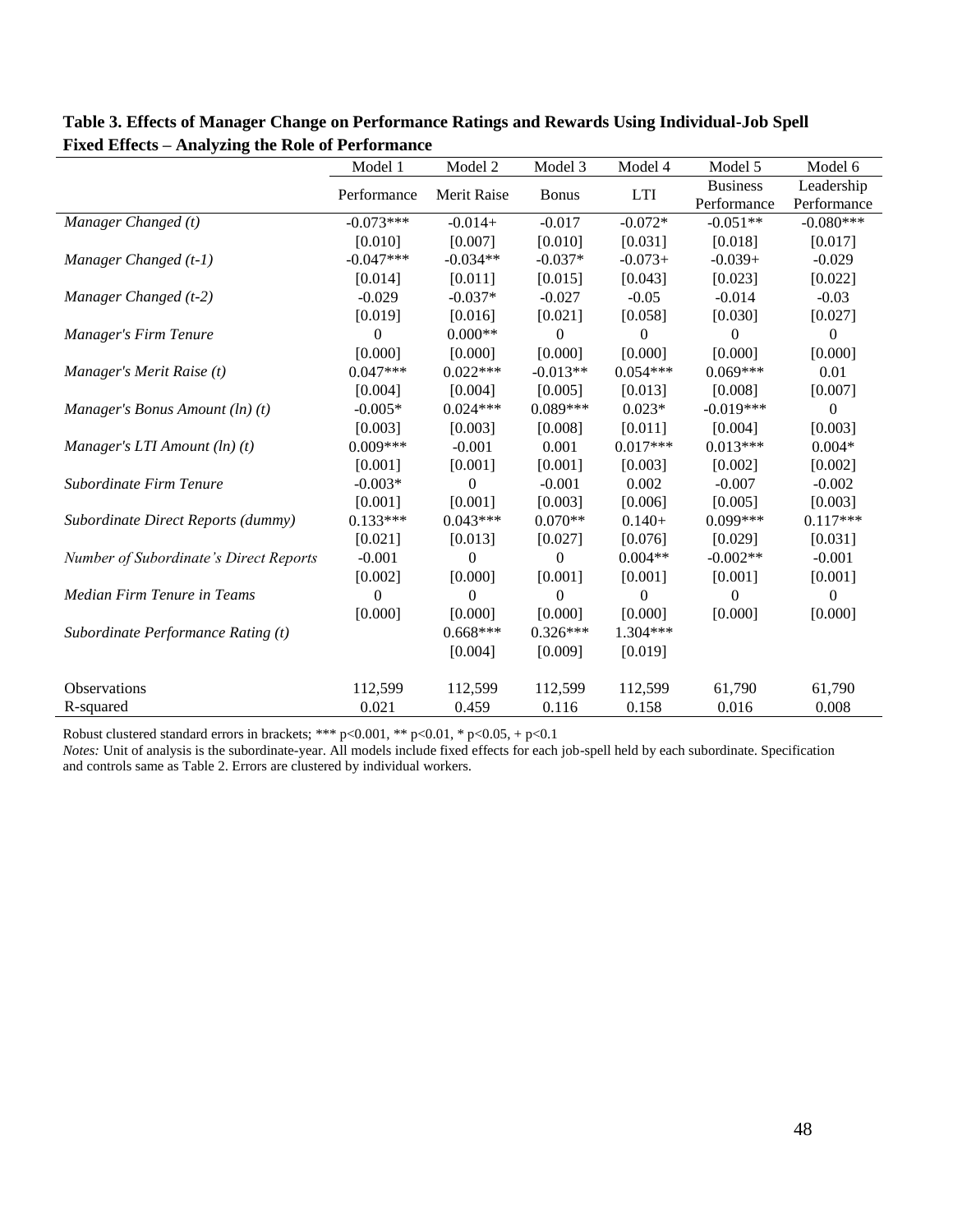|                                        | Model 1        | Model 2        | Model 3        | Model 4      |
|----------------------------------------|----------------|----------------|----------------|--------------|
|                                        | Commission     | Merit Raise    | <b>Bonus</b>   | <b>LTI</b>   |
| Manager Changed (t)                    | $0.070+$       | $-0.064*$      | $-0.115***$    | $-0.174$     |
|                                        | [0.042]        | [0.033]        | [0.032]        | [0.114]      |
| Manager Changed (t-1)                  | 0.034          | $-0.083+$      | $-0.066$       | $-0.051$     |
|                                        | [0.050]        | [0.047]        | [0.046]        | [0.157]      |
| Manager Changed (t-2)                  | 0.033          | $-0.086$       | 0.037          | $-0.202$     |
|                                        | [0.052]        | [0.064]        | [0.071]        | [0.214]      |
| Manager's Firm Tenure                  | $\Omega$       | $\Omega$       | $-0.001*$      | $\mathbf{0}$ |
|                                        | [0.000]        | [0.000]        | [0.000]        | [0.001]      |
| Manager's Merit Raise (t)              | $0.047***$     | $0.092***$     | $0.023*$       | $0.174***$   |
|                                        | [0.010]        | [0.011]        | [0.009]        | [0.035]      |
| Manager's Bonus Amount $(ln)(t)$       | $-0.054***$    | 0.001          | $0.104***$     | $-0.017$     |
|                                        | [0.015]        | [0.007]        | [0.015]        | [0.023]      |
| Manager's LTI Amount (ln) (t)          | $0.013***$     | $0.014***$     | $-0.001$       | $0.064***$   |
|                                        | [0.003]        | [0.003]        | [0.002]        | [0.010]      |
| Subordinate Firm Tenure                | 0.008          | $-0.005$       | $-0.012$       | $-0.034*$    |
|                                        | [0.005]        | [0.004]        | [0.010]        | [0.015]      |
| Subordinate Direct Reports (dummy)     | $-0.007$       | $-0.013$       | $-0.153$       | 0.072        |
|                                        | [0.146]        | [0.065]        | [0.140]        | [0.308]      |
| Number of Subordinate's Direct Reports | $0.050+$       | $0.019*$       | $-0.005$       | 0.036        |
|                                        | [0.027]        | [0.008]        | [0.007]        | [0.030]      |
| Median Firm Tenure in Teams            | $\overline{0}$ | $\overline{0}$ | $\overline{0}$ | $-0.001$     |
|                                        | [0.000]        | [0.000]        | [0.000]        | [0.001]      |
| <b>Observations</b>                    | 22,379         | 22,379         | 22,379         | 22,379       |
| R-squared                              | 0.028          | 0.05           | 0.073          | 0.033        |

**Table 4. Analysis of Manager Change on Commissions and Rewards Using Individual-Job Spell Fixed Effects (Subsample Analysis Using Workers Eligible for Commissions)**

*Notes:* Unit of analysis is the subordinate-year. All models include fixed effects for each job-spell held by each subordinate. Specification and controls same as Table 2. Errors are clustered by individual workers.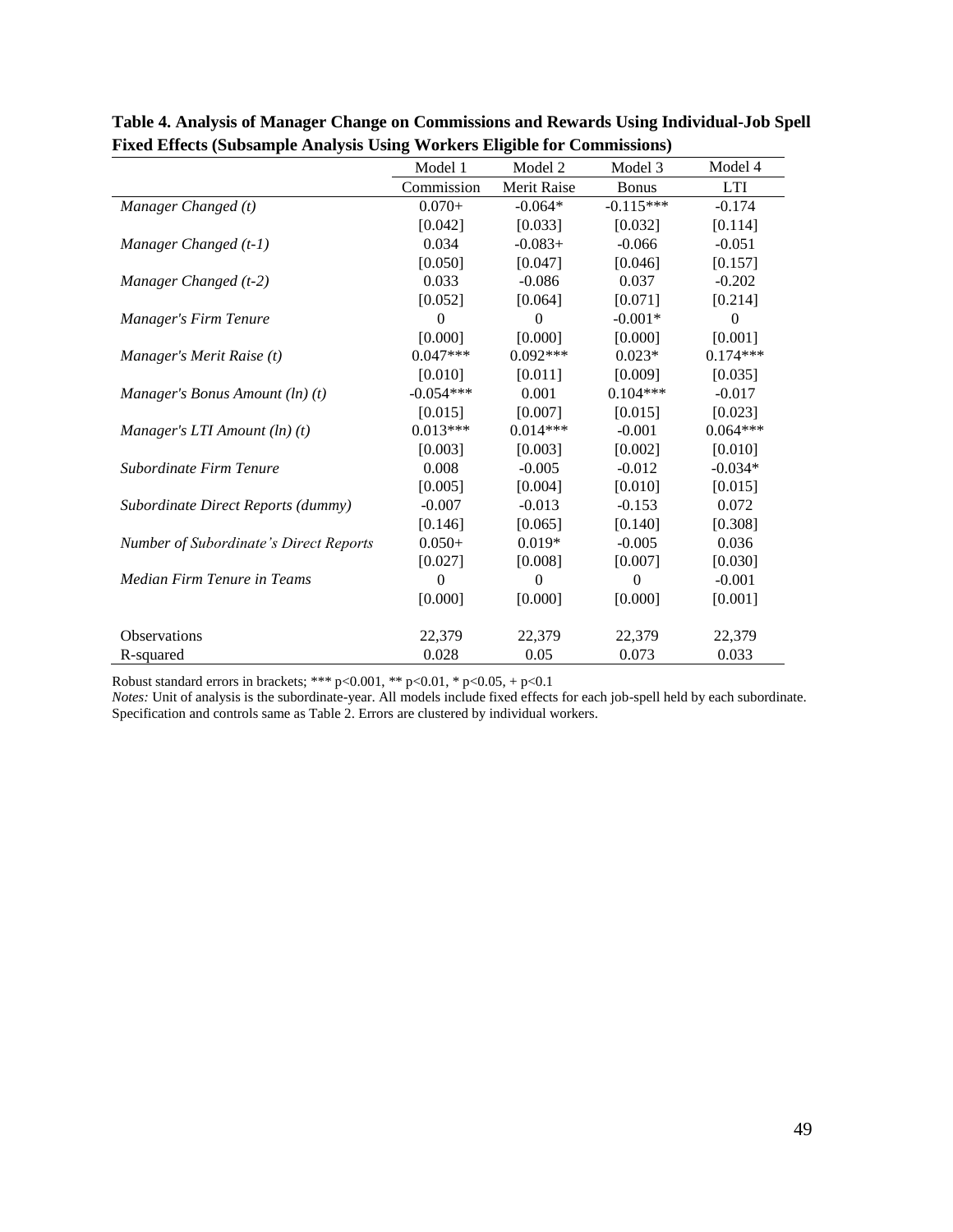|                                        | Model 1            | Model 2      | Model 3    | Model 4     |
|----------------------------------------|--------------------|--------------|------------|-------------|
|                                        | <b>Merit Raise</b> | <b>Bonus</b> | <b>LTI</b> | Performance |
| <b>Relationship Duration (t)</b>       | $0.002***$         | $0.001*$     | $0.006***$ | $0.002***$  |
|                                        | [0.000]            | [0.000]      | [0.001]    | [0.000]     |
| Manager's Job Tenure                   | $\Omega$           | $0.001**$    | 0.001      | $\theta$    |
|                                        | [0.000]            | [0.000]      | [0.001]    | [0.000]     |
| Manager's Firm Tenure                  | $\theta$           | $\mathbf{0}$ | $\theta$   | $\theta$    |
|                                        | [0.000]            | [0.000]      | [0.000]    | [0.000]     |
| Manager's Merit Raise (t)              | $0.060***$         | 0.007        | $0.141***$ | $0.054***$  |
|                                        | [0.006]            | [0.006]      | [0.017]    | [0.005]     |
| Manager's Bonus Amount $(ln)(t)$       | $0.023***$         | $0.089***$   | $0.023+$   | $-0.007*$   |
|                                        | [0.004]            | [0.008]      | [0.013]    | [0.003]     |
| Manager's LTI Amount $(ln)(t)$         | $0.007***$         | $0.006***$   | $0.027***$ | $0.010***$  |
|                                        | [0.001]            | [0.002]      | [0.004]    | [0.001]     |
| Subordinate Firm Tenure                | $-0.003$           | $-0.006$     | $-0.006$   | $-0.003$    |
|                                        | [0.002]            | [0.006]      | [0.015]    | [0.002]     |
| Subordinate Direct Reports (dummy)     | $0.114***$         | 0.099**      | $0.267**$  | $0.117***$  |
|                                        | [0.023]            | [0.034]      | [0.099]    | [0.025]     |
| Number of Subordinate's Direct Reports | $-0.001$           | $\mathbf{0}$ | 0.001      | $-0.002$    |
|                                        | [0.001]            | [0.000]      | [0.002]    | [0.001]     |
| Median Firm Tenure in Teams            | $-0.000+$          | 0            | 0          | 0           |
|                                        | [0.000]            | [0.000]      | [0.000]    | [0.000]     |
|                                        |                    |              |            |             |
| <b>Observations</b>                    | 88,229             | 88,229       | 88,229     | 88,229      |
| R-squared                              | 0.028              | 0.034        | 0.012      | 0.022       |

**Table 5. Effects of Manager-Subordinate Relationship Duration and Manager Job Tenure on Subordinate Rewards Using Individual-Job Spell Fixed Effects**

*Notes:* Unit of analysis is the subordinate-year. All models include fixed effects for each job-spell held by each subordinate. Specification and controls same as Table 2. Errors are clustered by individual workers.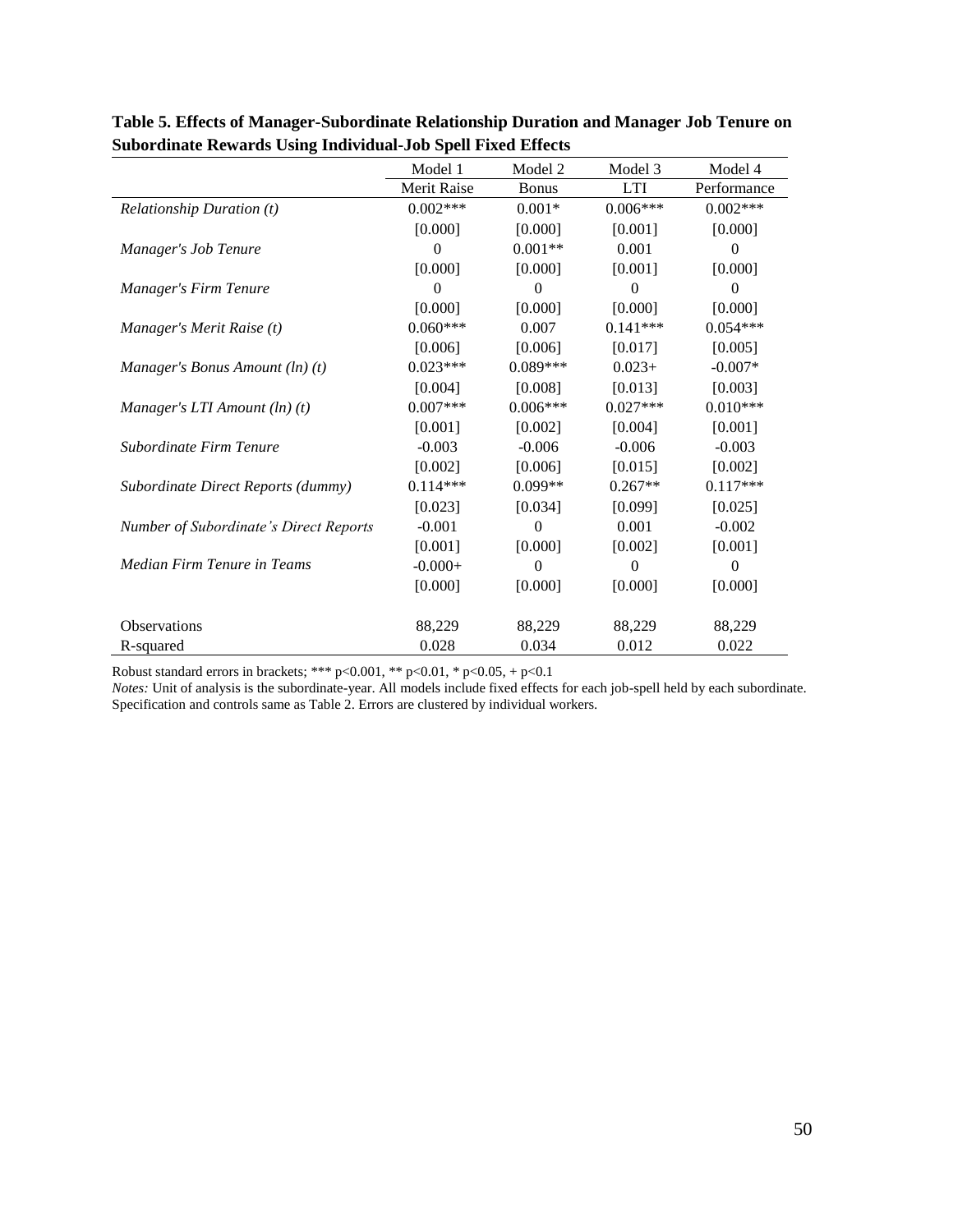|                                     | Model 1     | Model 2          | Model 3          |
|-------------------------------------|-------------|------------------|------------------|
|                                     | Merit Raise | <b>Bonus</b>     | <b>LTI</b>       |
| Manager Changed by Reorg (t)        | $-0.058***$ | $-0.019$         | $-0.113**$       |
|                                     | [0.012]     | [0.013]          | [0.040]          |
| Manager Changed by Invol-term (t)   | $-0.134***$ | $-0.187***$      | $-0.479***$      |
|                                     | [0.032]     | [0.047]          | [0.110]          |
| Manager Changed by Vol-term (t)     | $-0.117***$ | $-0.089***$      | $-0.260***$      |
|                                     | [0.022]     | [0.026]          | [0.067]          |
| Manager Changed by Promotion (t)    | $-0.040*$   | $-0.009$         | $-0.128*$        |
|                                     | [0.018]     | [0.020]          | [0.055]          |
| Manager Changed by Lateral (t)      | $-0.042**$  | $-0.058**$       | $-0.198***$      |
|                                     | [0.016]     | [0.018]          | [0.059]          |
| Manager Changed by Demotion (t)     | $-0.083*$   | $-0.045$         | $-0.301**$       |
|                                     | [0.033]     | [0.036]          | [0.115]          |
| Manager Changed by Reorg (t-1)      | $-0.063***$ | $-0.042*$        | $-0.096+$        |
|                                     | [0.017]     | [0.019]          | [0.057]          |
| Manager Changed by Invol-term (t-1) | $-0.102*$   | $-0.167**$       | $-0.457**$       |
|                                     | [0.048]     | [0.059]          | [0.167]          |
| Manager Changed by Vol-term (t-1)   | $-0.058$    | $-0.017$         | $-0.093$         |
|                                     | [0.038]     | [0.040]          | [0.114]          |
| Manager Changed by Promotion (t-1)  | $-0.022$    | $-0.013$         | $-0.236**$       |
|                                     | [0.029]     | [0.034]          | [0.088]          |
| Manager Changed by Lateral (t-1)    | $-0.083**$  | $-0.089**$       | $-0.062$         |
|                                     | [0.027]     | [0.032]          | [0.090]          |
| Manager Changed by Demotion (t-1)   | $-0.112+$   | $-0.064$         | $-0.272$         |
|                                     | [0.058]     | [0.065]          | [0.176]          |
| Manager Changed by Reorg (t-2)      | $-0.057*$   | $-0.036$         | $-0.089$         |
|                                     | [0.025]     | [0.027]          | [0.078]          |
| Manager Changed by Invol-term (t-2) | $-0.064$    | 0.011            | $-0.19$          |
|                                     | [0.092]     | [0.146]          | [0.280]          |
| Manager Changed by Vol-term (t-2)   | $-0.156**$  | $-0.198*$        | $-0.129$         |
|                                     | [0.057]     | [0.086]          | [0.177]          |
| Manager Changed by Promotion (t-2)  | 0.026       | $-0.005$         | $-0.019$         |
|                                     | [0.051]     | [0.044]          | [0.152]          |
| Manager Changed by Lateral (t-2)    | $-0.119*$   | 0.009            | 0.032            |
|                                     | [0.047]     | [0.054]          | [0.142]          |
| Manager Changed by Demotion (t-2)   | $0.182*$    | $-0.042$         | $-0.483+$        |
|                                     | [0.087]     | [0.036]          | [0.282]          |
| Manager's Firm Tenure               | $0.000**$   | $\boldsymbol{0}$ | $\boldsymbol{0}$ |
|                                     | [0.000]     | [0.000]          | [0.000]          |
| Manager's Merit Raise (t)           | $0.054***$  | 0.003            | $0.118***$       |
|                                     | [0.005]     | [0.005]          | [0.015]          |
| Manager's Bonus Amount (ln) (t)     | $0.021***$  | $0.088***$       | 0.018            |
|                                     | [0.003]     | [0.008]          | [0.011]          |
| Manager's LTI Amount (ln) (t)       | $0.006***$  | $0.004***$       | $0.030***$       |
|                                     | [0.001]     | [0.001]          | [0.004]          |
| Observations                        | 112,599     | 112,599          | 112,599          |
| R-squared                           | 0.025       | 0.032            | 0.011            |

**Table 6. Effects of Prior Manager Exit Reasons on Rewards Using Individual-Job Spell Fixed Effects**

*Notes:* Unit of analysis is the subordinate-year. All models include fixed effects for each job-spell held by each subordinate. In addition to controls in Table 2, subordinate's firm tenure, subordinate's direct reports (dummy), subordinate's number of direct reports, and median firm tenure in teams are included. Errors are clustered by individual workers.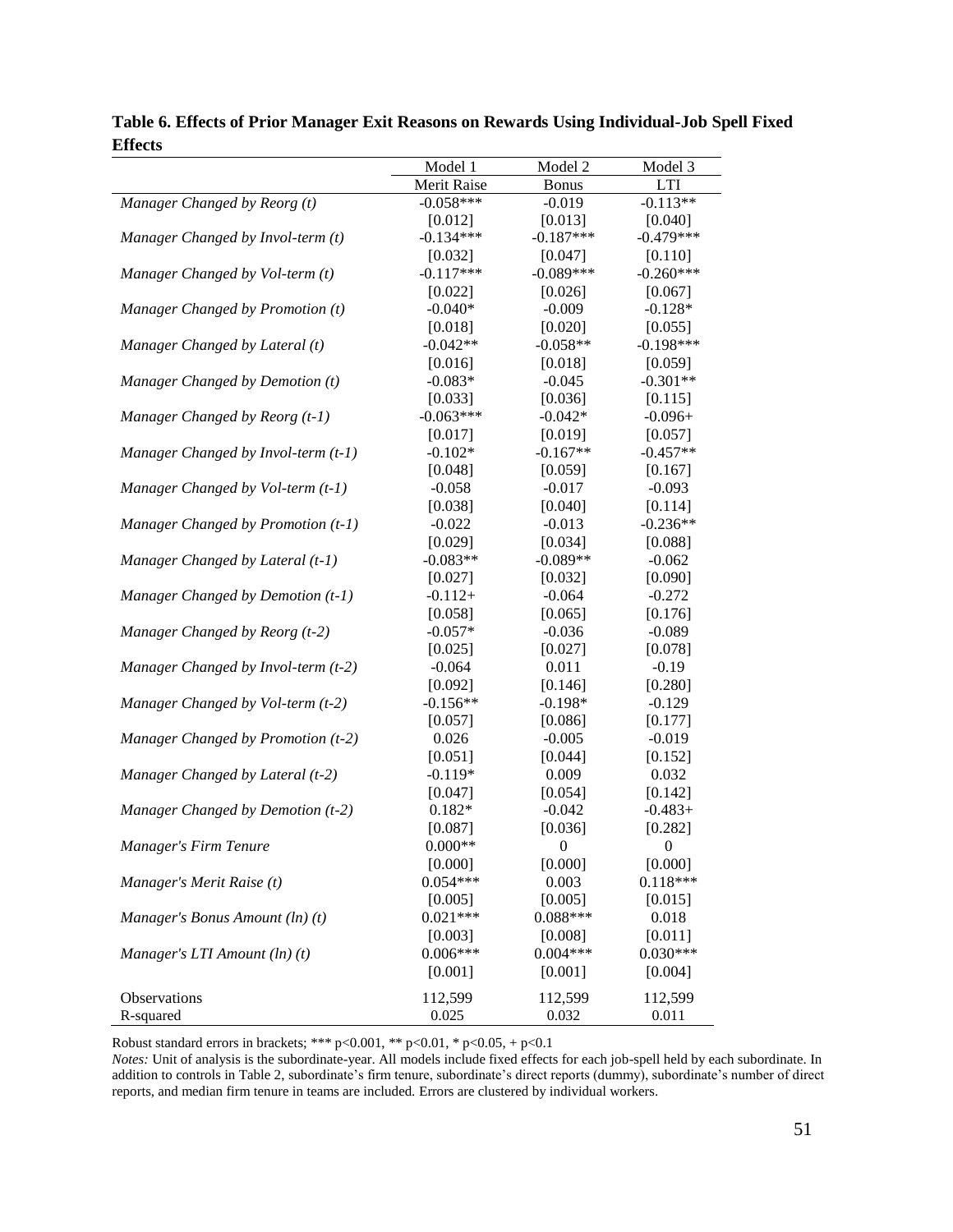| o                                      |                | Model 2      | Model 3     | Model 4              | Model 5      | Model 6     |
|----------------------------------------|----------------|--------------|-------------|----------------------|--------------|-------------|
|                                        | Model 1        |              |             |                      |              |             |
|                                        | Merit<br>Raise | <b>Bonus</b> | <b>LTI</b>  | Merit                | <b>Bonus</b> | <b>LTI</b>  |
| Manager Changed (t)                    | $-0.030***$    | $-0.007$     | $-0.089***$ | Raise<br>$-0.028***$ | $-0.011$     | $-0.093***$ |
|                                        |                |              |             |                      |              |             |
|                                        | [0.008]        | [0.009]      | [0.026]     | [0.008]              | [0.009]      | [0.025]     |
| Subordinate Performance Rating (t-1)   | $-0.079***$    | $-0.008$     | $-0.138***$ |                      |              |             |
|                                        | [0.006]        | [0.007]      | [0.019]     |                      |              |             |
| Manager Changed (t) x Subordinate      | 0.006          | $-0.003$     | $0.041 +$   |                      |              |             |
| Performance Rating (t-1)               | [0.009]        | [0.012]      | [0.025]     |                      |              |             |
| Manager's Performance Rating (t-1)     |                |              |             | $0.011 +$            | 0.001        | 0.015       |
|                                        |                |              |             | [0.006]              | [0.005]      | [0.018]     |
| Manager Changed (t) x Manager's        |                |              |             | $0.015+$             | $0.017*$     | 0.026       |
| Performance Rating (t-1)               |                |              |             | [0.008]              | [0.009]      | [0.026]     |
|                                        |                |              |             |                      |              |             |
| Manager's Firm Tenure                  | $0.000***$     | $0.000 +$    | $\Omega$    | $0.000***$           | $\Omega$     | $\Omega$    |
|                                        | [0.000]        | [0.000]      | [0.000]     | [0.000]              | [0.000]      | [0.000]     |
| Manager's Merit Raise (t)              | $0.052***$     | 0.004        | $0.098***$  | $0.056***$           | 0.006        | $0.115***$  |
|                                        | [0.005]        | [0.005]      | [0.016]     | [0.005]              | [0.005]      | [0.016]     |
| Manager's Bonus Amount (ln) (t)        | $0.020***$     | $0.085***$   | 0.016       | $0.019***$           | $0.087***$   | 0.013       |
|                                        | [0.004]        | [0.008]      | [0.013]     | [0.004]              | [0.008]      | [0.013]     |
| Manager's LTI Amount $(ln)(t)$         | $0.005***$     | $0.004**$    | $0.027***$  | $0.006***$           | $0.004**$    | $0.028***$  |
|                                        | [0.001]        | [0.001]      | [0.004]     | [0.001]              | [0.001]      | [0.004]     |
| Subordinate Firm Tenure                | $-0.002$       | $-0.003$     | $\theta$    | $-0.001$             | $-0.002$     | 0.001       |
|                                        | [0.001]        | [0.003]      | [0.005]     | [0.001]              | [0.003]      | [0.005]     |
| Subordinate Direct Reports (dummy)     | $0.152***$     | $0.104***$   | $0.311***$  | $0.137***$           | $0.101***$   | $0.273**$   |
|                                        | [0.022]        | [0.030]      | [0.094]     | [0.022]              | [0.029]      | [0.093]     |
| Number of Subordinate's Direct Reports | $\theta$       | $\Omega$     | 0.007       | $\Omega$             | $\theta$     | 0.006       |
|                                        | [0.002]        | [0.001]      | [0.005]     | [0.002]              | [0.001]      | [0.005]     |
| Median Firm Tenure in Teams            | $\Omega$       | $\theta$     | $\Omega$    | $-0.000+$            | $\theta$     | $\Omega$    |
|                                        | [0.000]        | [0.000]      | [0.000]     | [0.000]              | [0.000]      | [0.000]     |
|                                        |                |              |             |                      |              |             |
| <b>Observations</b>                    | 92,340         | 92,340       | 92,340      | 94,053               | 94,053       | 94,053      |
| R-squared                              | 0.03           | 0.031        | 0.009       | 0.025                | 0.032        | 0.008       |

**Table 7. Moderating Effects of Subordinate's Performance Under Prior Manager and Prior Manager's Performance on Rewards Using Individual-Job Spell Fixed Effects**

*Notes:* Unit of analysis is the subordinate-year. All models include fixed effects for each job-spell held by each subordinate.

Specification and controls same as Table 2. Errors are clustered by individual workers.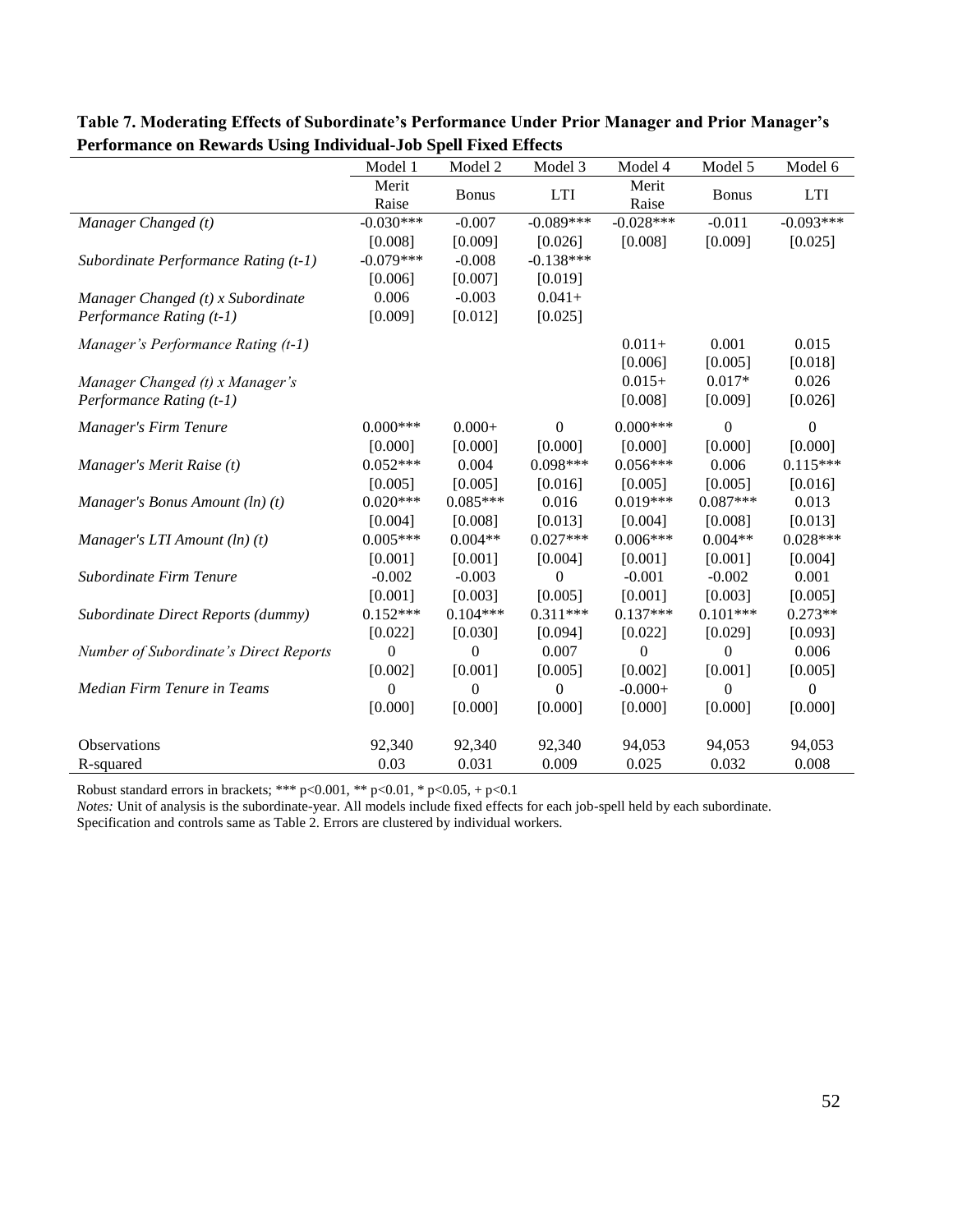| Table 8. Determinants of Promotion in the Following Year |  |  |  |  |  |  |  |  |  |  |  |  |  |  |  |  |  |
|----------------------------------------------------------|--|--|--|--|--|--|--|--|--|--|--|--|--|--|--|--|--|
|----------------------------------------------------------|--|--|--|--|--|--|--|--|--|--|--|--|--|--|--|--|--|

|                                    | Model 1          | Model 2     | Model 3         | Model 4        | Model 5          | Model 6     | Model 7         | Model 8          |
|------------------------------------|------------------|-------------|-----------------|----------------|------------------|-------------|-----------------|------------------|
|                                    | Within-Promotion |             | Cross-Promotion |                | Within-Promotion |             | Cross-Promotion |                  |
| Manager Changed (t)                | 0.013            | $0.086*$    | $0.114***$      | $0.174***$     | 0.082            | $0.134*$    | $\theta$        | 0.042            |
|                                    | [0.038]          | [0.039]     | [0.034]         | [0.034]        | [0.055]          | [0.057]     | [0.047]         | [0.048]          |
| Manager Changed (t-1)              | 0.072            | $0.111 +$   | $0.112+$        | $0.142*$       |                  |             |                 |                  |
|                                    | [0.064]          | [0.065]     | [0.058]         | [0.059]        |                  |             |                 |                  |
| Manager Changed (t-2)              | $-0.148$         | $-0.146$    | $-0.029$        | $-0.018$       |                  |             |                 |                  |
|                                    | [0.121]          | [0.123]     | [0.118]         | [0.119]        |                  |             |                 |                  |
| Relationship Duration (t-1)        |                  |             |                 |                | $\boldsymbol{0}$ | $-0.003$    | $-0.002$        | $-0.005*$        |
|                                    |                  |             |                 |                | [0.002]          | [0.002]     | [0.002]         | [0.002]          |
| Manager Changed (t) x Relationship |                  |             |                 |                | $-0.007+$        | $-0.006$    | $0.006*$        | $0.008*$         |
| Duration $(t-1)$                   |                  |             |                 |                | [0.004]          | [0.004]     | [0.003]         | [0.003]          |
| Manager's Firm Tenure              | $0.000**$        | $0.000*$    | $\theta$        | $\theta$       | $\overline{0}$   | $0.000 +$   | $\mathbf{0}$    | $\boldsymbol{0}$ |
|                                    | [0.000]          | [0.000]     | [0.000]         | [0.000]        | [0.000]          | [0.000]     | [0.000]         | [0.000]          |
| Manager's Merit Raise (t)          | $0.038*$         | $-0.008$    | $-0.007$        | $-0.040*$      | 0.033            | $-0.013$    | $-0.015$        | $-0.048*$        |
|                                    | [0.019]          | [0.019]     | [0.017]         | [0.017]        | [0.022]          | [0.022]     | [0.019]         | [0.019]          |
| Manager's Bonus Amount $(ln)(t)$   | $0.060***$       | $0.066***$  | $0.047***$      | $0.048***$     | $0.063***$       | $0.072***$  | $0.062***$      | $0.065***$       |
|                                    | [0.010]          | [0.010]     | [0.009]         | [0.009]        | [0.012]          | [0.013]     | [0.010]         | [0.011]          |
| Manager's LTI Amount $(ln)(t)$     | $0.045***$       | $0.037***$  | $0.022***$      | $0.014***$     | $0.047***$       | $0.037***$  | $0.023***$      | $0.014*$         |
|                                    | [0.004]          | [0.005]     | [0.004]         | [0.004]        | [0.005]          | [0.005]     | [0.005]         | [0.005]          |
| Manager Moves $(t+1)$              | $-0.188***$      | $-0.202***$ | $0.403***$      | $0.414***$     | $-0.225***$      | $-0.245***$ | $0.395***$      | $0.405***$       |
|                                    | [0.036]          | [0.037]     | [0.030]         | [0.030]        | [0.042]          | [0.044]     | [0.034]         | [0.035]          |
| Subordinate Firm Tenure            | $-0.004***$      | $-0.003***$ | $-0.007***$     | $-0.006***$    | $-0.004***$      | $-0.003***$ | $-0.007$ ***    | $-0.006***$      |
|                                    | [0.000]          | [0.000]     | [0.000]         | [0.000]        | [0.000]          | [0.000]     | [0.000]         | [0.000]          |
| <b>Subordinate Direct Reports</b>  | $0.765***$       | $0.648***$  | $0.385***$      | $0.290***$     | $0.754***$       | $0.635***$  | $0.408***$      | $0.308***$       |
| (dumm)                             | [0.054]          | [0.054]     | [0.045]         | [0.046]        | [0.064]          | [0.064]     | [0.051]         | [0.052]          |
| Number of Subordinate's Direct     | 0.001            | 0.003       | $0.003+$        | $0.004*$       | $\mathbf{0}$     | 0.004       | 0.002           | $0.005*$         |
| Reports                            | [0.002]          | [0.002]     | [0.002]         | [0.002]        | [0.004]          | [0.003]     | [0.002]         | [0.002]          |
| Median Firm Tenure in Teams        | $-0.001$         | $-0.001$    | $\overline{0}$  | $\overline{0}$ | $-0.001+$        | $-0.001+$   | $0.001 +$       | 0.001            |
|                                    | [0.000]          | [0.000]     | [0.000]         | [0.000]        | [0.000]          | [0.000]     | [0.000]         | [0.000]          |
| Subordinate Job Spell Entry Mode   | $-0.075$         | $-0.267***$ | $0.146**$       | 0.015          | $-0.037$         | $-0.185**$  | $0.160**$       | 0.061            |
| (Promotion)                        | [0.052]          | [0.053]     | [0.046]         | [0.047]        | [0.060]          | [0.062]     | [0.053]         | [0.054]          |
| Subordinate Job Spell Entry Mode   | $0.301***$       | $0.168**$   | $0.596***$      | $0.503***$     | $0.271***$       | $0.194**$   | $0.603***$      | 0.548***         |
| (Lateral)                          | [0.051]          | [0.053]     | [0.047]         | [0.048]        | [0.059]          | [0.061]     | [0.054]         | [0.055]          |
| Subordinate Job Spell Entry Mode   | $0.458***$       | $0.351***$  | $0.731***$      | $0.668***$     | $0.310**$        | $0.259*$    | $0.672***$      | $0.638***$       |
| (Demotion)                         | [0.089]          | [0.092]     | [0.082]         | [0.083]        | [0.112]          | [0.115]     | [0.097]         | [0.098]          |
| Subordinate Job Spell Entry Mode   | $0.237**$        | $0.138+$    | 0.486***        | $0.408***$     | $0.242**$        | $0.153+$    | $0.474***$      | $0.399***$       |
| (Rehire)                           | [0.078]          | [0.081]     | [0.071]         | [0.073]        | [0.085]          | [0.088]     | [0.078]         | [0.080]          |
| Subordinate Performance Rating (t) |                  | $0.767***$  |                 | $0.563***$     |                  | $0.785***$  |                 | $0.582***$       |
|                                    |                  | [0.017]     |                 | [0.015]        |                  | [0.019]     |                 | [0.017]          |
| Observations                       | 87,323           | 87,323      | 87,934          | 87,934         | 64,567           | 64,567      | 65,067          | 65,067           |

*Notes:* Dependent variable is 1 if worker is promoted in following year t+1, 0 otherwise. Controls for paygrade, business area, subfunction, number of months spent in job, outside experience, subordinate's performance rating in 9-pt scale (dummy), and year included. Models 1-4 use the same observations that meet the sample criteria, but Models 1 and 2 additionally exclude 611 observations within specific categories of job spell tenure, business areas, sub-functions, and pay grades from which no within-group promotions took place and which were therefore automatically excluded from Models 1 and 2. Likewise, Models 5-8 use the same observations that meet the sample criteria, but Models 5 and 6 additional exclude 500 observations for the same reasons that 611 observations were excluded in Models 1 and 2. Errors are clustered by individual workers.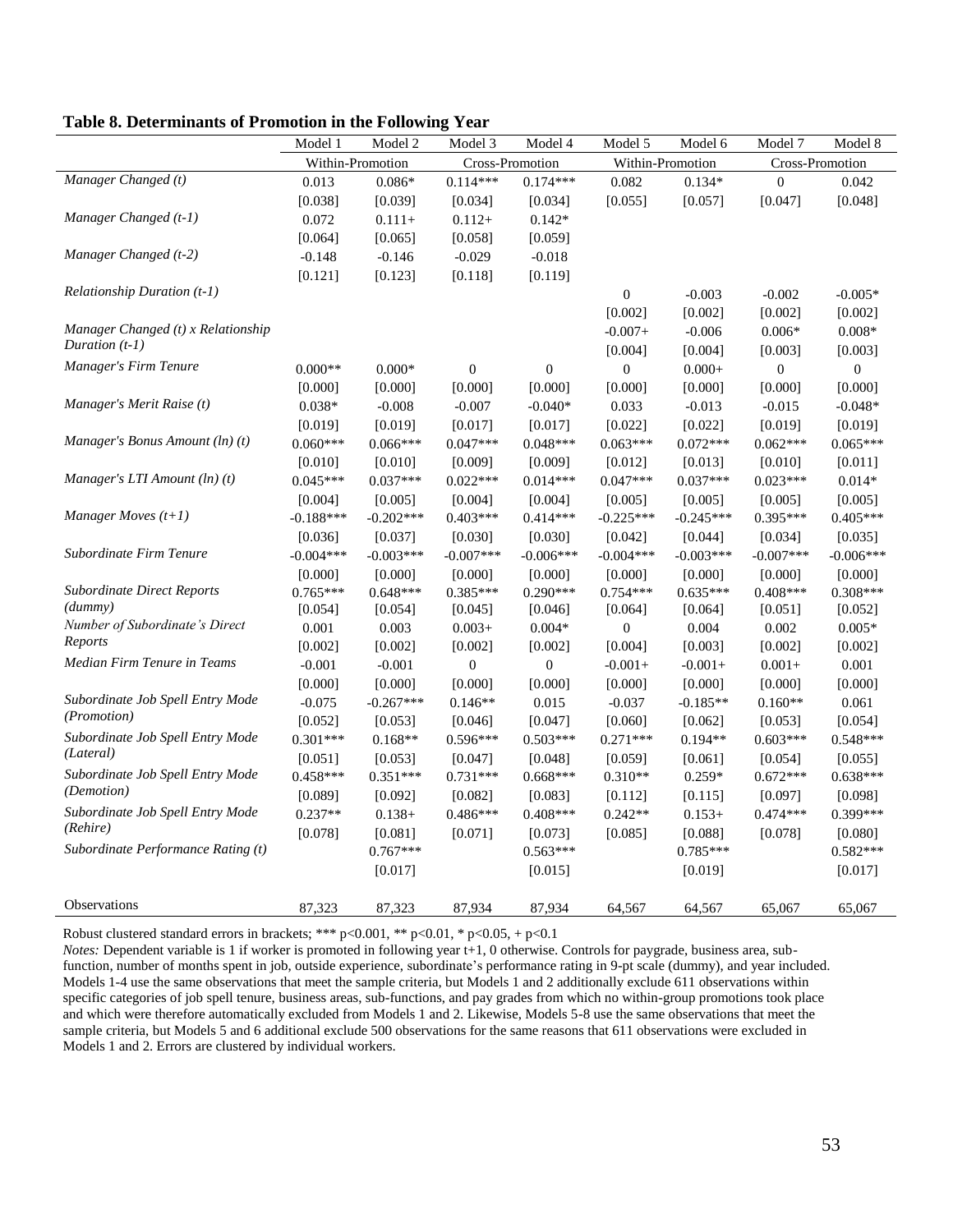|                                              | Model 1         | Model 2     |
|----------------------------------------------|-----------------|-------------|
|                                              | Cross-Promotion |             |
| <b>Relationship Duration (t)</b>             | $-0.002$        | $-0.005**$  |
|                                              | [0.002]         | [0.002]     |
| Manager's Job Tenure                         | $-0.002$        | $-0.001$    |
|                                              | [0.001]         | [0.001]     |
| Manager's Firm Tenure                        | 0               | $\theta$    |
|                                              | [0.000]         | [0.000]     |
| Manager's Merit Raise (t)                    | $-0.002$        | $-0.035+$   |
|                                              | [0.019]         | [0.019]     |
| Manager's Bonus Amount (ln) (t)              | $0.055***$      | $0.057***$  |
|                                              | [0.010]         | [0.010]     |
| Manager's LTI Amount (ln) (t)                | $0.022***$      | $0.014**$   |
|                                              | [0.005]         | [0.005]     |
| Manager Moves $(t+1)$                        | $0.403***$      | $0.407***$  |
|                                              | [0.033]         | [0.034]     |
| Subordinate Firm Tenure                      | $-0.007***$     | $-0.006***$ |
|                                              | [0.000]         | [0.000]     |
| Subordinate Direct Reports (dummy)           | $0.392***$      | $0.288***$  |
|                                              | [0.051]         | [0.052]     |
| Number of Subordinate's Direct Reports       | $0.005+$        | $0.007*$    |
|                                              | [0.003]         | [0.003]     |
| Median Firm Tenure in Teams                  | $0.001+$        | 0.001       |
|                                              | [0.000]         | [0.000]     |
| Subordinate Job Spell Entry Mode (Promotion) | $0.202***$      | $0.088 +$   |
|                                              | [0.052]         | [0.053]     |
| Subordinate Job Spell Entry Mode (Lateral)   | $0.630***$      | $0.552***$  |
|                                              | [0.052]         | [0.053]     |
| Subordinate Job Spell Entry Mode (Demotion)  | $0.771***$      | $0.712***$  |
|                                              | [0.095]         | [0.096]     |
| Subordinate Job Spell Entry Mode (Rehire)    | $0.539***$      | $0.474***$  |
|                                              | [0.078]         | [0.081]     |
| Subordinate Performance Rating (t)           |                 | $0.573***$  |
|                                              |                 | [0.017]     |
|                                              |                 |             |
| Observations                                 | 65,906          | 65,906      |

**Table 9. Effects of Manager-Subordinate Relationship Duration and Manager Job Tenure on Promotions**

*Notes:* Dependent variable is 1 if worker is promoted in following year, 0 otherwise. Specifications and controls same as Table 8. Errors are clustered by individual workers.